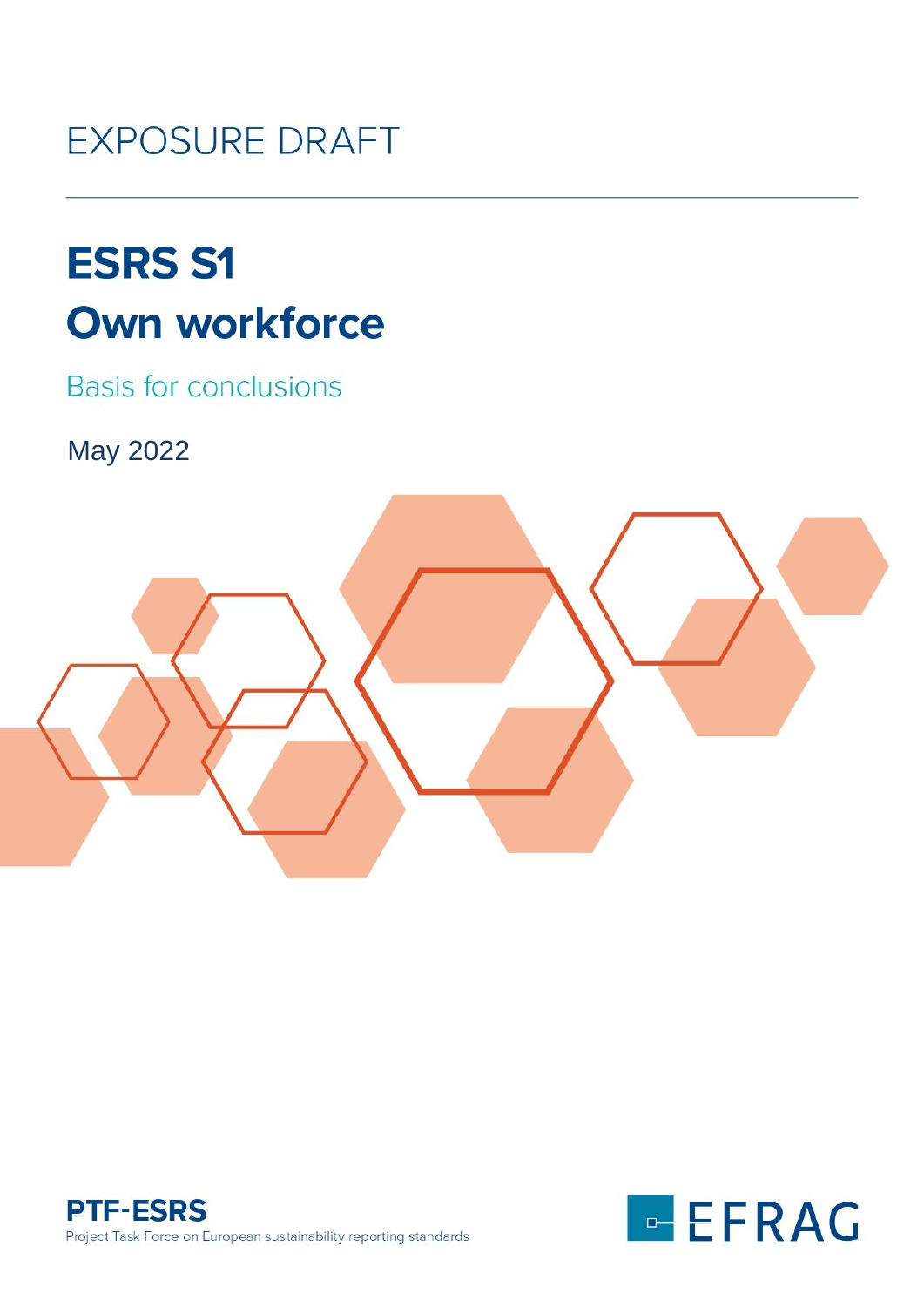#### **DISCLAIMER**

This Basis for Conclusions accompanies but is not part of the Exposure Draft ESRS S1 Own Workforce. It summarises the considerations of the EFRAG PTF-ESRS and the references to other standard setting initiatives or regulations used in developing the proposed contents of the Exposure Draft.

This Basis for Conclusions has been prepared solely under the responsibility of the EFRAG PTF-ESRS. It, therefore, does not reflect the EFRAG SRB's position at this stage, nor the position of the European Union or European Commission DG Financial Stability, Financial Services and Capital Markets Union (DG FISMA), nor the position of organisations with which the EFRAG PTF-ESRS has cooperated.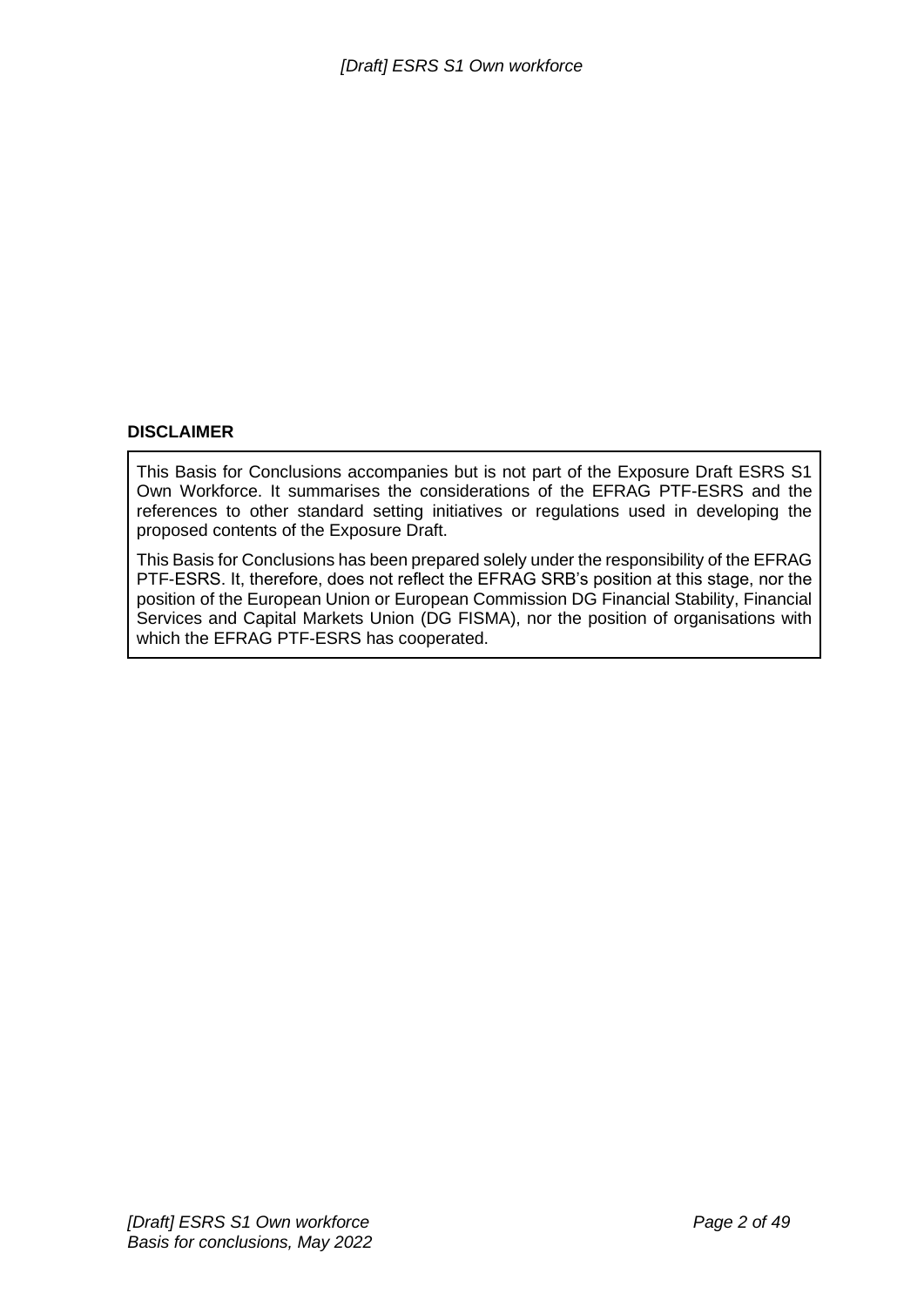## **Table of contents**

| <b>Objective</b>                                                                                                                                                                                                                                                                                                             | 5  |
|------------------------------------------------------------------------------------------------------------------------------------------------------------------------------------------------------------------------------------------------------------------------------------------------------------------------------|----|
| <b>Context and reference table</b>                                                                                                                                                                                                                                                                                           | 5  |
| General, strategy, governance and materiality assessment                                                                                                                                                                                                                                                                     | 20 |
| Own workers specific Basis for Conclusions on ESRS 2 Disclosure Requirement SBM 2 and<br>ESRS S1 AG 2 - 4 on the views, interests, rights and expectations of stakeholders                                                                                                                                                   | 20 |
| Own workers specific Basis for Conclusion on ESRS 1 Disclosure Requirement SBM 3 and<br>ESRS S1 AG 5 on the interaction between material impacts and the strategy and business<br>models and SBM 4 and ESRS S1 AG $6 - 7$ on the interaction between material risks and<br>opportunities and the strategy and business model | 21 |
| Own workers specific Basis for Conclusion on ESRS 2 Disclosure Requirements IRO 2 and<br>3 and ESRS S1 AG 8-10 on the outcome of the assessment of material sustainability<br>impacts, risks and opportunities                                                                                                               | 22 |
| Policies, targets, action plans and resources                                                                                                                                                                                                                                                                                | 24 |
| Disclosure Requirement S1-1 - Policies related to own workforce                                                                                                                                                                                                                                                              | 24 |
| Disclosure Requirement S1-2 – Processes for engaging with own workers and workers'<br>representatives about impacts                                                                                                                                                                                                          | 26 |
| Disclosure Requirement S1-3 - Channels for own workers and workers' representatives to<br>raise concerns                                                                                                                                                                                                                     | 27 |
| Disclosure Requirement S1-4 - Targets related to managing material negative impacts,<br>advancing positive impacts, and managing material risks and opportunities                                                                                                                                                            | 28 |
| Disclosure Requirement S1-5 - Taking action on material impacts on own workforce and<br>effectiveness of those actions                                                                                                                                                                                                       | 29 |
| Disclosure Requirement S1-6 - Approaches to mitigating material risks and pursuing<br>material opportunities related to own workforce                                                                                                                                                                                        | 31 |
| <b>Performance measures</b>                                                                                                                                                                                                                                                                                                  | 31 |
| Disclosure Requirement S1-7 - Characteristics of the Undertaking's Employees                                                                                                                                                                                                                                                 | 31 |
| Disclosure Requirement S1-8 - Characteristics of non-employee workers in the<br>undertaking's own workforce                                                                                                                                                                                                                  | 32 |
| <b>Working conditions</b>                                                                                                                                                                                                                                                                                                    | 33 |
| Working conditions specific Basis for Conclusion on ESRS 2 Disclosure Requirements GOV<br>2 AG 105-107 on information of administrative, management and supervisory bodies about<br>sustainability matters                                                                                                                   | 33 |
| Disclosure Requirement S1-9 - Training and Skills Development indicators                                                                                                                                                                                                                                                     | 33 |
| Disclosure Requirement S1-10 - Coverage of the health and safety management system 34                                                                                                                                                                                                                                        |    |
| Disclosure Requirement S1-11 – Performance of the health and safety management system                                                                                                                                                                                                                                        | 34 |
| Optional Disclosure - Disclosure Requirement S1-12 - Working Hours                                                                                                                                                                                                                                                           | 35 |
| Disclosure Requirement S1-13 - Work-Life Balance indicators                                                                                                                                                                                                                                                                  | 37 |
| Disclosure Requirement S1-14 - Fair remuneration                                                                                                                                                                                                                                                                             | 38 |
| Disclosure Requirement S1-15 - Social security eligibility coverage                                                                                                                                                                                                                                                          | 39 |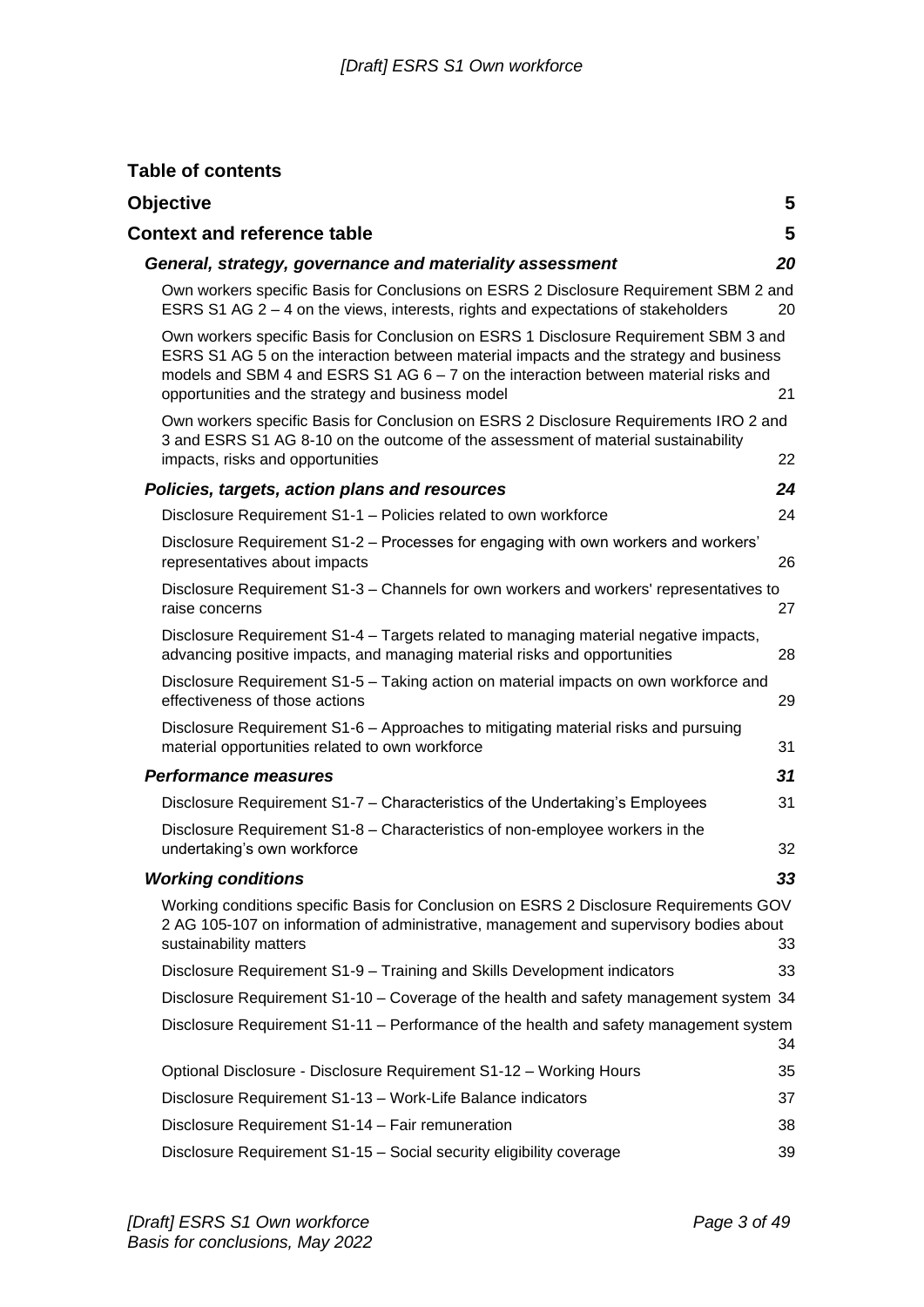| <b>Equal opportunities</b>                                                                                                       | 40 |
|----------------------------------------------------------------------------------------------------------------------------------|----|
| Disclosure Requirement S1-16 - Pay gap between women and men                                                                     | 40 |
| Disclosure Requirement S1-17 - Annual total compensation ratio                                                                   | 41 |
| Disclosure Requirement S1-18 – Discrimination incidents related to equal opportunities                                           | 41 |
| Disclosure Requirement S1-19 – Employment of persons with disabilities                                                           | 42 |
| Disclosure Requirement S1-20 – Differences in the provision of benefits to employees with<br>different employment contract types | 42 |
| <b>Other work-related rights</b>                                                                                                 | 43 |
| Disclosure Requirement S1-21 - Grievances and complaints related to other work-related<br>rights                                 | 43 |
| Disclosure Requirement S1-22 – Collective bargaining coverage                                                                    | 43 |
| Disclosure Requirement S1-23 - Work stoppages                                                                                    | 44 |
| Disclosure Requirement S1-24 - Social dialogue                                                                                   | 44 |
| Disclosure Requirement S1-25 - Identified cases of severe human rights issues and                                                |    |
| incidents                                                                                                                        | 45 |
| Disclosure Requirement S1-26 – Privacy at work                                                                                   | 47 |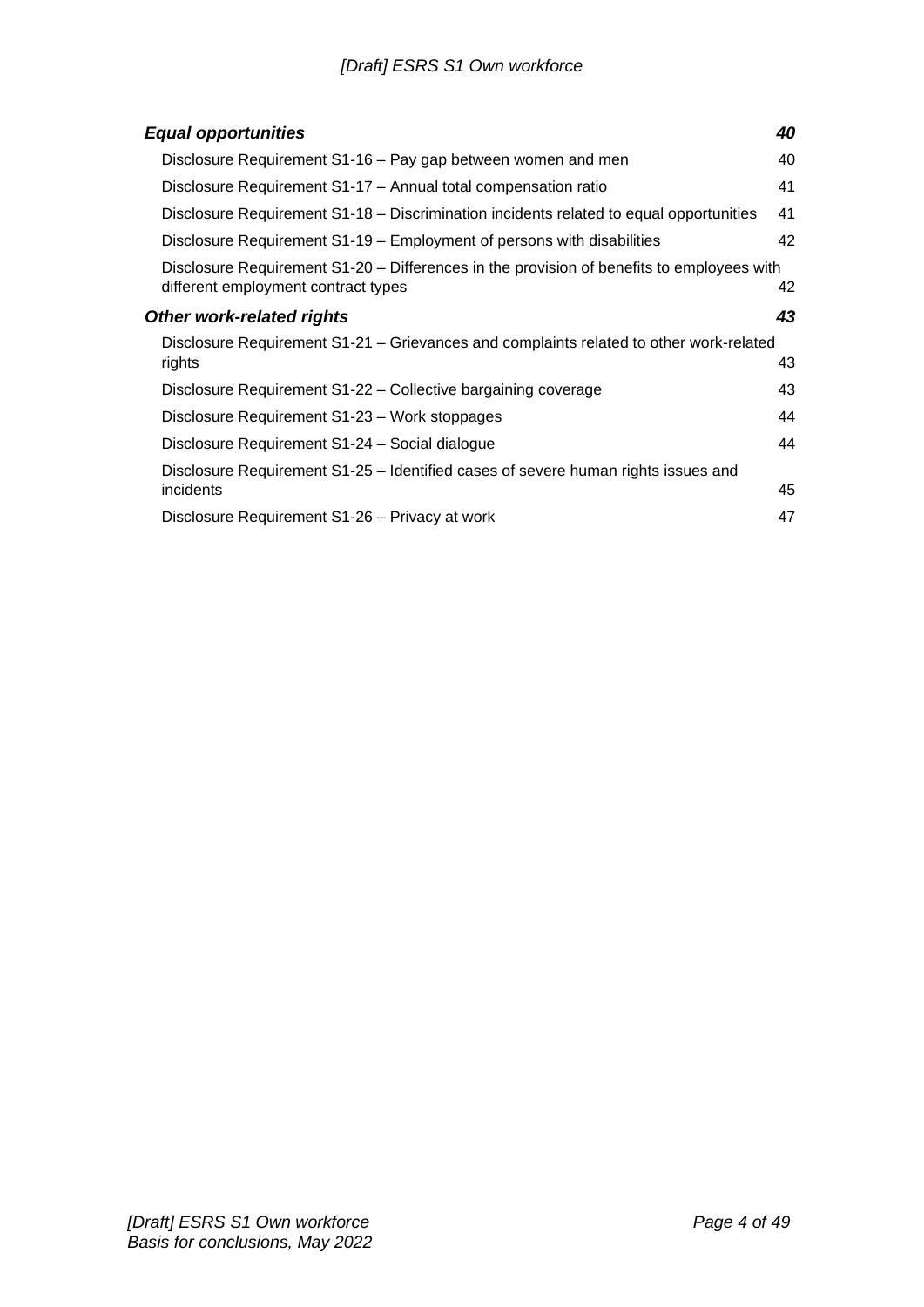## <span id="page-4-0"></span>**Objective**

- BC1. The objective of this [draft] Standard is to set disclosure requirements that cover the information required by undertakings across all sectors (subject to the rebuttable presumption in ESRS 1 paragraph 57) in order to report under a double materiality perspective. It covers in particular:
	- (a) the impacts on own workforce;
	- (b) the actions taken to address impacts on own workforce and the results of those actions;
	- (c) the material risks and opportunities arising from the undertaking's impacts and dependencies. Such risks and opportunities are sources of financial effects; and
	- (d) the effects of risks and opportunities on the undertaking's development, performance and position over the short-, medium- and long-term and therefore on its ability to create enterprise value (financial effects).

## <span id="page-4-1"></span>**Context and reference table**

- BC2. The proposal for a Corporate Sustainability Reporting Directive (CSRD) and its predecessor, the Non-Financial Reporting Directive (NFRD), as well as the Sustainable Finance Disclosure Regulation (SFDR) and the Taxonomy Regulation (EU Taxonomy) are the central components of the sustainability reporting requirements that both underpin and will advance the objectives of the EU's sustainable finance strategy. These all recognize the importance of respect for human rights, as enshrined in the Charter of Fundamental Rights of the European Union, and international instruments such as the UN Guiding Principles on Business and Human Rights (UN Guiding Principles) and the Organisation for Economic Co-Operation and Development Guidelines for Multinational Enterprises (OECD Guidelines).
- BC3. Specifically, the [draft] CSRD aims to improve the relevance, faithfulness, reliability and comparability of information about social sustainability topics. Article 19b requires disclosure on:
	- (a) equal opportunities for all, including gender equality and equal pay for equal work, training and skills development, and employment and inclusion of people with disabilities;
	- (b) working conditions, including secure and adaptable employment, wages, social dialogue, collective bargaining and the involvement of workers, worklife balance, and a healthy, safe and well-adapted work environment; and
	- (c) respect for the human rights, fundamental freedoms, democratic principles and standards established in the International Bill of Human Rights and other core UN human rights conventions, the International Labour Organization's Declaration on Fundamental Principles and Rights at Work and the ILO fundamental conventions and the Charter of Fundamental Rights of the European Union.
- BC4. In line with this [draft] CSRD requirement, the [draft] Standard, along with the other social standards, was drafted with the understanding that social topics are, in their essence, about people, as individuals, groups and societies. Based on the approach of double materiality, this includes both the perspective of undertakings' impacts on people and the perspective of business risks and opportunities that result from undertakings' impacts and dependencies on people. The key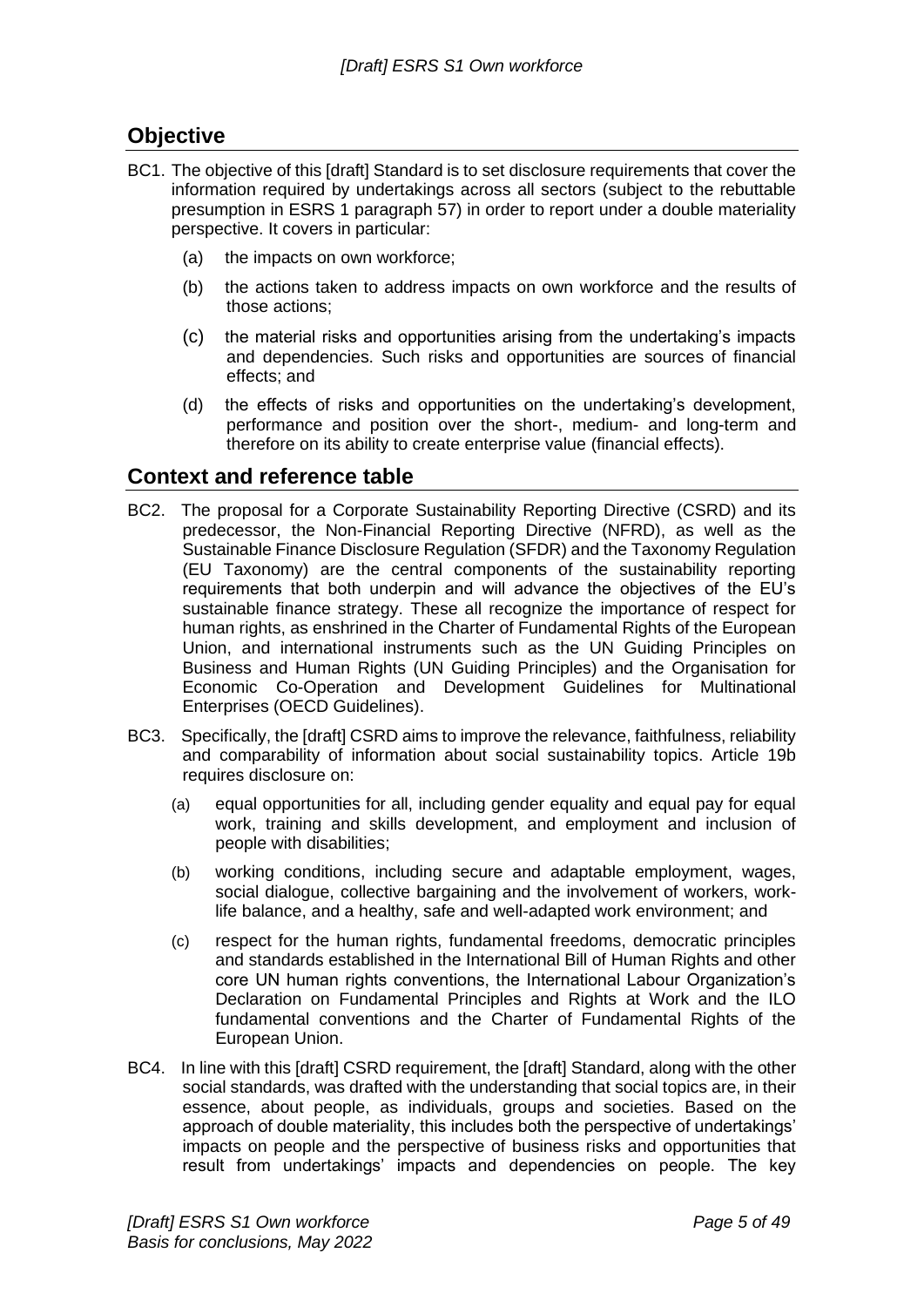categories of people or affected 'stakeholders' – addressed in the ESRS are the undertaking's own workforce (ESRS S1), workers in the value chain (ESRS S2), affected communities (ESRS S3), and consumers and end-users (ESRS S4).

- BC5. The social standards, taken together, are designed to address these four categories of stakeholders. The standards include respective overarching application guidance (AG2-AG10; AG105-107) related to ESRS 2 - covering general, strategy, governance and materiality assessment - for each stakeholder group (ESRS S1, S2, S3 and S4) that reflects the general due diligence process defined in international guidelines and recommendations, but they do not include disclosure requirements on Policies, targets, action plans and resources nor Performance measures at this stage. This overarching application guidance included in the first set of EU Sustainability Reporting Standards, together with topical standards' disclosure requirements on Policies, targets, action plans and resources and with disclosure requirements on Performance measures and performance measures on own workforce in [draft] ESRS S1 embed human rights due diligence.
- BC6. The structure of the Standards (social topic; sub-topics; sub-sub-topics) is set out below, with the reporting requirements standards published in this first set highlighted in yellow and second set in purple.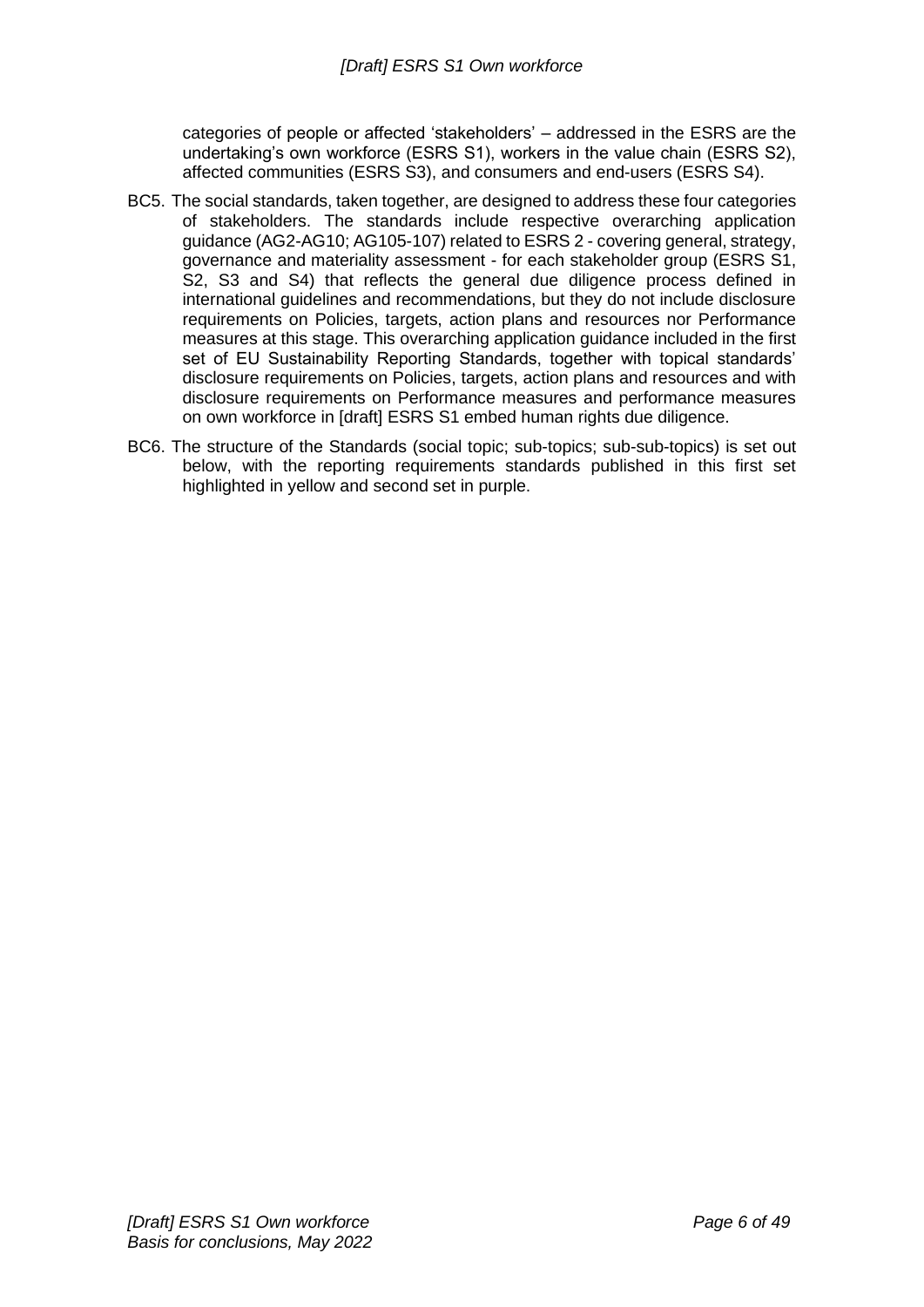

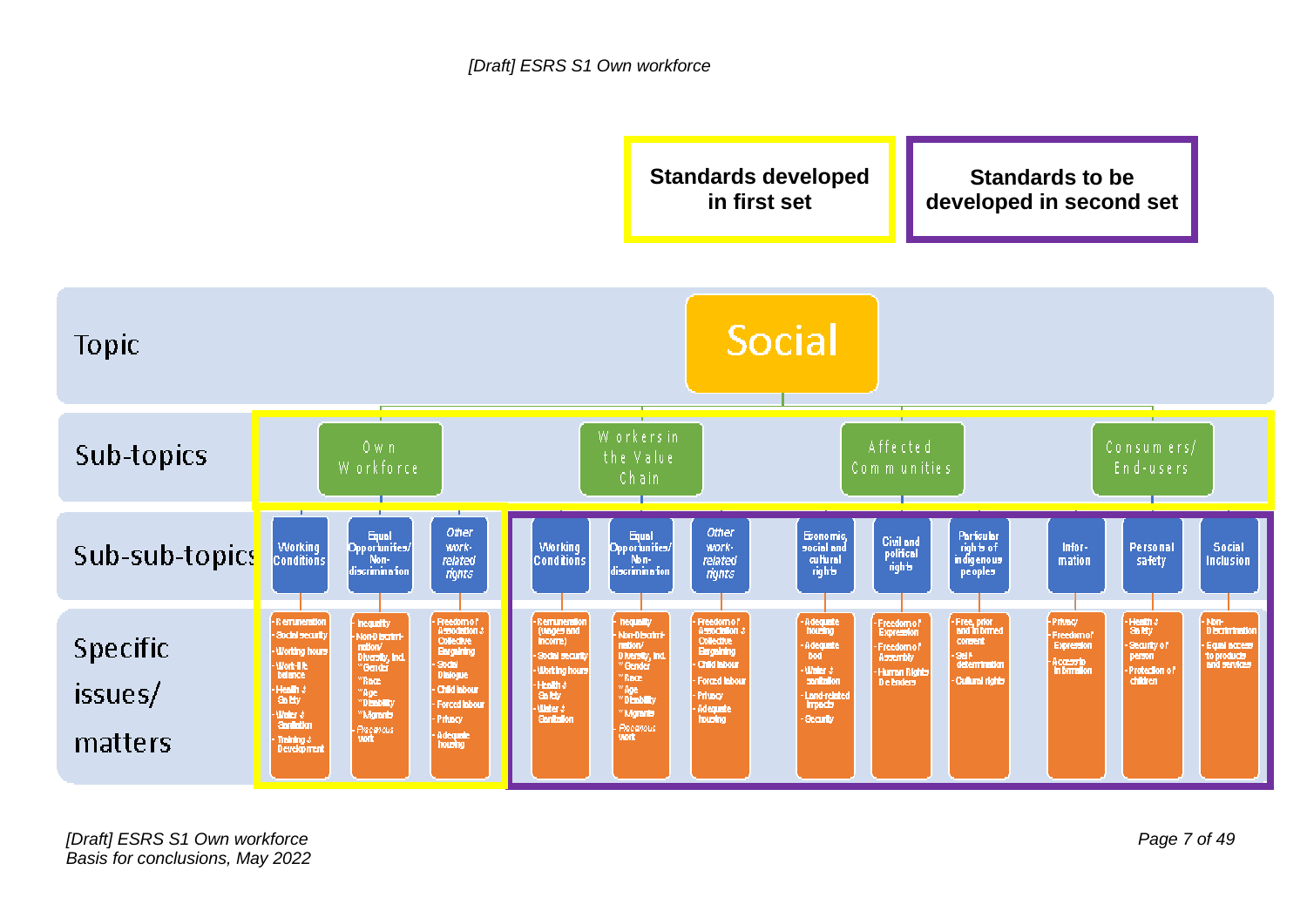- BC7. The [draft] CSRD highlights the particular importance of sustainability reporting standards being aligned with the UN Guiding Principles and the OECD Guidelines, including their chapters on human rights and employment and industrial relations.
- BC8. Human rights (which include labour rights) address the full range of types of negative impacts on people that can occur: economic, social, cultural, civil and political. They include the commonly understood social issues of health and safety (in the workplace and beyond), privacy (of data and other), non-discrimination (often addressed in organizational settings through diversity and inclusion programs), and are today understood to include impacts on people resulting from climate change and broader environmental harm.
- BC9. Human rights represent a threshold: they are about impacts on people that are sufficiently acute that they undermine the basic dignity and equality of individuals. As such, human rights impacts – and in particular severe impacts on human rights – are likely to be material in terms of the impacts themselves. And these material impacts on people are in turn among the most likely to also raise material risks to the business in the short, medium or long term. This [draft] Standard focuses on the reporting of these material impacts and/or material risks.
- BC10. Additional social issues include the advancement of skills, knowledge and job satisfaction, which are commonly included in the concept of 'human capital', defined by the Capitals Coalition as 'the knowledge, skills, competencies and attributes embodied in individuals that facilitate the creation of personal, social and economic well-being.'
- BC11. The [draft] CSRD also makes clear that the content of reporting on due diligence should be fully aligned with the UN Guiding Principles and OECD Guidelines as per its recital 27.
- BC12. In addition to referencing international and European human rights instruments, the [draft] CSRD also references the European Pillar of Social Rights (EPSR), which is a key European initiative containing 20 principles intended to serve as a "[...] beacon guiding us towards a strong social Europe that is fair, inclusive and full of opportunity" 1. The accompanying Action Plan is a set of concrete initiatives to deliver on the European Pillar of Social Rights the expectations of the Action Plan for the [draft] CSRD is that "[b]etter public reporting by companies about social issues [...] should facilitate investment flows towards economic activities with positive social outcomes (European Pillar of Social Rights Action Plan, Section 4).
- BC13. The disclosures in this [draft] Standard therefore align with the elements of due diligence as set out in the UN Guiding Principles and OECD Guidelines, and which are summarized in ESRS 2, as well as with the principles of the European Pillar of Social Rights and the legislation and initiatives it references.
- BC14. The disclosures aim to reach a fair balance between the need for meaningful information regarding an undertaking's impact, risks and opportunities in relation to own workers, and the need to ensure that reporting requirements are reasonable and feasible for undertakings themselves, recognising the time and resources it can take to gather and interpret the data required. Any additional requirement on undertakings flowing from the disclosures should lead to more

European Commission: The European pillar of Social rights in 20 principles. https://ec.europa.eu/info/strategy/priorities-2019-2024/economy-works-people/jobs-growth-andinvestment/european-pillar-social-rights/european-pillar-social-rights-20-principles\_en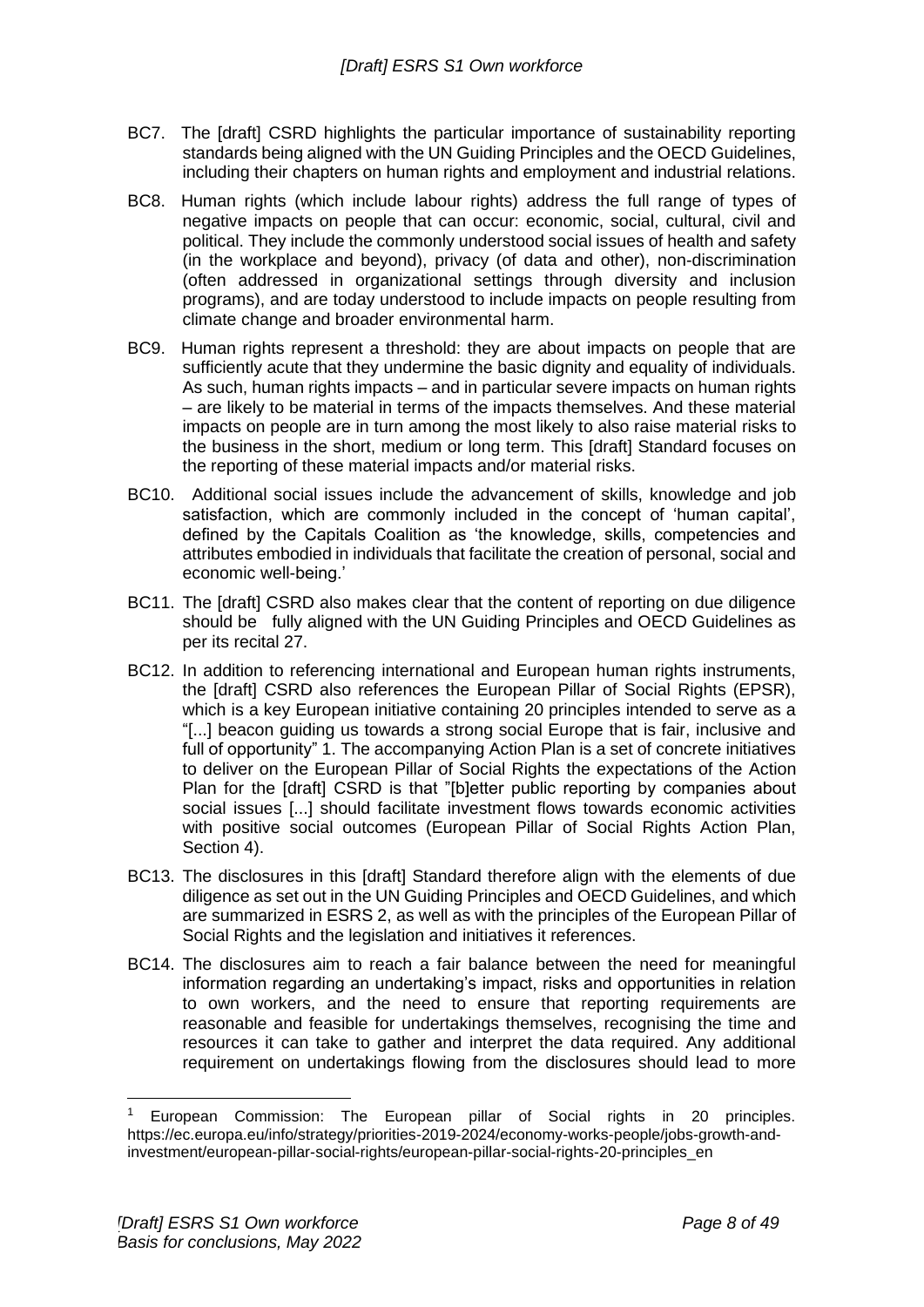relevant and comparable reporting, whereby resources are allocated efficiently and in a targeted manner that directly serves the objectives of the [draft] CSRD and complementary EU and international instruments.

- BC15. The [draft] Standard addresses undertakings' impacts and dependencies on own workers. General disclosures for "workers in the value chain"' are covered in ESRS S2.
- BC16. Based on the relevant provisions from the [draft] CSRD as illustrated in Table 1 below, and other EU legislation, as well as the global standard of the UNGPs and relevant chapters of the OECD Guidelines, this [draft] Standard on Own Workforce aims to ensure that stakeholders of the reporting undertaking obtain information that enables them to understand:
	- How its own workers can be impacted in both positive and negative ways;
	- The due diligence approaches taken to identify, prevent, mitigate or remediate negative impacts and assess the effectiveness of these actions;
	- How the voices and perspectives of own workers are integrated into these due diligence processes and through remedy channels and processes;
	- How undertakings contribute positively to improved social outcomes for own workers;
	- The nature, type and extent of the material risks or opportunities for the business which arise from the impacts described above or from their dependencies on own workers; and,
	- The approaches taken to mitigating these risks and pursuing these opportunities.
- BC17. Under the EU Taxonomy, undertakings have to meet the minimum safeguards stipulated in Article 18, according to which investments must align with the OECD Guidelines and the UN Guiding Principles including the principles and rights set out in the eight fundamental conventions identified in the Declaration of the International Labour Organisation on Fundamental Principles and Rights at Work and the International Bill of Human Rights.
- BC18. Under the SFDR, the European Supervisory Authorities (ESAs) have developed Regulatory Technical Standards (RTS) that are designed to align with the minimum safeguards requirements of the EU Taxonomy Regulation, as well as its Do No Significant Harm principle. The RTS contain templates for pre-contractual and periodic product disclosures that include information on whether the sustainable investment is aligned with the OECD Guidelines and UN Guiding Principles as well as the principles and rights set out in the eight core ILO conventions and the International Bill of Human Rights.
- BC19. In drafting the Standards, it was endeavoured to make sure that all SFDR Principal Adverse Impact (PAI) indicators would be covered by the proposed disclosure requirements. The approach taken was to directly implement the indicators wherever possible or, when not possible, to make sure that the information needed by the financial market participants would be easily identified and found in the Standards. In doing so, it was noted that in the preparation of the necessary information by preparers to enable financial market participants to meet their SFDR-related reporting obligations, questions of application and interpretation mayemerge for a subset of the indicators.This [draft] Standard does not provide guidelines to overcome those possible application and interpretation issues.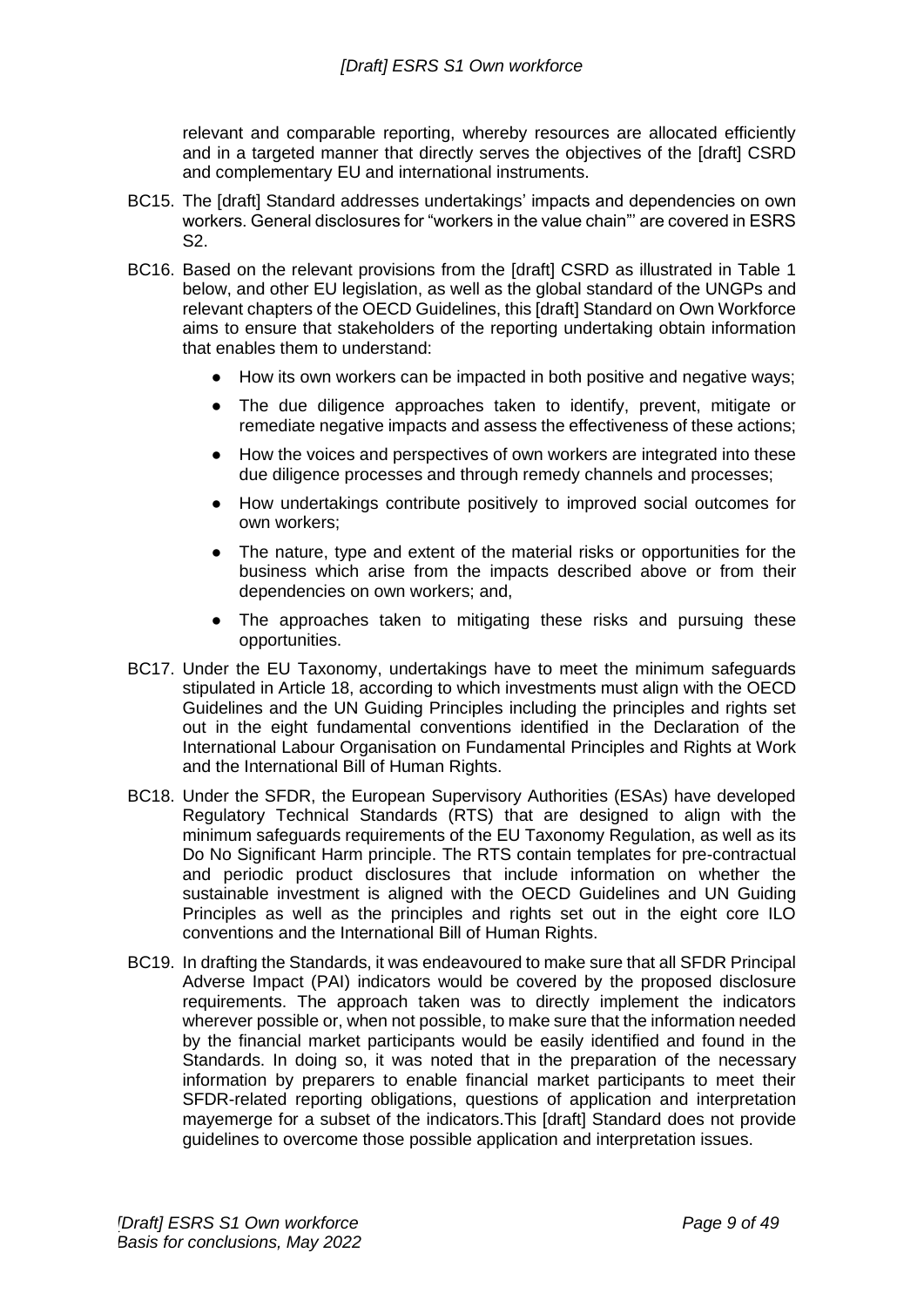- BC20. The Universal Declaration of Human Rights (UDHR) addresses a range of human rights that are further elaborated in the International Covenant on Civil and Political Rights and the International Covenant on Economic, Social and Cultural Rights. Taken together, these instruments constitute the International Bill of Human Rights. Human rights in the UDHR that are specifically relevant to own workers include the human rights to non-discrimination, freedom from slavery or servitude, just and favorable conditions of work, equal pay for equal work, just and favorable remuneration for work, an adequate standard of living, rest and leisure, and the right to form and join trade unions.
- BC21. The International Covenant on Economic, Social and Cultural Rights further elaborates on the rights to non-discrimination, fair wages, equal remuneration for work of equal value, safe and healthy working conditions, rest and leisure; the right to form and join trade unions, the rights of trade unions and the right to strike; the right to family life and protection against child labour; the right to an adequate standard of living, including adequate food, clothing and housing; the right to the enjoyment of the highest attainable standard of health.
- BC22. The ILO core conventions address: Freedom of Association and Collective Bargaining (Nos. 87 and 98), Forced Labour (Nos. 29 and 105), Child Labour (Nos. 138 and 182), and non-discrimination (Nos. 100 and 111).
- BC23. As per the text of the [draft] CSRD, the reporting standards are to address the principles of the EPSR in their disclosures. The mapping between the EPSR and the [draft] CSRD can be seen in the correspondence table below whereby the subtopics listed under [draft] CSRD Article 19b 2 (b) (i) and Article 19b 2 (b) (ii) and specific principles in the EPSR are described. Table 1 illustrates the correspondence between the EPSR principles and the [draft] CSRD social subtopics:

|                   | Table 1: Correspondence between the [draft] CSRD social sub-topics and EPSR |  |  |  |  |
|-------------------|-----------------------------------------------------------------------------|--|--|--|--|
| <b>Principles</b> |                                                                             |  |  |  |  |

| <b>Social matters -</b><br>sub-topics                        | <b>EPSR</b><br><b>Number</b> | <b>EPSR Principle</b>                                                                                                                                                                                                                                                                                                                                                                                                                                                                                                                                                                                                   |
|--------------------------------------------------------------|------------------------------|-------------------------------------------------------------------------------------------------------------------------------------------------------------------------------------------------------------------------------------------------------------------------------------------------------------------------------------------------------------------------------------------------------------------------------------------------------------------------------------------------------------------------------------------------------------------------------------------------------------------------|
| Equal<br>opportunities for all                               | 3                            | Regardless of gender, racial or ethnic origin, religion or belief, disability, age or sexual<br>orientation, everyone has the right to equal treatment and opportunities regarding<br>employment, social protection, education and access to goods and services available<br>to the public. Equal opportunities of under-represented groups shall be fostered.                                                                                                                                                                                                                                                          |
| - Gender equality                                            | 2a                           | Equality of treatment and opportunities between women and men must be ensured<br>and fostered in all areas, including regarding participation in the labour market, terms<br>and conditions of employment and career progression.                                                                                                                                                                                                                                                                                                                                                                                       |
| - Equal pay for<br>equal work                                | 2 <sub>b</sub>               | Women and men have the right to equal pay for work of equal value.                                                                                                                                                                                                                                                                                                                                                                                                                                                                                                                                                      |
| - Training and<br>skills development                         | $\mathbf 1$                  | Everyone has the right to quality and inclusive education, training and life-long<br>learning in order to maintain and acquire skills that enable them to participate fully in<br>society and manage successfully transitions in the labour market.                                                                                                                                                                                                                                                                                                                                                                     |
| - Employment and<br>inclusion of people<br>with disabilities | 17                           | People with disabilities have the right to income support that ensures living in dignity,<br>services that enable them to participate in the labour market and in society, and a<br>work environment adapted to their needs.                                                                                                                                                                                                                                                                                                                                                                                            |
| <b>Working conditions</b>                                    |                              |                                                                                                                                                                                                                                                                                                                                                                                                                                                                                                                                                                                                                         |
| - Secure and<br>adaptable<br>employment                      | 5                            | a. Regardless of the type and duration of the employment relationship, workers have<br>the right to fair and equal treatment regarding working conditions, access to social<br>protection and training. The transition towards open-ended forms of employment shall<br>be fostered. b. In accordance with legislation and collective agreements, the<br>necessary flexibility for employers to adapt swiftly to changes in the economic context<br>shall be ensured. c. Innovative forms of work that ensure quality working conditions<br>shall be fostered. Entrepreneurship and self-employment shall be encouraged. |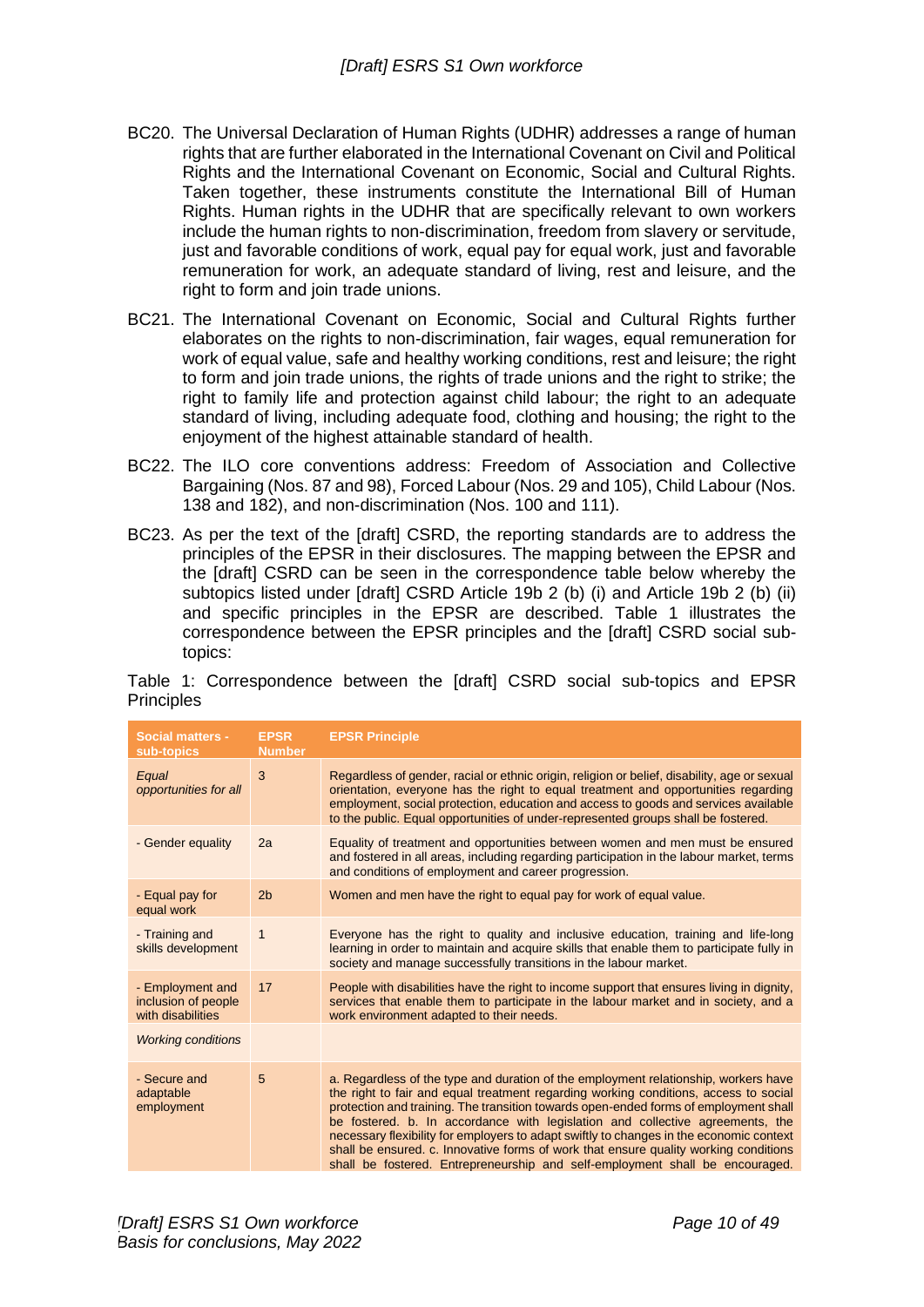|                                                                 |    | Occupational mobility shall be facilitated, d. Employment relationships that lead to<br>precarious working conditions shall be prevented, including by prohibiting abuse of<br>atypical contracts. Any probation period should be of reasonable duration.                                                                                                                                                                                                                                                                                                                                                                                                                                                                                                                                                                                     |
|-----------------------------------------------------------------|----|-----------------------------------------------------------------------------------------------------------------------------------------------------------------------------------------------------------------------------------------------------------------------------------------------------------------------------------------------------------------------------------------------------------------------------------------------------------------------------------------------------------------------------------------------------------------------------------------------------------------------------------------------------------------------------------------------------------------------------------------------------------------------------------------------------------------------------------------------|
| - Wages                                                         | 6  | a. Workers have the right to fair wages that provide for a decent standard of living. b.<br>Adequate minimum wages shall be ensured, in a way that provide for the satisfaction<br>of the needs of the worker and his/her family in the light of national economic and<br>social conditions, whilst safeguarding access to employment and incentives to seek<br>work. In-work poverty shall be prevented. c. All wages shall be set in a transparent<br>and predictable way according to national practices and respecting the autonomy of<br>the social partners.                                                                                                                                                                                                                                                                            |
| - Social dialogue                                               | 8  | a. The social partners shall be consulted on the design and implementation of<br>economic, employment and social policies according to national practices. They shall<br>be encouraged to negotiate and conclude collective agreements in matters relevant<br>to them, while respecting their autonomy and the right to collective action. Where<br>appropriate, agreements concluded between the social partners shall be implemented<br>at the level of the Union and its Member States. b. Workers or their representatives<br>have the right to be informed and consulted in good time on matters relevant to them,<br>in particular on the transfer, restructuring and merger of undertakings and on<br>collective redundancies. c. Support for increased capacity of social partners to<br>promote social dialogue shall be encouraged. |
| - Collective<br>bargaining and the<br>involvement of<br>workers | 8  | a. The social partners shall be consulted on the design and implementation of<br>economic, employment and social policies according to national practices. They shall<br>be encouraged to negotiate and conclude collective agreements in matters relevant<br>to them, while respecting their autonomy and the right to collective action. Where<br>appropriate, agreements concluded between the social partners shall be implemented<br>at the level of the Union and its Member States. b. Workers or their representatives<br>have the right to be informed and consulted in good time on matters relevant to them,<br>in particular on the transfer, restructuring and merger of undertakings and on<br>collective redundancies. c. Support for increased capacity of social partners to<br>promote social dialogue shall be encouraged. |
| - Work-life balance                                             | 9  | Parents and people with caring responsibilities have the right to suitable leave, flexible<br>working arrangements and access to care services. Women and men shall have equal<br>access to special leaves of absence in order to fulfil their caring responsibilities and<br>be encouraged to use them in a balanced way.                                                                                                                                                                                                                                                                                                                                                                                                                                                                                                                    |
| - Healthy, safe and<br>well adapted work<br>environment         | 10 | a. Workers have the right to a high level of protection of their health and safety at<br>work. b. Workers have the right to a working environment adapted to their professional<br>needs and which enables them to prolong their participation in the labour market. c.<br>Workers have the right to have their personal data protected in the employment<br>context.                                                                                                                                                                                                                                                                                                                                                                                                                                                                         |

BC24. An analysis of the linkage between these rights, relevant EU legislation and the subtopics listed in the draft CSRD confirms the determination of materiality of these subtopics from a public interest standpoint. Table 2 shows an overview of these linkages.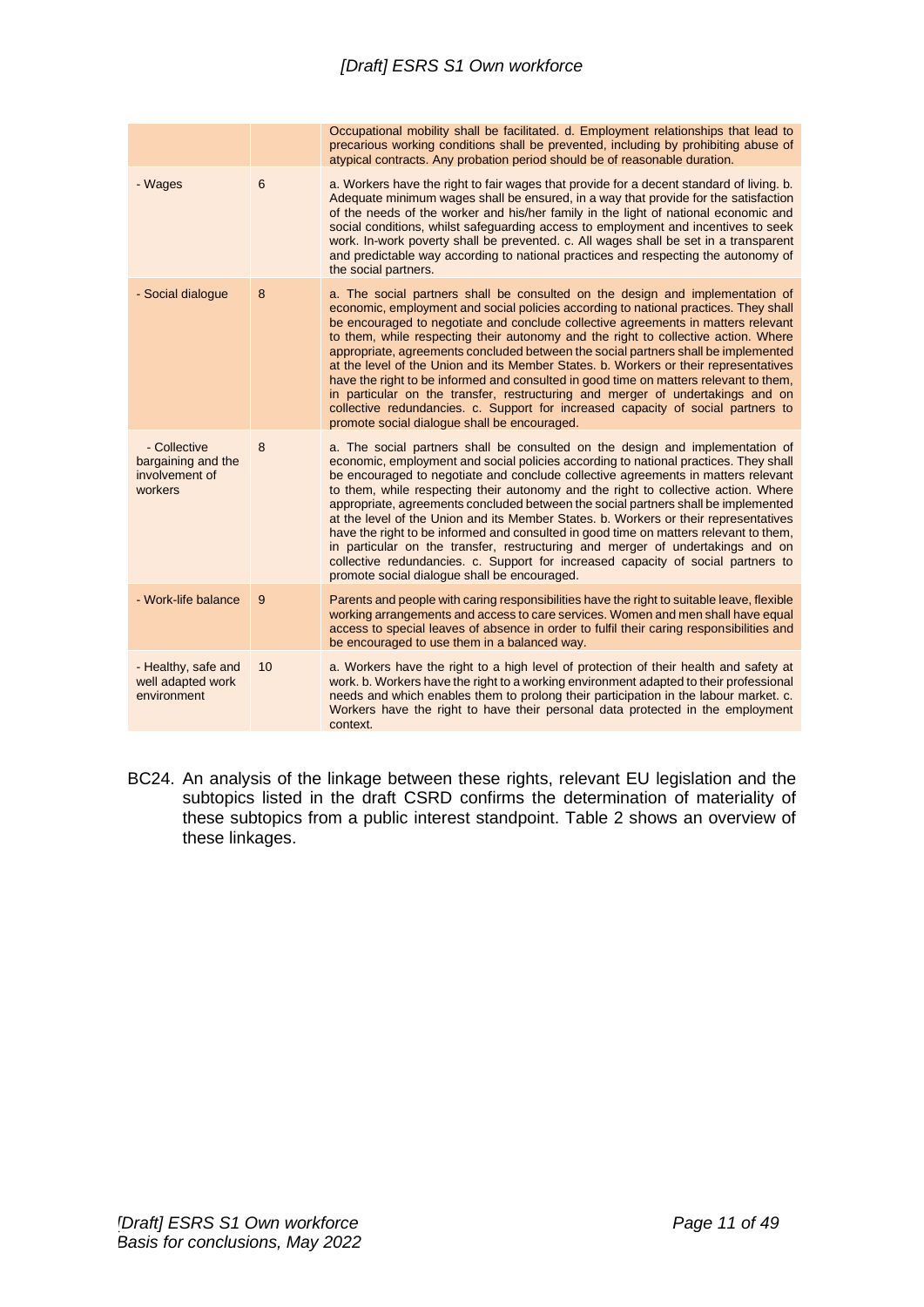|  | Table 2: Correspondence between the [draft] CSRD social sub-topics, Human Rights |  |  |  |  |
|--|----------------------------------------------------------------------------------|--|--|--|--|
|  | instruments and EU legislation and initiatives                                   |  |  |  |  |

| <b>Subtopics and</b><br><b>Sub-subtopics</b>                            | <b>EPSR</b>     | <b>International and</b><br><b>European Human</b><br><b>Rights instruments</b>                              | Key European legislation and other<br><b>initiatives</b>                                                                                                                                                                                                                                                |
|-------------------------------------------------------------------------|-----------------|-------------------------------------------------------------------------------------------------------------|---------------------------------------------------------------------------------------------------------------------------------------------------------------------------------------------------------------------------------------------------------------------------------------------------------|
| <b>Working conditions</b>                                               |                 |                                                                                                             |                                                                                                                                                                                                                                                                                                         |
| - Workforce training<br>and development                                 | $\mathbf{1}$    | <b>European Social Charter</b><br>$(revised)$ 9+10                                                          | New Skills Agenda, Pact for Skills, Council Lifelong<br>Learning recommendations                                                                                                                                                                                                                        |
| - Health and safety<br>(including access to<br>water and<br>sanitation) | $10a+b$         | UDHR 23(1), Social Charter<br>$(rev)$ 3                                                                     | EU OSH Framework Dir. and 20+ related pieces of<br>including on<br>personal<br>protective<br>legislation,<br>equipment, exposure to chemical agents and<br>chemical safety, exposure to physical hazards,<br>exposure to biological agents, workload, and<br>ergonomical and psychosocial risks         |
| - Working hours                                                         | 10              | UDHR 24 UN ICESCR 7<br>EU Chart of FR, 31<br><b>European Social Charter</b><br>(Revised) 2                  | <b>Working Time Directive</b>                                                                                                                                                                                                                                                                           |
| - Work-life balance                                                     | 9               | UDHR 25(1), EU Chart of<br>FR 33 UN ICESCR - Article<br>10<br><b>European Social Charter</b><br>(Revised) 8 | <b>EU Work-life Balance Directive</b><br>EU Commission Gender Equality Strategy 2020-<br>2025 Directive 92/85, art. 8                                                                                                                                                                                   |
| Wages/remuneration                                                      | $2b+6$          | UDHR 23(3), CoE Conv on<br>HR <sub>4</sub>                                                                  | Minimum wage directive, pay transparency                                                                                                                                                                                                                                                                |
| - Social security                                                       | 12 <sup>2</sup> | EU Charter of FR 34, Social<br>Charter (revised) 12-14                                                      | Council Recommendation on access to social<br>protection, European Social Security Pass                                                                                                                                                                                                                 |
| <b>Equal opportunities</b>                                              |                 |                                                                                                             |                                                                                                                                                                                                                                                                                                         |
| - Discrimination                                                        | 3               | UDHR 2+7, ILO Co. 111,<br>EU Chart 21, UNGC Pr. 6,<br>SDG 5, UNCTAD                                         | <b>Framework</b><br>employment<br><b>Directive</b><br>against<br>discrimination<br>at work,<br>Equal Treatment in<br>Employment and Occupation, Amsterdam Treaty 13,<br>Strategy for the rights of persons with disabilities                                                                            |
| - Equality in pay                                                       | 2 <sub>b</sub>  | UDHR 23 (2), ILO Co. 100                                                                                    | Pay Transparency Directive                                                                                                                                                                                                                                                                              |
| - Secure<br>employment                                                  | 5               | EU Chart of FR 33, UDHR<br>23(1)                                                                            | Transparent + Predictable Working Conditions<br><b>Directive</b>                                                                                                                                                                                                                                        |
| - Equal treatment<br>regarding working<br>conditions                    | 5a              |                                                                                                             | Transparent + Predictable Working Conditions<br><b>Directive</b>                                                                                                                                                                                                                                        |
| <b>Other work-related rights</b>                                        |                 |                                                                                                             |                                                                                                                                                                                                                                                                                                         |
| - Freedom of<br>association and<br>collective bargaining                | 8               | UDHR 20+23(4), ILO<br>Co.87+97, etc                                                                         | EU labour law acquis including minimum wage<br>directive                                                                                                                                                                                                                                                |
| - Social dialogue                                                       | 8               | <b>EU Charter of Fundamental</b><br>Rights 27, European Social<br>Charter (revised) 21                      | EU labour law acquis including Information and<br>Consultation Directive, European Works Councils<br>Directive, SE and SCE legislation, Takeover Bids<br>Directive, Cross-border conversions, mergers and<br>divisions, Transfer of undertakings Directive,<br><b>Collective Redundancies Directive</b> |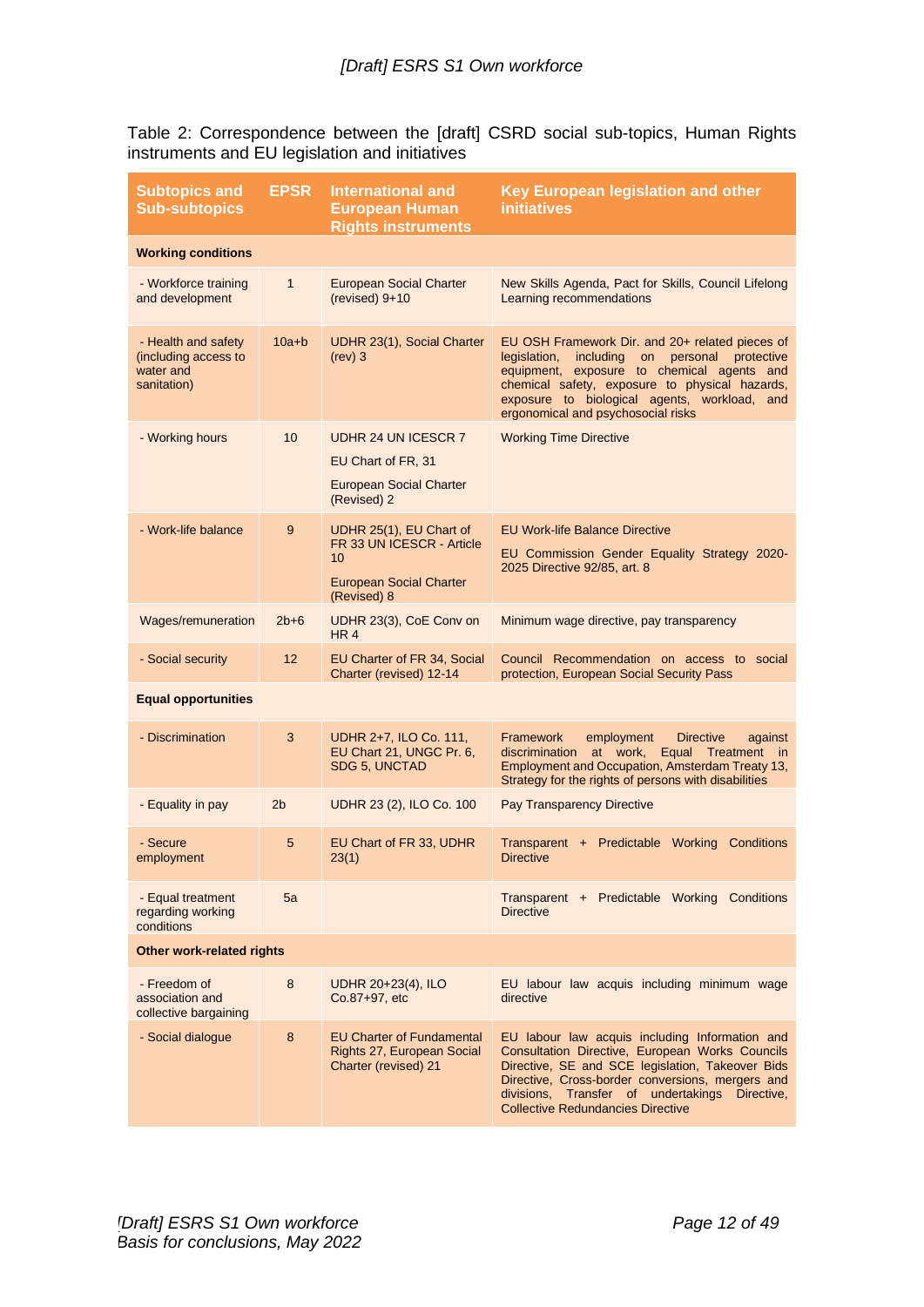| - Child Labour     |                 | <b>ILO C138, ILO C182, UN</b><br>Convention on the Rights of<br>the Child, CRBP United<br>Nations (UN) Children's<br><b>Rights and Business</b><br>Principles, SDG 8.7, SDG<br>16.2                                                                                                                                             | EU Strategy on the Rights of the Child, Directive on<br>the protection of young people at work |
|--------------------|-----------------|---------------------------------------------------------------------------------------------------------------------------------------------------------------------------------------------------------------------------------------------------------------------------------------------------------------------------------|------------------------------------------------------------------------------------------------|
| - Forced Labour    |                 | UNGC LA.2.A. Forced and<br>compulsory labour, ILO<br>C029 - Forced Labour<br>Convention, 1930 (No. 29),<br>ILO P029 - Protocol of<br>2014 to the Forced Labour<br>Convention, 1933, C105 -<br>Abolition of Forced Labour<br>Convention, 1957 (No.<br>105), UN International<br>Covenant on Civil and<br><b>Political Rights</b> | EU Strategy on Combatting Trafficking in human<br>beings                                       |
| - Privacy          | 10 <sub>c</sub> | UDHR 12, EU Chart of FR<br>$7 + 8$                                                                                                                                                                                                                                                                                              | <b>General Data Protection Regulation (GDPR)</b>                                               |
| - Adequate housing |                 | European Social Charter<br>(revised) 31                                                                                                                                                                                                                                                                                         | Posting of workers Directive                                                                   |

- BC25. The choice of subtopics and sub-subtopics for ESRS S1 was guided by an analysis of the social matters listed in [draft] CSRD in Art 19b 2 (b) (i) and (ii) and the specific human rights contained in the international and European human rights instruments referenced in Art 19b 2 (b) (iii). A survey of relevant EU legislation provided additional insights which underscored the public interest materiality of these subtopics and sub-subtopics and guided the choice of disclosure requirements. On the basis of these analyses the following subtopics and subsubtopics are included in this [draft] Standard:
	- (a) working conditions, including:
		- (i) training and development;
		- (ii) health and safety;
		- (iii) working hours;
		- (iv) work-life balance;
		- (v) fair remuneration; and
		- (vi) social security.
	- (b) access to equal opportunities, including:
		- (i) discrimination on the basis of gender, racial or ethnic origin, nationality, religion or belief, disability, age or sexual orientation;
		- (ii) equality in pay;
		- (iii) access to secure employment;
		- (iv) equal treatment regarding working conditions, access to social protection and training; and
		- (v) inclusion of persons with disabilities
	- (c) other work-related rights, including rights related to :
		- (i) freedom of association and collective bargaining;
		- (ii) social dialogue;
		- (iii) child labour;
		- (iv) forced labour;
		- (v) privacy; and
		- (vi) adequate housing.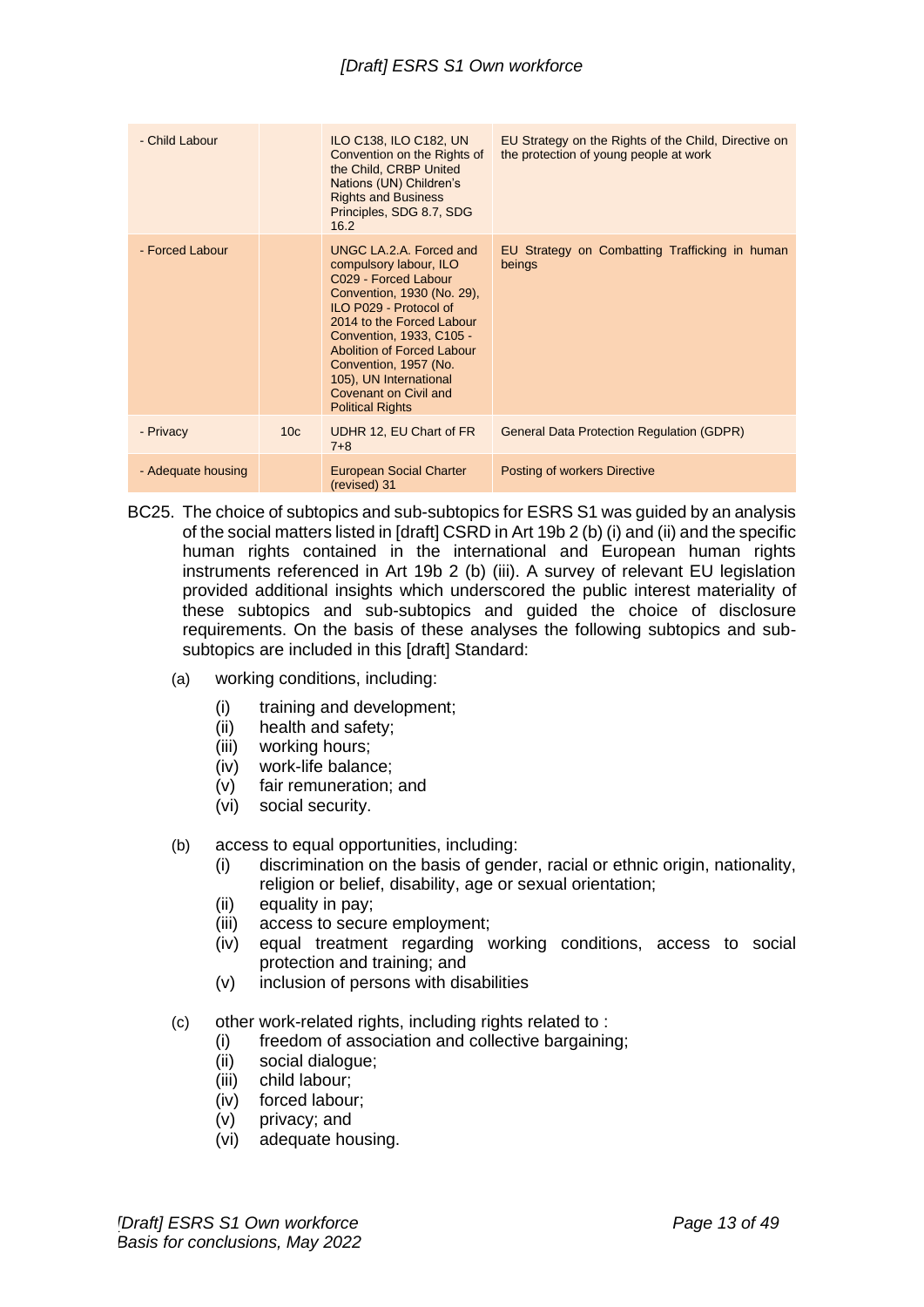- BC26. The disclosure requirements of this [draft] Standard on Own Workers are in line with relevant provisions of these international instruments specified in the [draft] CSRD. They also take account of the RTS developed by the ESAs that are relevant to impacts, risks and opportunities related to own workers. The disclosures aim to provide the information necessary to meet the letter of those RTS disclosures. Through their alignment with the UN Guiding Principles and the OECD Guidelines more generally, they also provide context that can assist investors (and other users of sustainability reporting) in appropriately interpreting those disclosures.
- BC27. Following the architecture outlined in paragraph BC4 herein, the [draft] Standard defines how to report impacts on the undertaking's own workers. The [draft] Standard is aligned with ESRS S2 while reflecting distinctions in the relationship between a reporting undertaking and its own workforce, whose work it controls, and the undertaking's relationship with workers in its value chain, whose work it does not control (but may directly or indirectly affect).
- BC28. The design of the [draft] Standard has been guided by the four following considerations:
	- (a) Determining disclosures that can reasonably apply to all reporting undertakings (that is, sector-agnostic disclosures);
	- (b) Complying with the requirements of the [draft] CSRD, the existing EU regulation, reporting requirements and agreed initiatives in the field of sustainable finance, together with the SFDR and the EU Taxonomy Regulation;
	- (c) The need for disclosures to build on existing reporting standards and frameworks wherever appropriate, while ensuring that disclosures meet the quality of information guidelines, reflect lessons drawn from experience in the application of social indicators and disclosures, and provide relevant contextual information; and,
	- (d) The importance of disclosures being reasonable and feasible for reporting undertakings at this point in time, while also helping preparers respond to the increasing demand for sustainability information by providing a coherent system of disclosures that reduces the potential for multiple requests for information in different formats.
- BC29. The [draft] CSRD aims to build on and contribute to international sustainability reporting initiatives. The reporting frameworks and standards of the Global Reporting Initiative (GRI), the Climate Disclosure Standards Board (CDSB), the Sustainability Accounting Standards Board (SASB), the International Integrated Reporting Council (IIRC) and the UN Guiding Principles Reporting Framework are reflected, as relevant, in the [draft] Standard.
- BC30. The following table cross-references requirements of the [draft] Standard and the requirements of the [draft] CSRD, the UN Guiding Principles and OECD Guidelines together with the Sustainable Finance legislation, in particular the Taxonomy Regulation, other International and European instruments, legislation and initiatives and, finally, international reporting frameworks.
- BC31. Table 3 Cross-reference of requirements of the [draft] Standard and the requirements of the [draft] CSRD, the provided disclosure requirements of the Sustainable Finance Package, in particular the Taxonomy Regulation and related (draft) delegated acts, the UN Guiding Principles, the OECD Guidelines and other International and European instruments, EU legislation and initiatives and other reporting frameworks.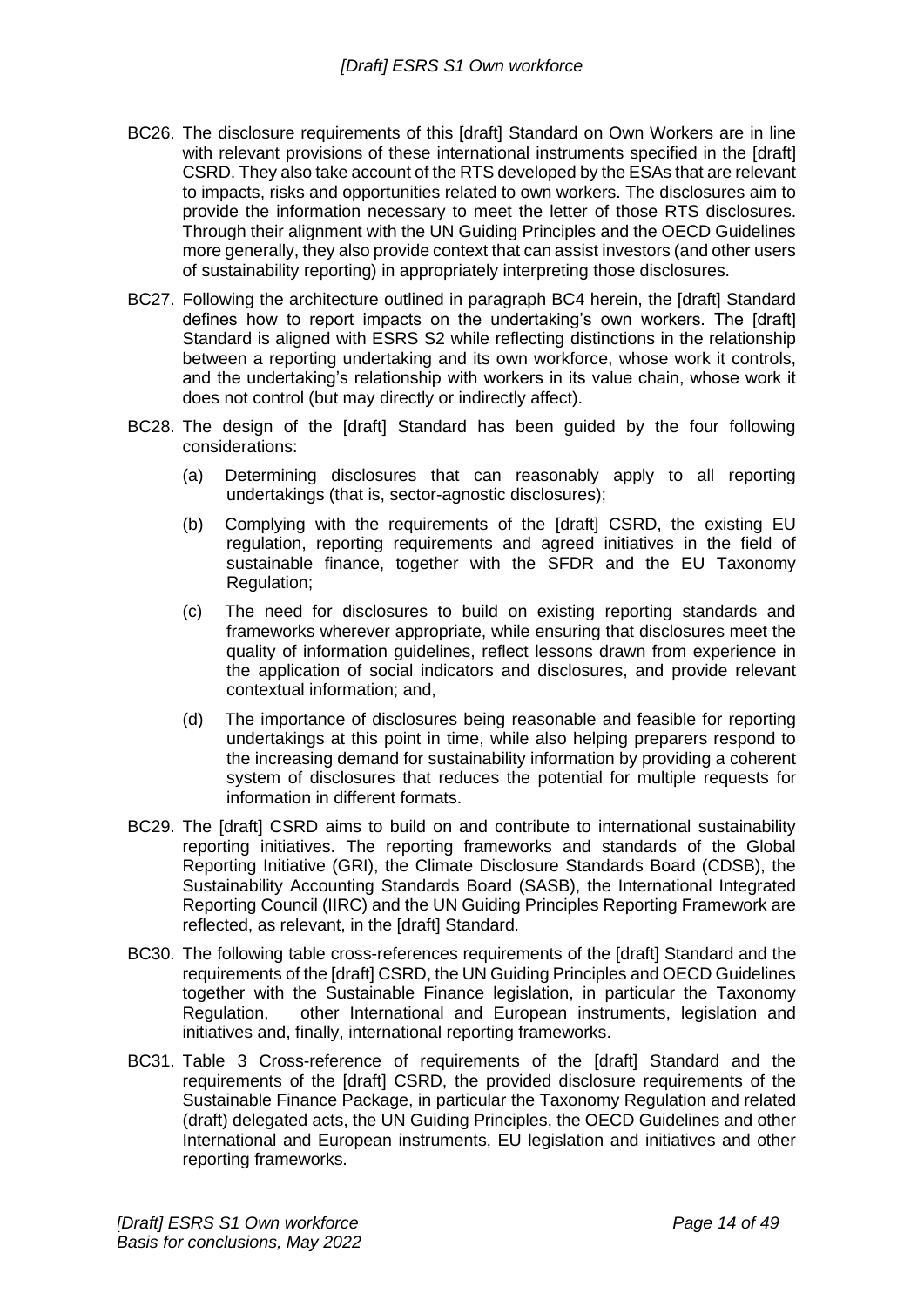| [Draft] ESRS<br><b>Disclosure</b><br>requirements | <b>Required</b><br>by CSRD | <b>Required by</b><br><b>SFDR</b><br><b>Principal</b><br><b>Adverse</b><br><i>impacts</i>                                                                                                                                                                                                                                                                  | <b>References to</b><br><b>OECD</b><br>Guidelines,<br><b>UN Guiding</b><br>Principles,<br>and other<br><b>International</b><br>and European<br><b>instruments</b> | <b>EU legislation</b><br>and initiatives | <b>References to</b><br>other reporting<br>frameworks                                                               |
|---------------------------------------------------|----------------------------|------------------------------------------------------------------------------------------------------------------------------------------------------------------------------------------------------------------------------------------------------------------------------------------------------------------------------------------------------------|-------------------------------------------------------------------------------------------------------------------------------------------------------------------|------------------------------------------|---------------------------------------------------------------------------------------------------------------------|
| ESRS 2,<br>SBM, 2, 3<br>and 4                     | Art. 19a 2<br>$(a)$ (iv)   |                                                                                                                                                                                                                                                                                                                                                            | <b>UNGP 18</b><br>OECD II.A-14                                                                                                                                    |                                          | GRI 2-22 / 2-29<br><b>CDSB Reporting</b><br><b>Requirement 1</b><br>and 2<br>UNGP RF A2 and<br>C <sub>2</sub>       |
| ESRS 2, IRO<br>$2$ and $3$                        | Art. 19a 2<br>$(e)$ (ii)   | Additional<br>indicator #12<br>in Table 3 of<br>Annex 1<br>Additional<br>indicator #13<br>in Table 3 of<br>Annex <sub>1</sub>                                                                                                                                                                                                                              | <b>OECD IV.45 /</b><br><b>UNGP 18, 21</b><br>and 24                                                                                                               |                                          | GRI 3-3 and 3-2/<br><b>UNGP RF B1</b><br>IR 4.25 / CDSB 3 /<br><b>SASB</b><br>CG-AA-<br>430b.3 and CG-<br>AA-440a.1 |
| ESRS 2, GOV<br>$\overline{2}$                     | Art. 19b, 2 b)<br>ΪÎ.      |                                                                                                                                                                                                                                                                                                                                                            |                                                                                                                                                                   |                                          | GRI 403-1, 2, 4                                                                                                     |
| <b>DR S1-1</b>                                    | Art. 19a 2(d)              | Mandatory<br>indicator #10<br>in Table 1 of<br>Annex 1<br>Mandatory<br>indicator #11<br>in Table 1 of<br>Annex 1<br>Additional<br>indicator #1 in<br>Table 3 of<br>Annex 1<br>Additional<br>indicator #9 in<br>Table 3 of<br>Annex 1<br>Additional<br>indicator #11<br>in Table 3 of<br>Annex 1<br>Additional<br>indicator #14<br>in Table 3 of<br>Annex 1 | OECD IV.4 and<br><b>Commentary IV</b><br>para. 44 /<br><b>UNGP 15 and 16</b>                                                                                      |                                          | GRI 2-23 and 3-3 /<br>UNGP RF A1, A1.3                                                                              |
| <b>DR S1-2</b>                                    | Art. 19a 2 (e)<br>(i)      | Additional<br>indicator $# 4$ in<br>Table 3 of<br>Annex 1                                                                                                                                                                                                                                                                                                  | <b>OECD II.A-14 /</b><br>UNGP 18                                                                                                                                  |                                          | GRI 2-29 / GRI 3-3<br>(f) / UNGP RF C2 /<br>CDSB 2 and 3                                                            |
| <b>DR S1-3</b>                                    | Art. 19a 2 (e)<br>(iii)    | Additional<br>indicator $# 6$ in<br>Table 3 of<br>Annex 1                                                                                                                                                                                                                                                                                                  | OECD IV.6 /<br><b>UNGP 29, 30 and</b><br>31                                                                                                                       |                                          | GRI 2-25 / UNGP<br><b>RF C6.2</b>                                                                                   |
| <b>DR S1-4</b>                                    | Art $19a 2(b)$             |                                                                                                                                                                                                                                                                                                                                                            | <b>UNGP 20</b>                                                                                                                                                    |                                          | GRI 3-3-e and $3-3-f/$<br>CDSB <sub>2</sub>                                                                         |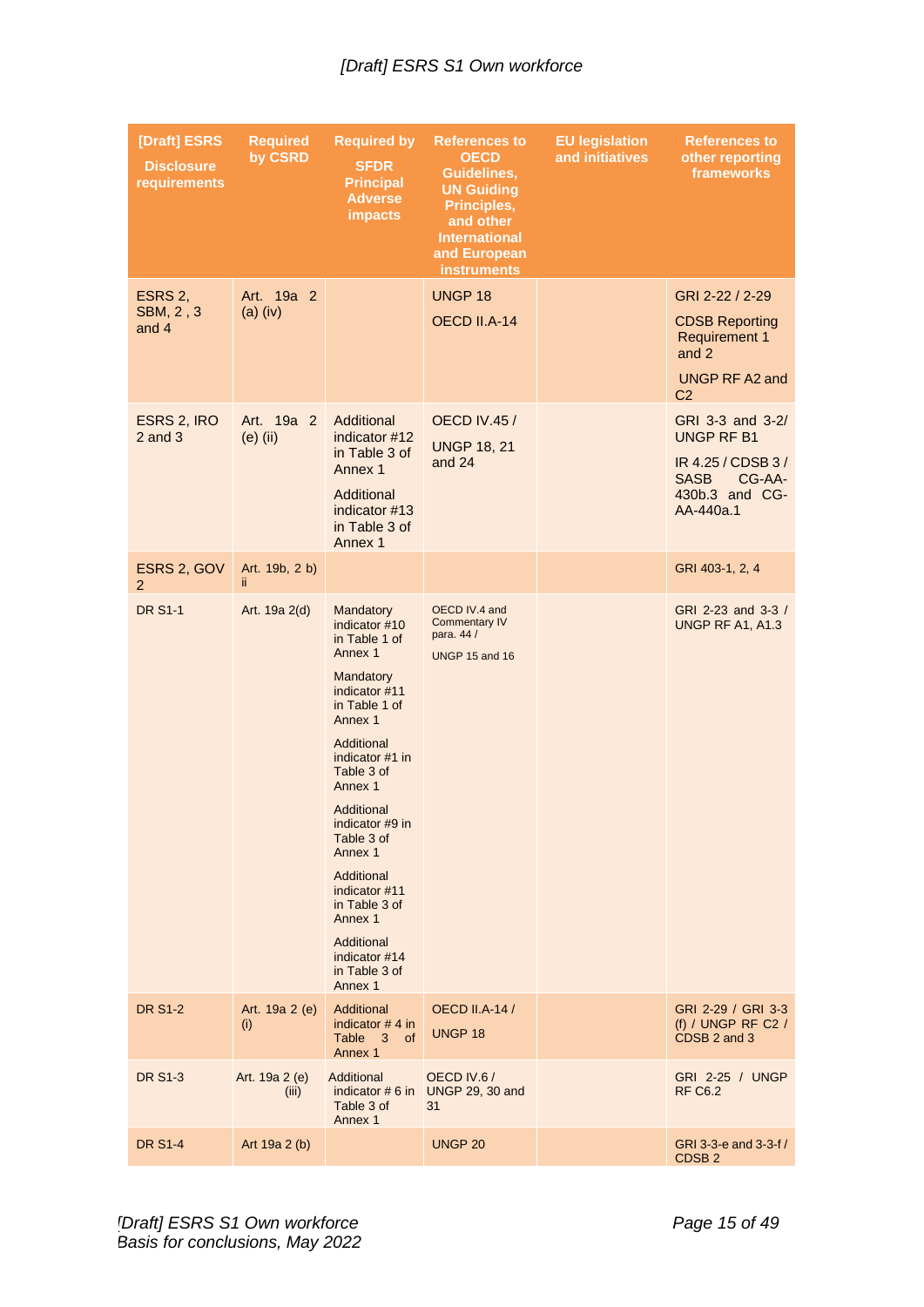| [Draft] ESRS<br><b>Disclosure</b><br>requirements | <b>Required</b><br>by CSRD                      | <b>Required by</b><br><b>SFDR</b><br><b>Principal</b><br><b>Adverse</b><br><b>impacts</b> | <b>References to</b><br><b>OECD</b><br>Guidelines,<br><b>UN Guiding</b><br>Principles,<br>and other<br><b>International</b><br>and European<br><b>instruments</b>                                                                                                                           | <b>EU legislation</b><br>and initiatives                                                                                                                          | <b>References to</b><br>other reporting<br>frameworks                                                                                                                            |
|---------------------------------------------------|-------------------------------------------------|-------------------------------------------------------------------------------------------|---------------------------------------------------------------------------------------------------------------------------------------------------------------------------------------------------------------------------------------------------------------------------------------------|-------------------------------------------------------------------------------------------------------------------------------------------------------------------|----------------------------------------------------------------------------------------------------------------------------------------------------------------------------------|
| <b>DR S1-5</b>                                    | Art. 19a 2 (e)<br>(iii)                         |                                                                                           | OECD II.A and IV<br>OECD DD<br>Guidance II 3.1<br><b>UNGP 19, 20 and</b><br><b>22 / UNGP</b><br><b>Interpretive Guide</b><br>III <sub>B</sub><br>OECD II.A-1                                                                                                                                |                                                                                                                                                                   | GRI 3-3-d and 2-25<br><b>CDSB</b><br>Environmental<br>and<br>social policies and<br>strategies / UNGP<br>RF C4.3, C5 and<br>C6.5<br><b>GRI</b><br>$3 - 3$<br>(a)<br>UNGC/GRI 3.1 |
| <b>DR S1-6</b>                                    | Art 19a 2 (f)                                   |                                                                                           | <b>OECD</b><br><b>MNE</b><br><b>Guidelines</b><br>Section III.1-2                                                                                                                                                                                                                           |                                                                                                                                                                   | <b>SASB</b><br>EM-MM-<br>210b.1                                                                                                                                                  |
| <b>DR S1-7</b>                                    | Art 19b 2 (b)                                   |                                                                                           |                                                                                                                                                                                                                                                                                             |                                                                                                                                                                   | <b>GRI 2-7</b>                                                                                                                                                                   |
| <b>DR S1-8</b>                                    | Art $19b 2(b)$                                  |                                                                                           |                                                                                                                                                                                                                                                                                             |                                                                                                                                                                   | <b>GRI 2-8</b>                                                                                                                                                                   |
| <b>DR S1-9</b>                                    | Art. 19b, 2 b) i<br>Art. 19b, 2 b)<br>iii.      |                                                                                           |                                                                                                                                                                                                                                                                                             | <b>EFFAS Key</b><br>Performance<br>Indicators for<br>Environmental,<br>Social and<br>Governance Issues<br>S02-02.                                                 | GRI 404-1; GRI<br>$404 - 3$                                                                                                                                                      |
| <b>DR S1-10</b>                                   | Art. 19b, 2 b)<br>ii.<br>Art. 19b, 2 b)<br>ΪÏİ  |                                                                                           | <b>OECD GL (2011)</b><br>Ch. V<br><b>ILO C161</b>                                                                                                                                                                                                                                           |                                                                                                                                                                   | GRI 403-1                                                                                                                                                                        |
| <b>DR S1-11</b>                                   | Art. 19b, 2 b)<br>ii.<br>Art. 19b, 2 b)<br>iii. | Indicator #2<br>and $#3$ in<br>Table 3 of<br>Annex 1                                      | <b>ILO CoP</b>                                                                                                                                                                                                                                                                              |                                                                                                                                                                   | GRI 403-8, -9, -10,<br><b>SASB</b><br><b>WEF</b>                                                                                                                                 |
| <b>Optional DR</b><br>S1-12                       | Art. 19b, 2 b)<br>ii.<br>Art. 19b, 2 b)<br>iii. |                                                                                           | <b>ILO Hours of</b><br>Work (Industry)<br>Convention n. º 1<br>(1919), art.<br><b>ILO Hours of</b><br><b>Work</b><br>(Commerce and<br>Offices)<br>Convention n. º<br>30 (1930)<br>SDG 8UN<br>Handbook on<br><b>Measuring</b><br>Quality of<br>Employment<br>(statistical<br>framework), 3a2 | EPSR, art. 10<br><b>Working Time</b><br>Directive, art 6, 16,<br>18 and 19<br><b>Eurostat Quality-of-</b><br>life indicators<br>(statistical<br>framework), 2.2.5 | <b>UN Global</b><br>Compact-Oxfam<br><b>Poverty Footprint</b><br>$PF - 3.2$                                                                                                      |
| <b>DR S1-13</b>                                   | Art. 19b, 2 b)<br>ii.<br>Art. 19b, 2 b)<br>iii. |                                                                                           |                                                                                                                                                                                                                                                                                             | EPSR, art. 9<br><b>Work-life Balance</b><br>Directive, art 4, 5, 6<br>and 9 (and the<br><b>Work-life Balance</b>                                                  |                                                                                                                                                                                  |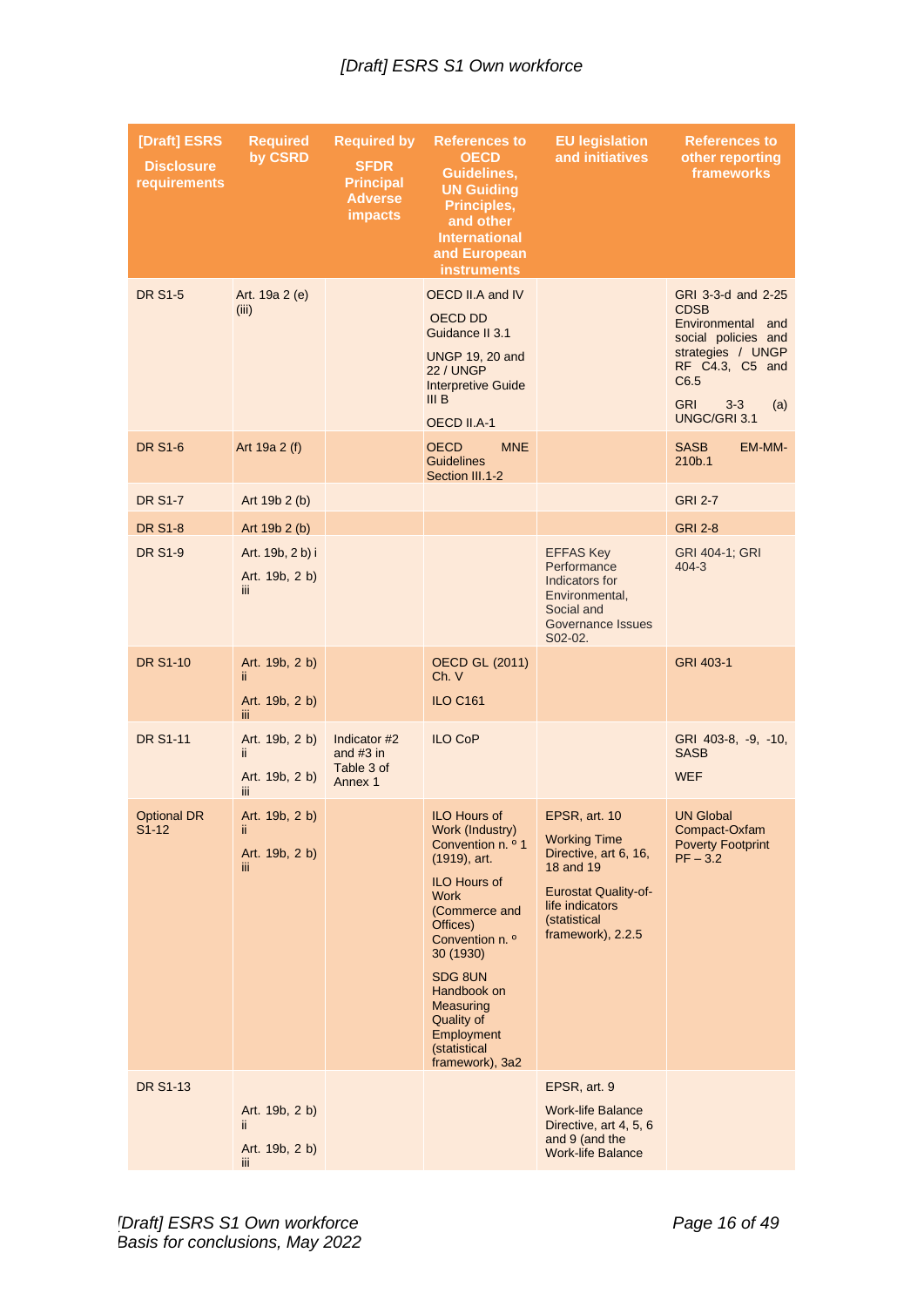| [Draft] ESRS<br><b>Disclosure</b><br>requirements | <b>Required</b><br>by CSRD                      | <b>Required by</b><br><b>SFDR</b><br><b>Principal</b><br><b>Adverse</b><br><b>impacts</b> | <b>References to</b><br><b>OECD</b><br>Guidelines,<br><b>UN Guiding</b><br>Principles,<br>and other<br><b>International</b><br>and European<br><b>instruments</b>                                | <b>EU legislation</b><br>and initiatives                                                                                                                                                                                    | <b>References to</b><br>other reporting<br>frameworks |
|---------------------------------------------------|-------------------------------------------------|-------------------------------------------------------------------------------------------|--------------------------------------------------------------------------------------------------------------------------------------------------------------------------------------------------|-----------------------------------------------------------------------------------------------------------------------------------------------------------------------------------------------------------------------------|-------------------------------------------------------|
|                                                   |                                                 |                                                                                           |                                                                                                                                                                                                  | Indicator<br>Framework)<br>Directive 92/85, art.<br>8<br><b>EU Commission</b><br><b>Gender Equality</b><br><b>Strategy 2020-2025</b><br><b>Eurostat Quality-of-</b><br>life indicators<br>(statistical<br>framework), 2.2.5 |                                                       |
| <b>DR S1-14</b>                                   | Art. 19b, 2 b)<br>ii.<br>Art. 19b, 2 b)<br>iii. |                                                                                           | <b>UDHR Article</b><br>23(3)<br><b>European Social</b><br>Charter (revised)<br>Article 4                                                                                                         | <b>EPSR Principle 6</b><br><b>Minimum</b><br><b>Draft</b><br><b>Wage Directive</b>                                                                                                                                          | GRI 202-1                                             |
| <b>DR S1-15</b>                                   | Art. 19b, 2 b)<br>ii.<br>Art. 19b, 2 b)<br>iii. |                                                                                           | <b>UN UDHR Article</b><br>22<br>EU Charter of<br>Fundamental<br><b>Rights (Article</b><br>34)<br><b>European Social</b><br>Charter (revised)<br>(Articles 12-14)<br><b>ILO Convention</b><br>102 | EPSR 12<br>Council 2019<br>Recommendation<br>on Access to Social<br>Protection                                                                                                                                              | GRI 401-2                                             |
| <b>DR S1-16</b>                                   | Art. 19b, 2 b) i<br>Art. 19b, 2 b)<br>iij       | Indicator #12<br>in Table 1 of<br>Annex 1                                                 | <b>UN UDHR Article</b><br>23(2)<br><b>ILO Co. 100</b>                                                                                                                                            | EPSR <sub>2</sub><br>Draft Pay<br>Transparency<br><b>Directive</b>                                                                                                                                                          | GRI 405-2                                             |
| <b>DR S1-17</b>                                   | Art. 19b, 2 b) i<br>Art. 19b, 2 b)<br>iii.      | Indicator #8 in<br>Table 3 of<br>Annex 1                                                  | <b>UDHR 23 (2)</b><br><b>SDG 10</b>                                                                                                                                                              | Shareholder Rights<br>Directive II                                                                                                                                                                                          | <b>GRI 2-21</b>                                       |
| <b>DR S1-18</b>                                   | Art. 19b, 2 b) i<br>Art. 19b, 2 b)<br>ΪÏ        | Indicator #5<br>and $#7$ in<br>Table 3 of<br>Annex 1                                      | UN UDHR 2 and<br>$\overline{7}$<br>Charter of<br>Fundamental<br>Rights of the EU<br>Chapter 3<br>SDG <sub>5</sub>                                                                                | EPSR <sub>3</sub><br><b>Directive</b><br>2000/78/EC against<br>discrimination at<br>work<br><b>Directive</b><br>2006/54/EC on<br>equal treatment for<br>men and women in<br>matters of<br>employment and<br>occupation      | GRI 406-1                                             |
| <b>DR S1-19</b>                                   | Art. 19b, 2 b) i<br>Art. 19b, 2 b)<br>iii.      |                                                                                           | <b>UN Convention</b><br>on the Rights of<br>Persons with                                                                                                                                         | EPSR 17                                                                                                                                                                                                                     | <b>GRI 405</b>                                        |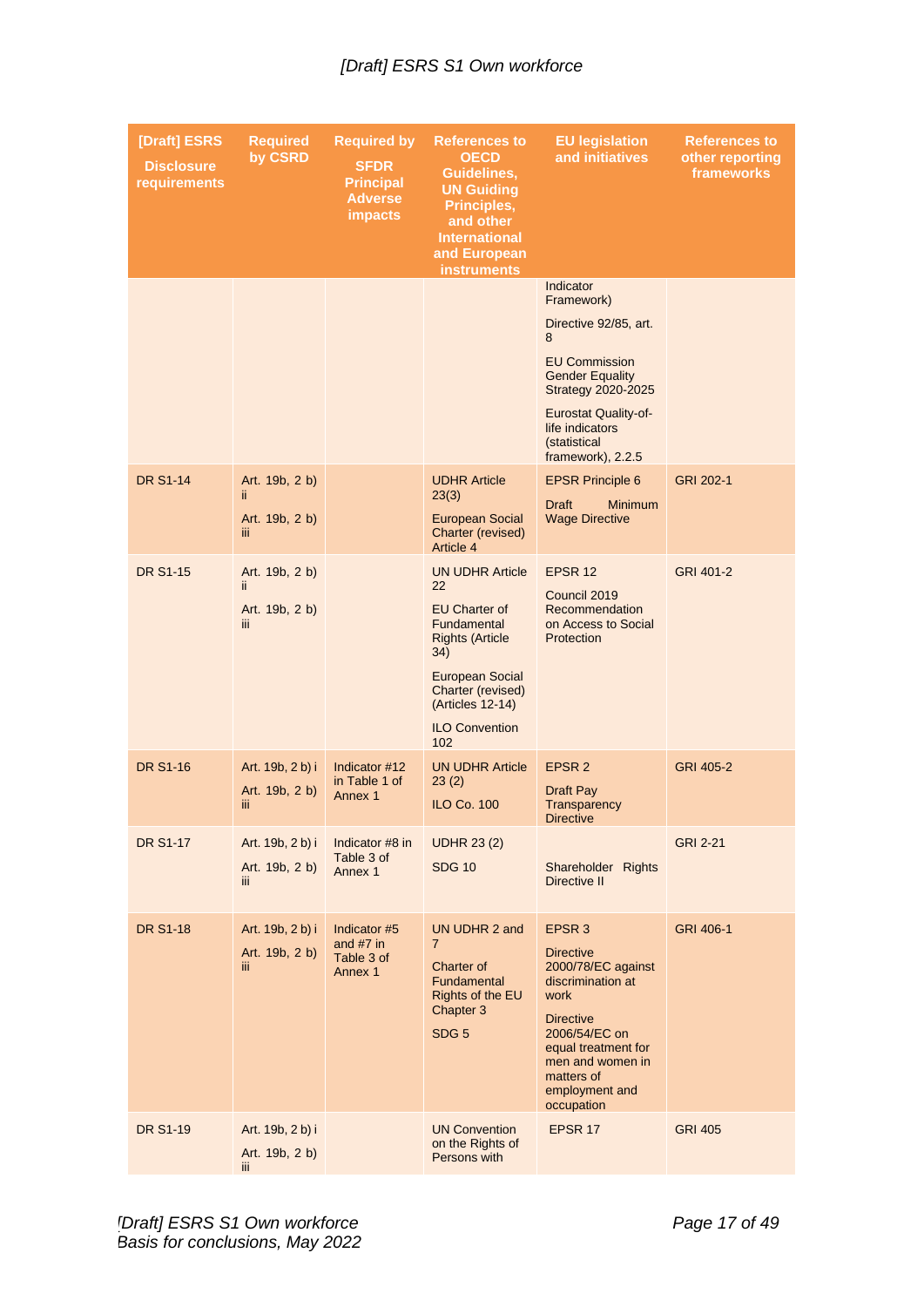| [Draft] ESRS<br><b>Disclosure</b><br>requirements | <b>Required</b><br>by CSRD                                                                                | <b>Required by</b><br><b>SFDR</b><br><b>Principal</b><br><b>Adverse</b><br><i>impacts</i> | <b>References to</b><br><b>OECD</b><br>Guidelines,<br><b>UN Guiding</b><br>Principles,<br>and other<br><b>International</b><br>and European<br><b>instruments</b>                                                 | <b>EU legislation</b><br>and initiatives                | <b>References to</b><br>other reporting<br>frameworks                                                                                                     |
|---------------------------------------------------|-----------------------------------------------------------------------------------------------------------|-------------------------------------------------------------------------------------------|-------------------------------------------------------------------------------------------------------------------------------------------------------------------------------------------------------------------|---------------------------------------------------------|-----------------------------------------------------------------------------------------------------------------------------------------------------------|
|                                                   |                                                                                                           |                                                                                           | <b>DisabilitiesArticle</b><br>27<br>SDG <sub>8</sub>                                                                                                                                                              |                                                         |                                                                                                                                                           |
| <b>DR S1-20</b>                                   | Art. 19b, 2 b) i<br>Art. 19b, 2 b)<br>iii.                                                                |                                                                                           | SDG <sub>8</sub>                                                                                                                                                                                                  | EPSR $5 + 12$                                           | GRI 401-2                                                                                                                                                 |
| <b>DR S1-21</b>                                   | Article 19a,<br>Art. 19b, 2 b)<br>ii.<br>Art. 19b, 2 b)<br>iii.                                           |                                                                                           | UN UDHR<br><b>ILO Declaration</b><br>on Fundamental<br>Principles and<br><b>Rights at Work</b><br><b>ILO fundamental</b><br>conventions<br><b>EU Charter of</b><br>Fundamental<br><b>Rights</b><br><b>SDG 8.8</b> | <b>EU</b><br>labour<br>law<br>acquis<br><b>GDPR</b>     | GRI 102-17,<br>ISO 30414 4.7.2                                                                                                                            |
| <b>DR S1-22</b>                                   | Article 19a,<br>Art. 19b, 2 b)<br>ii.<br>Art. 19b, 2 b)<br>iii.<br>Article 19b, ,<br>c. iv                |                                                                                           | UN UDHR23<br>ILO Co.87+97,<br><b>EU Charter of</b><br>Fundamental<br><b>Rights Article 12</b>                                                                                                                     | <b>Minimum</b><br><b>Draft</b><br><b>Wage Directive</b> | GRI 2-30;<br><b>SASB TR-AU-</b><br>310a.1                                                                                                                 |
| DR S1-23                                          | Article 19a,<br>Art. 19b, 2 b)<br>ii.<br>Art. 19b, 2 b)<br>Ш                                              |                                                                                           | UDHR 23<br>ILO Co.87+97                                                                                                                                                                                           |                                                         | <b>SASB TR-AU-</b><br>310a.2                                                                                                                              |
| <b>DR S1-24</b>                                   | Art. 19b, 2 b)<br>ii.<br>Art. 19b, 2 b)<br>iii.<br>Article 19b c.<br>iv                                   |                                                                                           | <b>EU Charter of</b><br>Fundamental<br>Rights 27,<br><b>European Social</b><br>Charter (revised)<br>21<br><b>TFEU 151</b>                                                                                         | EU.<br>Labour<br>Law<br>Acquis                          | GRI 402-1                                                                                                                                                 |
| <b>DR S1-25</b>                                   | Article 19a 2<br>f,<br>Art. 19b, 2 b)<br>ii.<br>Art. 19b, 2 b)<br>iii.<br>Article 19b. c.<br>$\mathsf{V}$ | Indicator #10<br>in Table 1 of<br>Annex 1<br>Indicator #14<br>in Table 3 of<br>Annex 1    | UNGC LA.2.A.<br>Forced and<br>compulsory<br>labour,<br>ILO C029 -<br><b>Forced Labour</b><br>Convention,<br>1930 (No. 29),<br><b>ILO P029 -</b><br>Protocol of<br>2014 to the<br><b>Forced Labour</b>             |                                                         | GRI 409-1,<br>Workforce<br>Disclosure Initiative<br>2021 13.<br>Workforce<br>Disclosure Initiative<br>2021 2.10<br>CHRB A.1.2, CHRB<br>D.1.4, CHRB D.2.4, |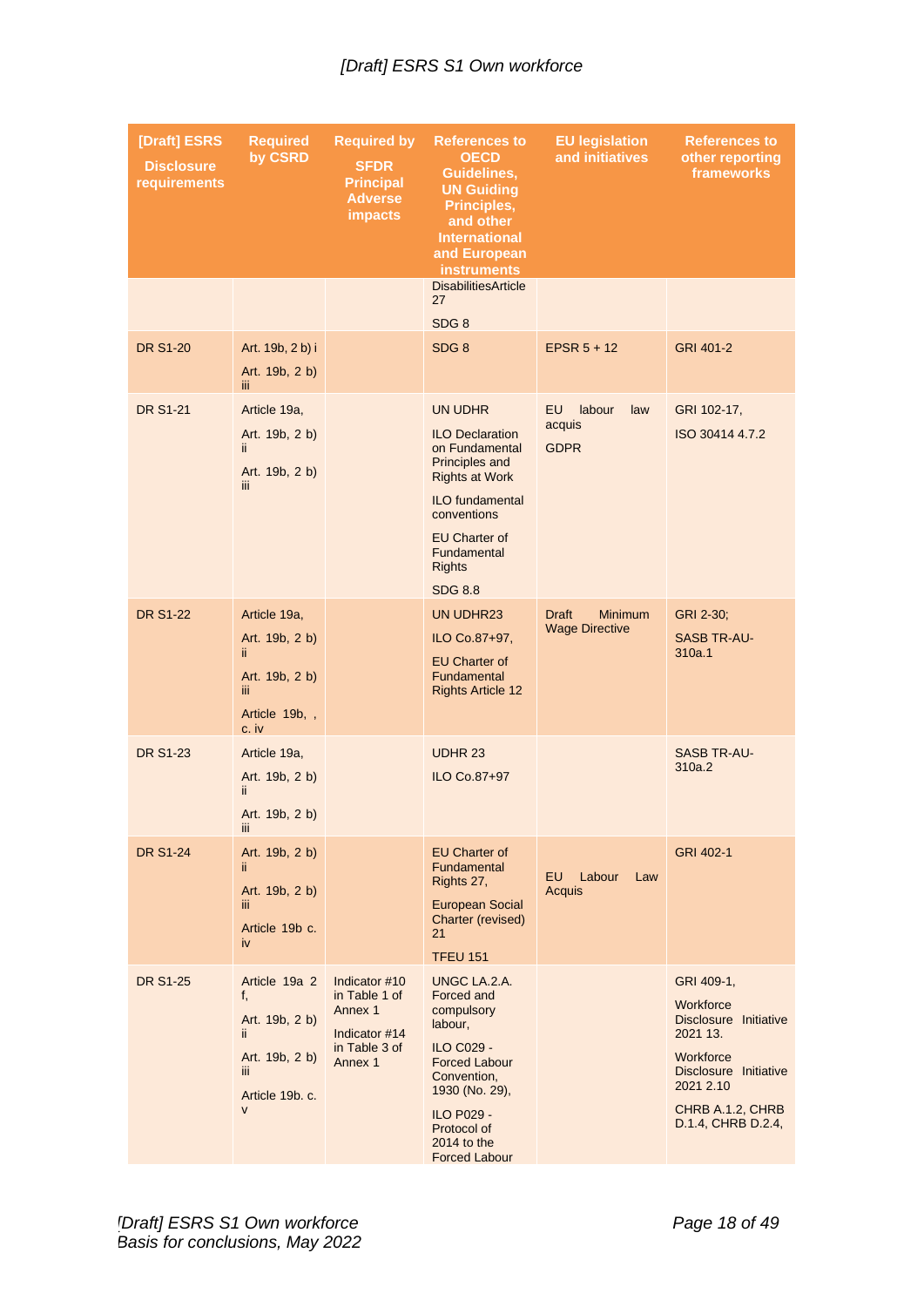| [Draft] ESRS<br><b>Disclosure</b><br>requirements | <b>Required</b><br>by CSRD                                                                 | <b>Required by</b><br><b>SFDR</b><br><b>Principal</b><br><b>Adverse</b><br><i>impacts</i> | <b>References to</b><br><b>OECD</b><br>Guidelines,<br><b>UN Guiding</b><br>Principles,<br>and other<br><b>International</b><br>and European<br><b>instruments</b>                                                                                                                                                                                                                                                         | <b>EU legislation</b><br>and initiatives                                                                                                                                                                              | <b>References to</b><br>other reporting<br>frameworks                                         |
|---------------------------------------------------|--------------------------------------------------------------------------------------------|-------------------------------------------------------------------------------------------|---------------------------------------------------------------------------------------------------------------------------------------------------------------------------------------------------------------------------------------------------------------------------------------------------------------------------------------------------------------------------------------------------------------------------|-----------------------------------------------------------------------------------------------------------------------------------------------------------------------------------------------------------------------|-----------------------------------------------------------------------------------------------|
|                                                   |                                                                                            |                                                                                           | Convention,<br>1933,<br>$C105 -$<br>Abolition of<br><b>Forced Labour</b><br>Convention,<br>1957 (No. 105)<br><b>UN International</b><br>Covenant on<br><b>Civil and Political</b><br>RightsILO C138,<br><b>ILO C182</b><br><b>UN Convention</b><br>on the Rights of<br>the Child<br><b>CRBP United</b><br>Nations (UN)<br>Children's<br>Rights and<br><b>Business</b><br><b>Principles</b><br><b>SDG 8.7, SDG</b><br>16.2 |                                                                                                                                                                                                                       |                                                                                               |
| <b>DR S1-26</b>                                   | Article 19a<br>2f<br>Art. 19b, 2 b)<br>ii.<br>Art. 19b, 2<br>b) iii<br>Article 19b<br>C. V |                                                                                           | ILO 13.1 code<br>of practice on<br>protection of<br>workers'<br>personal data<br><b>Convention for</b><br>the Protection of<br>Individuals with<br>regard to<br>Automatic<br>Processing of<br><b>Personal Data</b><br>(ETS No. 108)                                                                                                                                                                                       | EU GDPD Art 88.<br>Para 2,<br>Article 1.<br>Regulation (EU)<br>2016/679. 27 April<br>2016.<br>Art 2. Directive<br>(EU) 2016/1148/<br>6 July 2016.<br>Article 286 1,<br><b>Treaty</b><br><b>Establishing the</b><br>EU | Workforce<br><b>Disclosure</b><br>2021<br>Initiative<br>2.12,<br>ISO27001,<br><b>ISO27701</b> |

- BC32. The Basis for Conclusions includes the following information, as applicable, for each disclosure requirement:
	- Relevant EU-legislation that has been referenced (e.g., [draft] CSRD, SFDR/RTS, EU Taxonomy,EU labour law acquis, etc.);
	- Reference to the leading international instruments as they are relevant to the standard, including the UN Guiding Principles and the OECD Guidelines, and their provisions that underpin the rationale for the specific disclosure requirements;
	- Relevant reporting frameworks and standards that provide for disclosures that are relevant or similar to the disclosure requirements (e.g., GRI, UN Guiding Principles Reporting Framework, SASB, CDSB); and
	- Additional explanation of the elements is included in each disclosure requirement.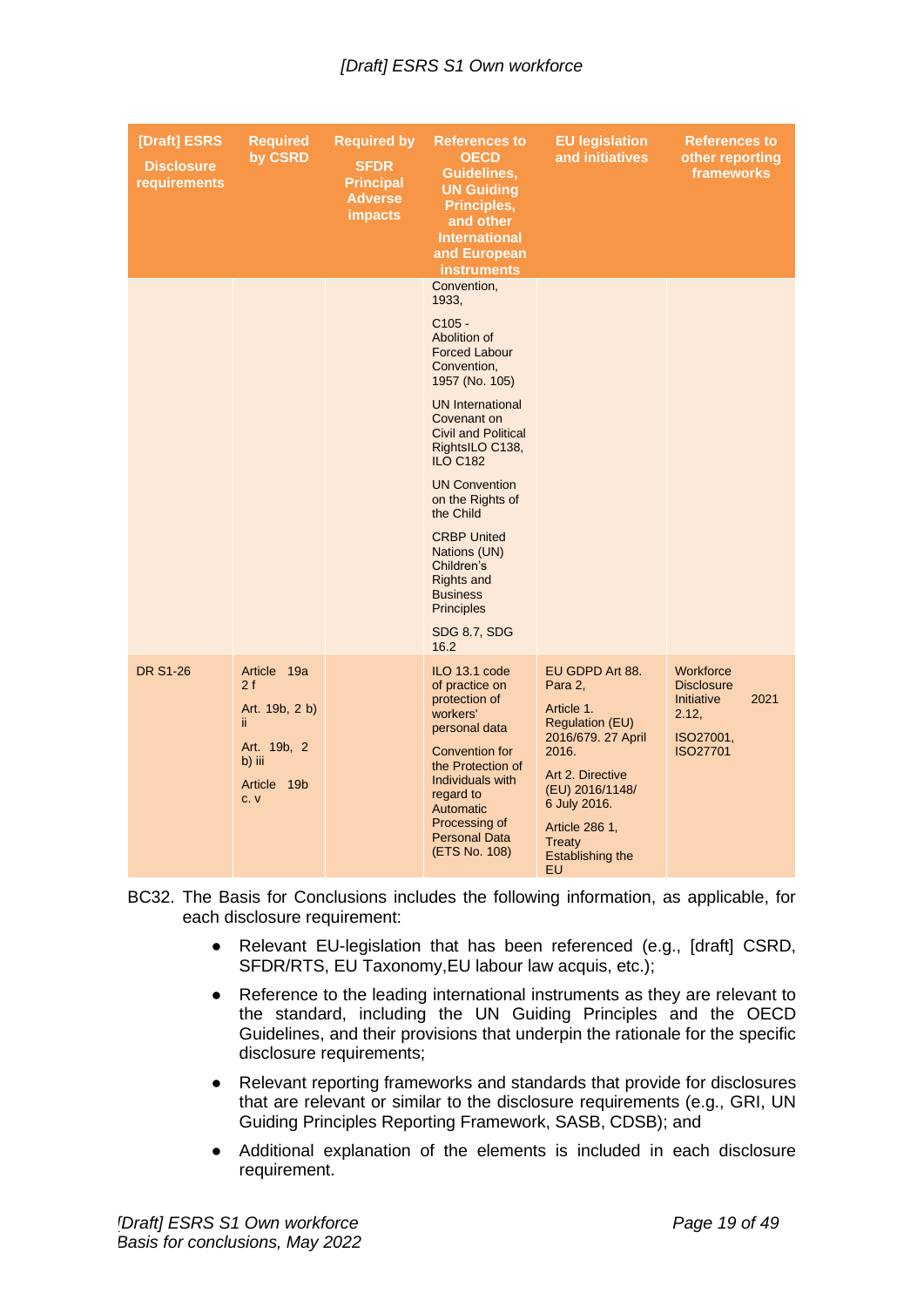BC33. [draft] ESRS S1 addresses sub-sub topics and related issues/matters assimilar to [draft] ESRS S2, focussing however on but for own workers, a different affected stakeholder groups. The references to international and EU instruments for these related legal international and EU references to international and EU instruments for these related issues/matters are therefore similar to the ones listed in the Basis for Conclusion of [draft] ESRS S2.

#### <span id="page-19-0"></span>*General, strategy, governance and materiality assessment*

#### <span id="page-19-1"></span>*Own workers specific Basis for Conclusions on ESRS 2 Disclosure Requirement SBM 2 and ESRS S1 AG 2 – 4 on the views, interests, rights and expectations of stakeholders*

- BC34. The [draft] CSRD requires undertakings to report on *"how the undertaking's business model and strategy take account of the interests of the undertaking's stakeholders and of the impacts of the undertaking on sustainability matters*" (Article 19 a 2 (a.iv)). This is aligned with the UN Guiding Principles and the OECD Guidelines, both clarifying the need for undertakings to inform their due diligence processes throughout by engagement with relevant stakeholders, especially those who may be adversely impacted.
- BC35. The UN Guiding Principles refer to the importance of meaningful stakeholder engagement in the conduct of human rights due diligence. For example, the commentary to UN Guiding Principles 18 states that, to enable undertakings to assess their human rights impacts accurately, they should seek to understand the concerns of potentially affected stakeholders by consulting them directly in a manner that takes into account language and other potential barriers to effective engagement. It further states that in situations where such consultation is not possible, undertakings should consider reasonable alternatives such as consulting credible, independent expert resources, including human rights defenders and others from civil society. The UN Interpretive Guide to the Corporate Responsibility to Respect Human Rights defines stakeholder engagement as an ongoing process of interaction and dialogue between an enterprise and its potentially affected stakeholders that enables the enterprise to hear, understand and respond to their interests and concerns, including through collaborative approaches.
- BC36. Section II.A-14 of the OECD Guidelines similarly provides that undertakings should engage with relevant stakeholders in order to provide meaningful opportunities for their views to be taken into account in relation to planning and decision making that may significantly impact them. The related Commentary adds that stakeholder engagement involves interactive processes of engagement (e.g., meetings, hearings or consultation proceedings) and that effective stakeholder engagement is characterised by two-way communication and depends on the good faith of the participants on both sides.
- BC37. GRI 2-29 requires undertakings to describe their approach to engaging with stakeholders, including the categories of stakeholders they engage with, and how they are identified; the purpose of the stakeholder engagement; and how the undertaking seeks to ensure meaningful engagement with stakeholders. GRI 3-3 (f) requires undertakings to describe how engagement with stakeholders has informed the actions taken to address material impacts and how it has informed whether the actions have been effective
- BC38. The UN Guiding Principles Reporting Framework (C2) guides undertakings to disclose how the undertaking identifies which stakeholders to engage with in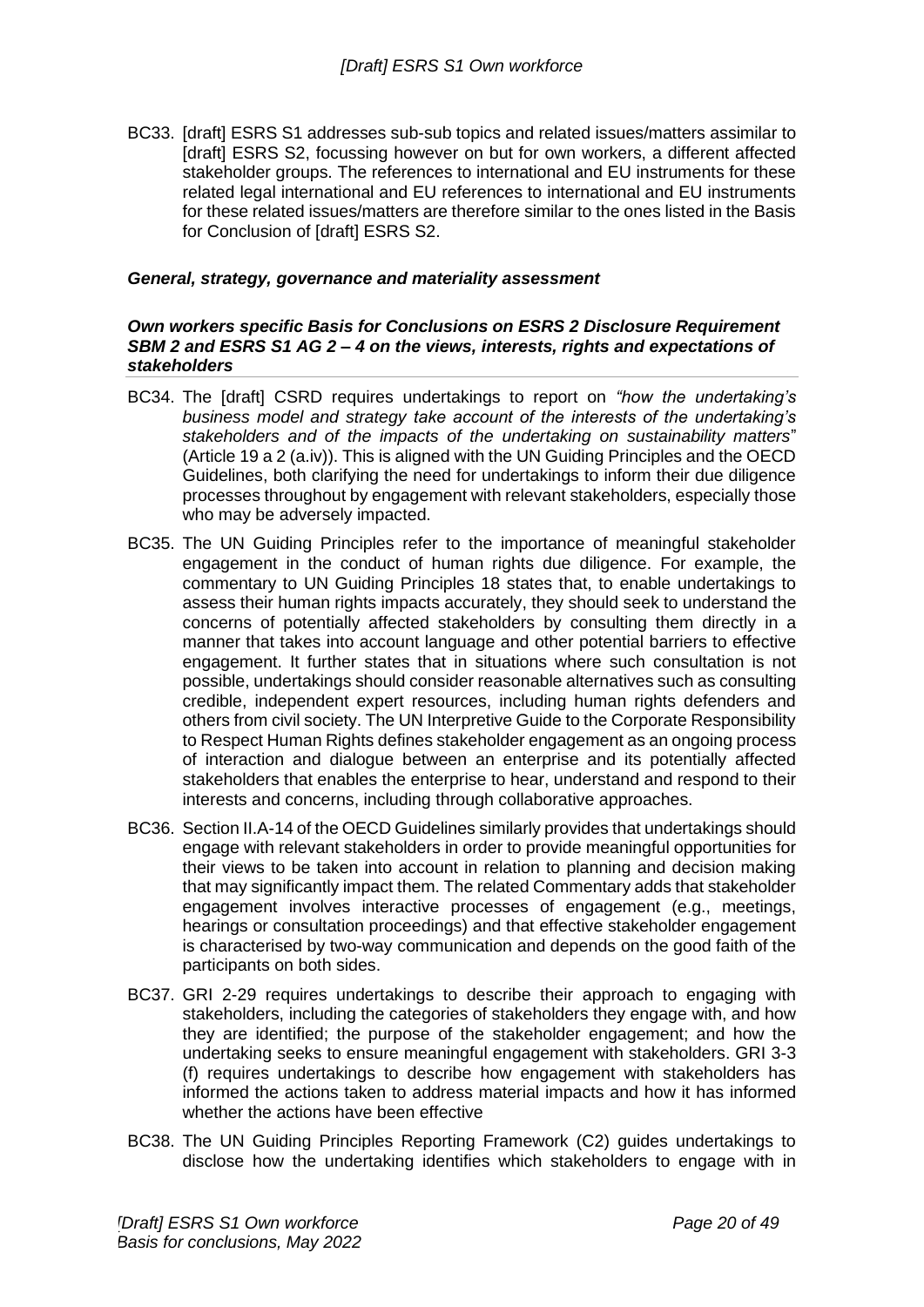relation to each of its salient (material) issues; which stakeholders it has engaged with regarding each salient issue in the reporting period, and why; and how the views of stakeholders have influenced the undertaking's understanding of each salient issue and/or its approach to addressing it.

BC39. Requirement 2 of CDSB's Reporting Framework states that information about environmental and social policies and strategies should include confirmation of whether and to what extent policies and strategies take account of the undertaking's key stakeholder relationships and perspectives including details about engagement with key stakeholder relationships and perspectives along the value chain. Requirement 3 states that information related to the identification, assessment and prioritisation of risks and opportunities is useful where it explains whether and how the processes include engagement with affected stakeholders, their legitimate representatives or subject matter experts, and the types of stakeholders engaged and the engagement methods used.

#### <span id="page-20-0"></span>*Own workers specific Basis for Conclusion on ESRS 1 Disclosure Requirement SBM 3 and ESRS S1 AG 5 on the interaction between material impacts and the strategy and business models and SBM 4 and ESRS S1 AG 6 – 7 on the interaction between material risks and opportunities and the strategy and business model*

- BC40. As stated in Article 19a 2 (a) (iv) of the [draft] CSRD, undertakings should briefly describe 'how the business model and strategy take account of the interests of the undertaking's stakeholders and of the impacts of the undertaking on sustainability matters'. While undertakings are increasingly focused on connections between business models and climate change, the features of business models that can be a source of impacts on people, including on value chain workers, should also be considered, when material. Research has shown the various ways in which such connections between business model, strategy and material impacts can arise.2 Examples can be observed in cases where typical mitigation strategies may be ineffective at the operational level, given that impacts are part of how the business is designed to operate, and therefore require engagement of senior leaders and governance bodies to address them effectively. This application guidance is aimed at describing such interactions with the undertaking's strategy and business model and capturing the specificities of how the business is designed to operate.
- BC41. Guidance to GRI 2-22 states that undertakings should describe how their purpose, business strategy, and business model aim to prevent negative impacts and achieve positive impacts on the economy, environment, and people.
- BC42. CDSB Reporting Requirement 1 states that disclosures shall describe the governance of environmental and social policies, strategies and information, and that this Disclosure Requirement will be satisfied when disclosures, inter alia, explain whether and how the board considers how the undertaking's business model and strategy may contribute to material environmental and social risks.
- BC43. Question A2 of the UN Guiding Principles Reporting Framework guides undertakings to report on how they demonstrate the importance they attach to the implementation of their human rights commitment, including how the business model reflects, or has been adapted to enable, respect for human rights, as well

<sup>2</sup> Shift, 'Business Model Red Flags', New York, 2021, [https://shiftproject.org/resource/business](https://shiftproject.org/resource/business-model-red-flags/red-flags-about/)[model-red-flags/red-flags-about/](https://shiftproject.org/resource/business-model-red-flags/red-flags-about/)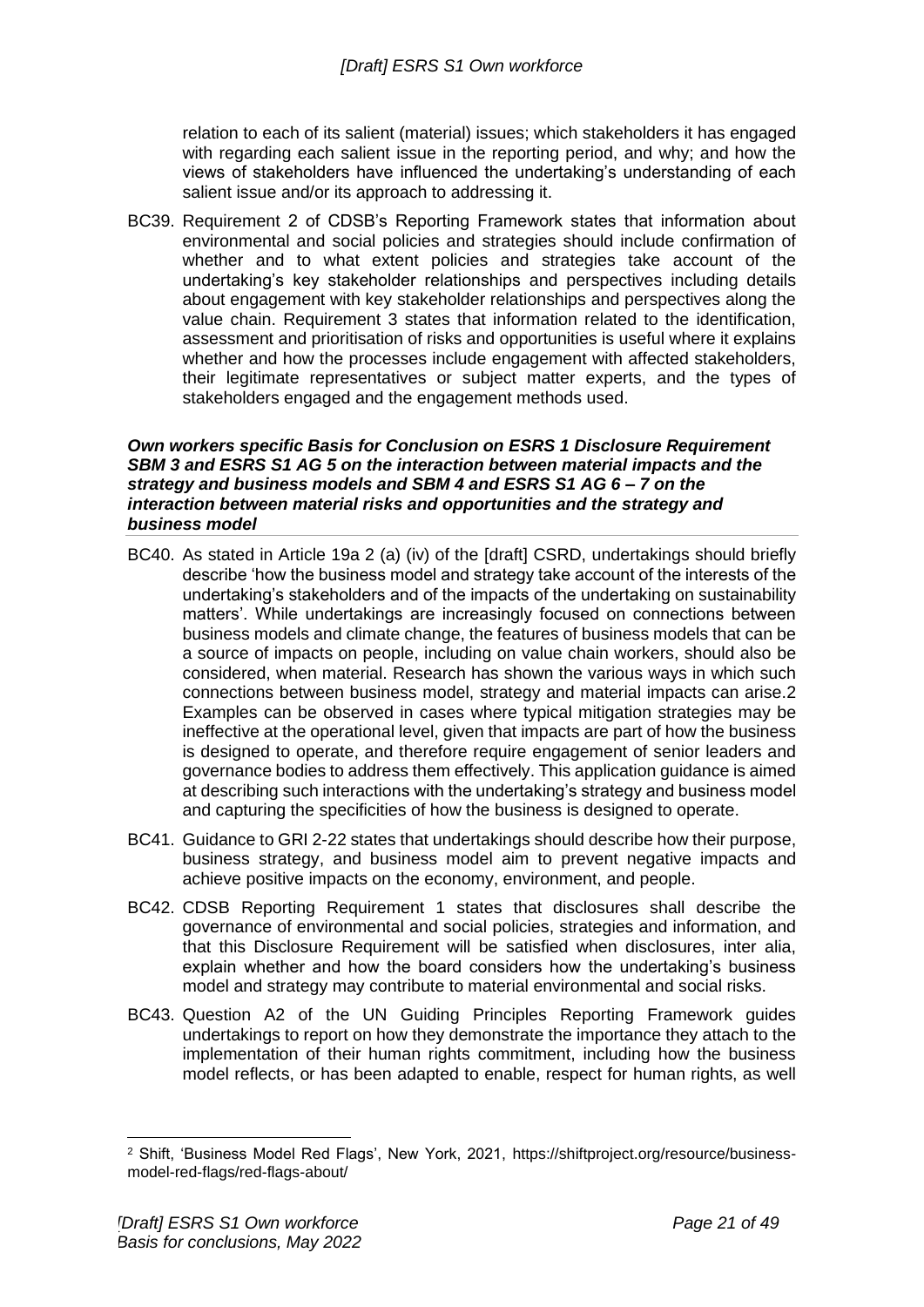as how any risks to human rights associated with the business model (e.g., offering lowest-cost products) are understood among the senior leadership and the Board.

#### <span id="page-21-0"></span>*Own workers specific Basis for Conclusion on ESRS 2 Disclosure Requirements IRO 2 and 3 and ESRS S1 AG 8-10 on the outcome of the assessment of material sustainability impacts, risks and opportunities*

- BC44. Article 19a 1 of the [draft] CSRD, requires undertakings to include information "*necessary to understand the undertaking's impacts on sustainability matters, and information necessary to understand how sustainability matters affect the undertaking's development, performance and position*" in its management report (concept of double materiality). Article 19a 2 (e) (ii) of the [draft] CSRD requires a description of the "*principal actual or potential adverse impacts connected with the undertaking's value chain, including its own operations, its products and services, its business relationships and its supply chain*" (impact materiality).
- BC45. According to UN Guiding Principle 18 and OECD Guidelines IV-45, the initial step in conducting human rights due diligence is to identify and assess any actual or potential adverse human rights impacts with which undertakings may be involved either through their own activities or as a result of their business relationships. The purpose is to understand the specific impacts on specific people, given a specific context.
- BC46. UN Guiding Principle 24 states that where it is necessary to prioritise actions to address actual and potential impacts, undertakings should first seek to prevent and mitigate those that are most severe or where delayed response would make them irremediable. The UN's Interpretive Guide to the Corporate Responsibility to Respect Human Rights under the UN Guiding Principles refers to these as 'salient' human rights, while the OECD Guidelines refer to them as the most significant. These steps within the due diligence process are further set out in ESRS1.
- BC47. The UN Guiding Principles Reporting Framework B1 and GRI 3 set out how this same prioritisation process leads to the identification of the material impacts of the undertaking by determining the threshold above which the most salient/significant impacts are understood to be material. This is reflected in the guidance on determining impact materiality, as part of double materiality, under ESRS 2.
- BC48. GRI 3-3 requires undertakings to describe the actual and potential, negative and positive impacts on the economy, environment, and people, including impacts on their human rights. Further, the undertaking should describe whether it is involved with the negative impacts through its activities or as a result of its business relationships and describe these activities or business relationships.
- BC49. In addition to disclosing material impacts on own workers, AG9 of the [draft] Standard requires disclosure on the main types of workers that are affected by those impacts (e.g., migrant workers, women workers, children, etc.). The disclosure on the affected types of workers provides context for understanding the nature and potential consequences of the impacts, and for assessing the potential actions that could be appropriate in response. UN Guiding Principle 21 requires that, in their external communications, undertakings should "*provide information that is sufficient to evaluate the adequacy of an enterprise's response to the particular human rights impact involved*".
- BC50. ESRS 2 Disclosure Requirements IRO 2 and 3, build on both the current EU NFRD as well as the [draft] CSRD. Article 19a 1 of the [draft] CSRD requires undertakings to include in the management report information *"necessary to understand how*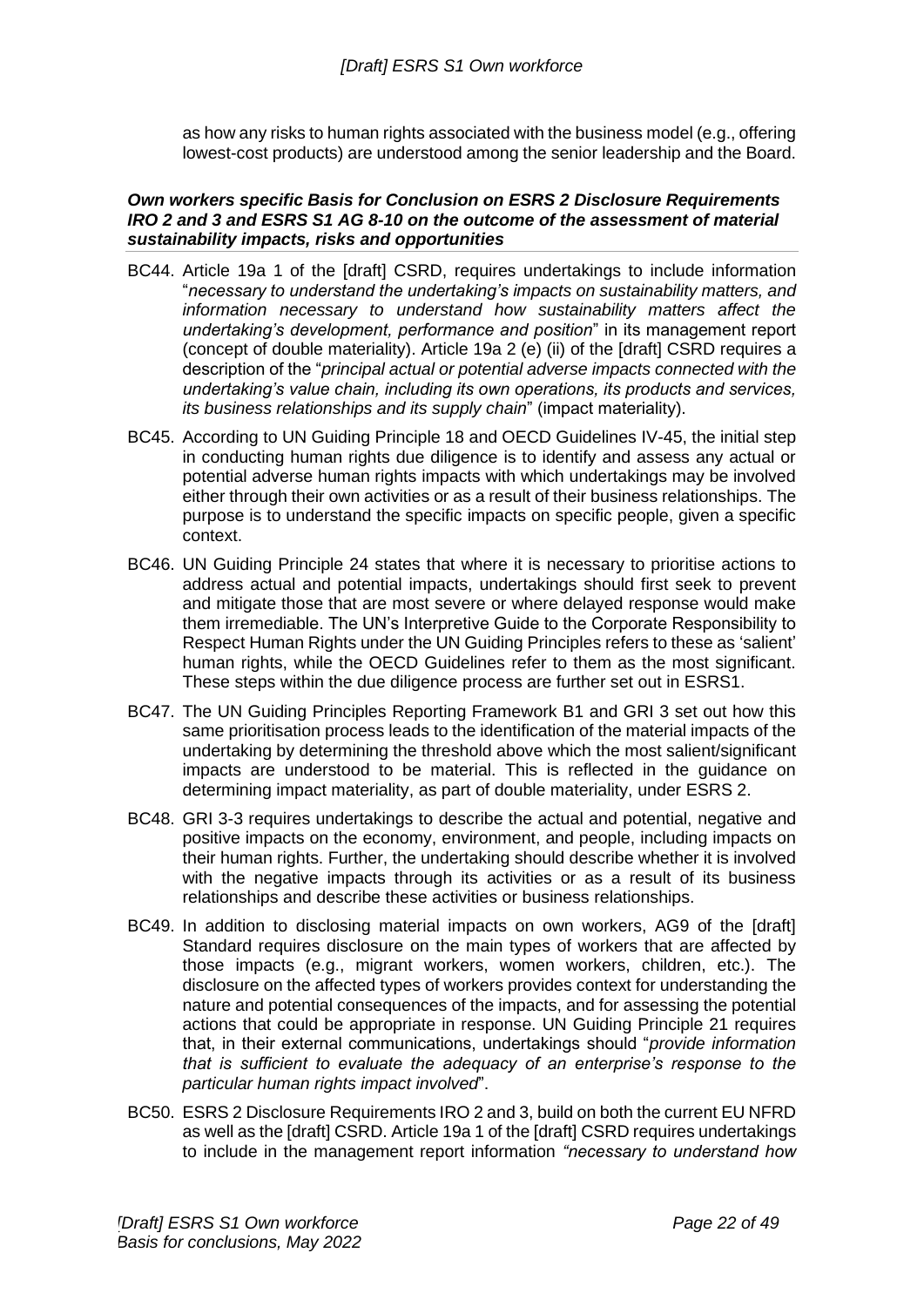*sustainability matters affect the undertaking's development, performance and position*". Article 19a 2 (f) of the [draft] CSRD requires "*a description of the principal risks to the undertaking related to sustainability matters, including the undertaking's principal dependencies on such matters, and how the undertaking manages those risks*" and Article 19a 2 (a) (ii) refers to "*the opportunities for the undertaking related to sustainability matters*". Under Article 19a 1 (d) of the NFRD undertakings are required to report on the principal risks related to sustainability matters and how the undertaking manages those risks.

- BC51. The Integrated Reporting Framework (4.25) highlights that an integrated report should identify the key risks and opportunities that are specific to the undertaking, including those that relate to the undertaking's effects on, and the continued availability, quality and affordability of, relevant capitals in the short-, medium- and long-term. This includes both human capital and social and relationship capital, both of which could be relevant with regard to own workers.
- BC52. Requirement 3 of the CDSB Reporting Framework for reporting environmental and social information states that disclosures shall explain the material current and anticipated environmental and social risks and opportunities affecting the undertaking and the processes used to identify, assess and prioritise these risks and opportunities. The Framework defines human and social capital dependencies, which may be a source of risks or opportunities, as the human and social resources and relations that undertakings need in order to create and sustain value.
- BC53. Requirement 3 of the CDSB Reporting Framework further states that information will be useful where it explains whether and how the undertaking's processes to identify, assess and prioritise risks and opportunities include an assessment of whether business risks may result, in the short, medium, and long term, from actual or potential negative environmental and social impacts that the undertaking itself may cause or contribute to or which may be linked to its operations, products or services through its business relationships; and when it explains any additional causes and sources of the material business risks and opportunities the undertaking has identified, such as risks to the availability of any of the undertaking's natural, social, or human capital dependencies
- BC54. SASB Industry Standards evaluate sustainability issues for inclusion in the Standards by assessing whether a given topic is reasonably likely to materially affect the financial condition, operating performance, or risk profile of a typical undertaking within an industry. With regard to ownworkers, for example, standards for a number of industries require undertakings to disclose the total recordable incident rate (TRIR), fatality rate and near miss and to disclose the total amount of monetary losses as a result of legal proceedings associated with labour law violations or employment law.
- BC55. Section AG 8 (b) of ESRS S1 supports the information needs of financial market participants related to the above indicators. It was considered that, instead of these indicators being reported in isolation by financial market participants, the provision of contextual information would support the preparation of better information. These indicators should, therefore, be considered in combination with additional information. In particular, financial market participants may gain greater insight by looking for reporting on how the undertaking is using its leverage, including through collaboration with others, to address child, forced and compulsory labour, and whether it is taking a role in incentivising or enabling remedy when cases of child, forced or compulsory labour are found.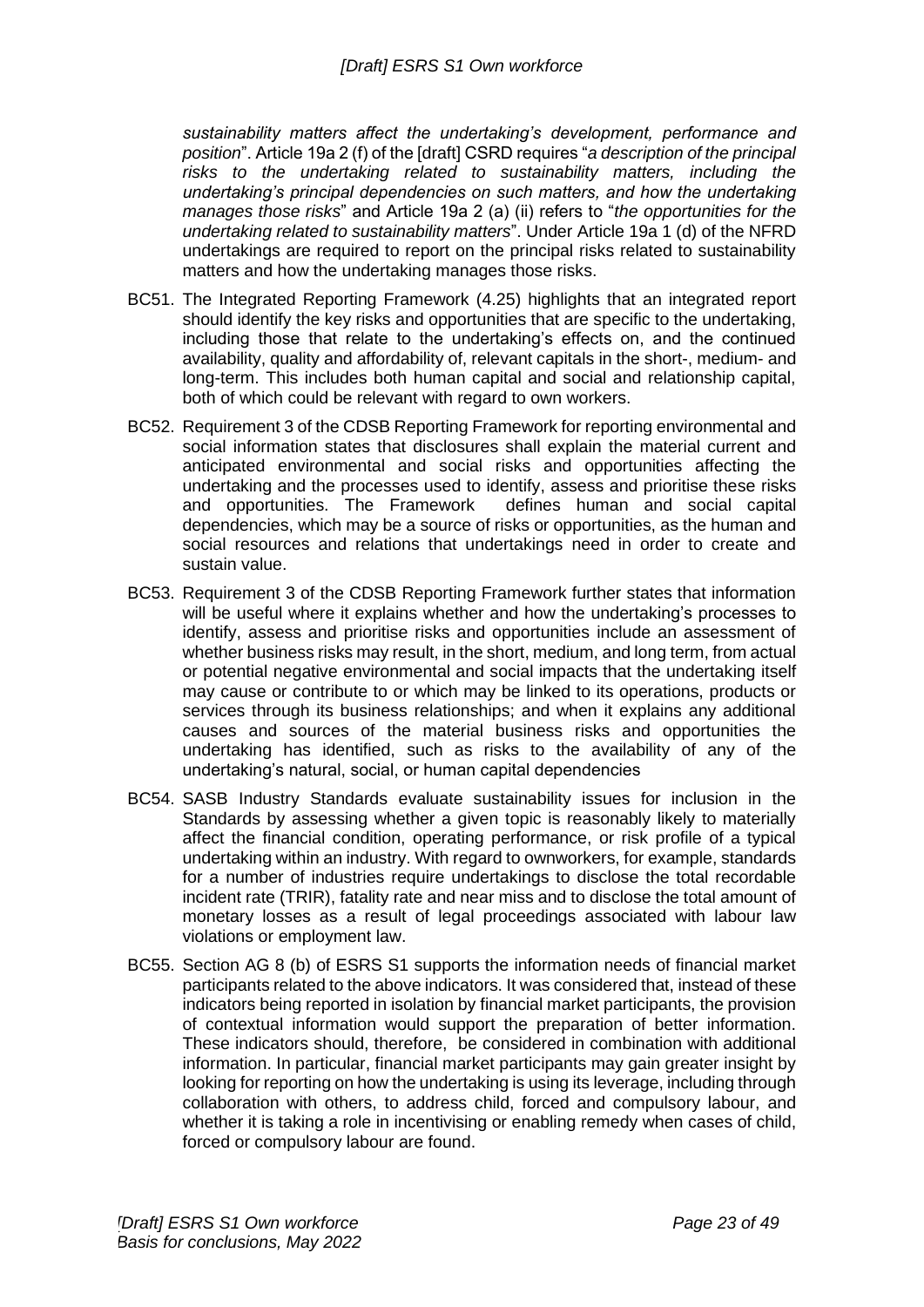BC56. The application guidance AG 8 also addresses the need for users for information on 'just transitions' by requiring information on the impacts on own workforce caused by the undertaking's plans and actions to reduce carbon emissions in line with international agreements.

#### <span id="page-23-0"></span>*Policies, targets, action plans and resources*

#### <span id="page-23-1"></span>*Disclosure Requirement S1-1 – Policies related to own workforce*

- BC57. As stated in Article 19a 1 (b) of the NFRD amending Directive 2013/34/EU and its non-binding guidelines, as well as Article 19a 2 (d) of the [draft] CSRD, undertakings should provide *"* and "a description of the undertaking's policies in relation to sustainability matters". A policy demonstrates the nature of the commitment made by the undertaking regarding impacts, risks and opportunities related to own workers.
- BC58. According to both UN Guiding Principle 15 and the OECD Guidelines (IV-4), undertakings should have in place policies and processes appropriate to their size and circumstances, including a policy commitment to meet their responsibility to respect human rights. UN Guiding Principle 16 states that such a policy should stipulate the enterprise's human rights expectations of personnel, business partners and other parties directly linked to its operations, products or services; and that it should be publicly available and communicated internally and externally to all personnel, business partners and other relevant parties. Expanding on section IV para. 4, the OECD Guidelines' Commentary on Human Rights specifies that undertakings should *"express their commitment to respect human rights through a statement of policy that: (i) is approved at the most senior level of the enterprise; (ii) is informed by relevant internal and/or external expertise; (iii) stipulates the enterprise's human rights expectations of personnel, business partners and other parties directly linked to its operations, products or services; (iv) is publicly available and communicated internally and externally to all personnel, business partners and other relevant parties; (v) is reflected in operational policies and procedures necessary to embed it throughout the enterprise*".
- BC59. GRI 2-23 requires the undertaking to describe policy commitments for responsible business conduct, including the specific policy commitment to respect human rights, the internationally recognised human rights that the commitment covers, and the categories of stakeholders, including at-risk or vulnerable groups, that the undertaking gives particular attention to in the commitment. It requires undertakings to provide links to the policy commitments if publicly available. GRI 3-3 also requires the undertaking to describe its policies or commitments regarding material topics (i.e., specific material impacts). This entails describing the policies or commitments the undertaking has developed specifically for the topic, in addition to the policy commitments reported under Disclosure 2-23.

The UN Guiding Principles Reporting Framework guides undertakings to report on their public commitment to respect human rights (A1) for which relevant information would include whether the public commitment covers all individuals and groups who may be impacted by the undertaking's activities or through its business relationships, and whether there are any groups to which the undertaking pays particular attention, and why. It guides undertakings to report any more specific policies they may have that address their salient (material) human rights issues. It indicates that relevant information would include clarification of whose human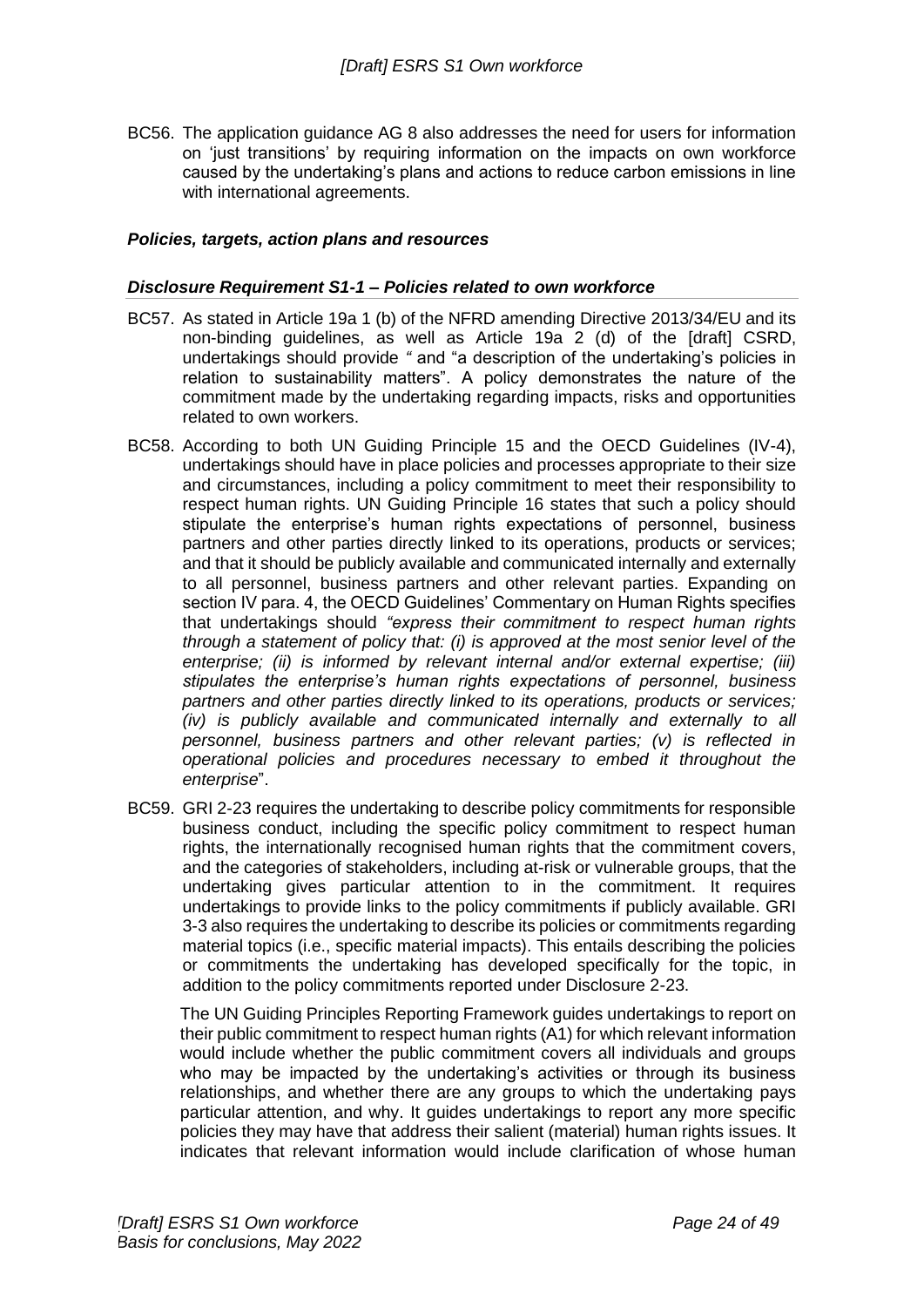rights the policy or policies relate to, such as own workers. Its supporting guidance explains that specific policies may be addressed through a single provision or section within a broader document, for instance, policies of non-discrimination or freedom of association.

- BC60. Disclosure Requirement S1-1 requires undertakings to summarise how the relevant policies are communicated to own workers. In line with UN Guiding Principle 16d and OECD Guidelines (IV-44), GRI 2-23 requires undertakings to describe how their policy commitments – including with regard to respect for human rights – are communicated to workers. In addition, the guidance to GRI 2- 23 (f) suggests disclosing how the undertaking identifies and removes potential barriers to the communication or dissemination of the policy commitments, e.g., by making them accessible and available in relevant languages.
- BC61. The UN Guiding Principles Reporting Framework A-1.3 guides undertakings to report how their public commitment to respect human rights is disseminated and indicates that relevant information would include whether and how the public commitment is disseminated in an accessible form to external stakeholders, in particular potentially affected stakeholders and the undertaking's employees and contract workers.
- BC62. The SFDR includes the following amongst the indicators financial market participants are expected to disclose:
	- (a) "Lack of processes and compliance mechanisms to monitor compliance with UN Global Compact principles and OECD Guidelines for Multinational Enterprises" (indicator 11 in Table 1 of Annex 1 of the related Delegated Regulation).
	- (b) The associated metric reads: "Share of investments in investee companies without policies to monitor compliance with the UNGC principles or OECD MNE Guidelines or grievance/complaints handling mechanisms to address violations of the UNGC principles or OECD MNE".

As read above, the metric speaks to policies and grievance mechanisms, for which disclosures are found in a number of Standards, in particular, ESRS S1 and ESRS S2. With regards to [draft] ESRS S1, relevant information will be disclosed in the context of Disclosure Requirement S1-1. Further relevant information will also be found in the context of Disclosure Requirement S1-3, focused on channels for own workers and workers' representatives to raise concerns.

The indicator itself speaks to processes and mechanisms to monitor compliance, which further brings in elements of reporting under Disclosure Requirement S1-5. In particular, insights will be strengthened by looking for information under Disclosure Requirement S1-5 on how the undertaking assesses the effectiveness of its own efforts to prevent, mitigate or remedy impacts.

- BC63. Disclosure Requirement S1-1, and specifically paragraph 18, supports the information needs of financial market participants of further SFDR PAI indicators, that is:
	- (a) "Lack of a human rights policy" (indicator 9 in Table 3 of Annex 1 of the related Delegated Regulation).
	- (b) "Lack of processes and measures for preventing trafficking in human beings" (indicator 11 in Table 3 of Annex 1 of the related Delegated Regulation).

In addition to the information made available through undertakings' responses to paragraph 18 of ESRS S1, it is important to highlight that insights will be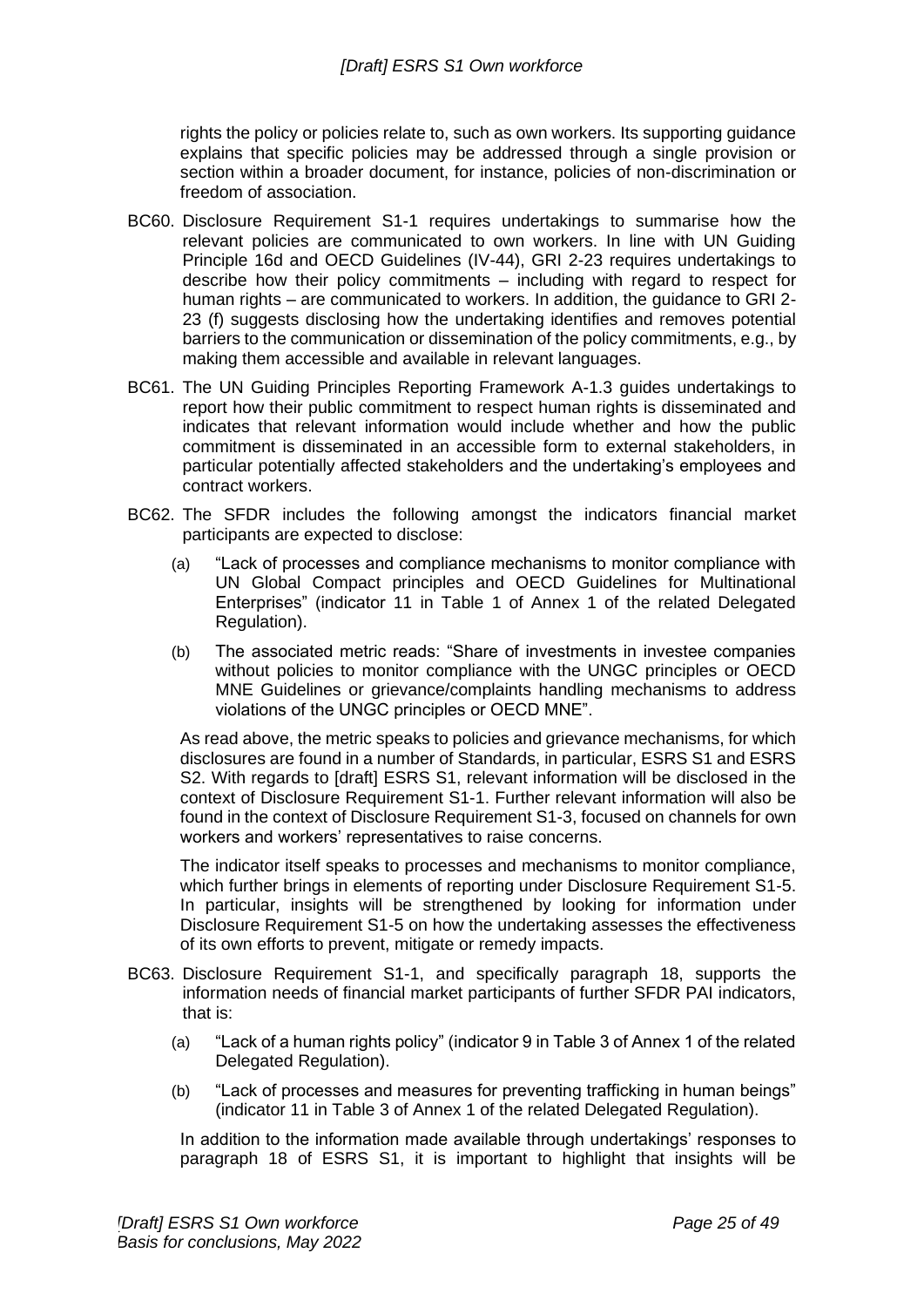strengthened by attention to some of the accompanying disclosures under Disclosure Requirement S1-1, beyond the existence of the policy alone.

With regards to processes and measures for preventing trafficking in human beings, undertakings will support the provision of relevant insights for financial market participants by disclosing, in particular, whether they have any processes or measures in place to address human trafficking and providing a summary thereof.

#### <span id="page-25-0"></span>*Disclosure Requirement S1-2 – Processes for engaging with own workers and workers' representatives about impacts*

- BC64. The [draft] CSRD requires undertakings to provide *"a description of the due diligence process implemented with regard to sustainability matters"*. In line with the UN Guiding Principles and the OECD Guidelines, this due diligence process should throughout be informed by engagement with relevant stakeholders, especially those who may be adversely impacted.
- BC65. The UN Guiding Principles refer to the importance of meaningful stakeholder engagement in the conduct of human rights due diligence. For example, the commentary to UN Guiding Principles 18 states that, to enable undertakings to assess their human rights impacts accurately, they should seek to understand the concerns of potentially affected stakeholders by consulting them directly in a manner that takes into account language and other potential barriers to effective engagement. It further states that in situations where such consultation is not possible, undertakings should consider reasonable alternatives such as consulting credible, independent expert resources, including human rights defenders and others from civil society. The UN Interpretive Guide to the Corporate Responsibility to Respect Human Rights defines stakeholder engagement as an ongoing process of interaction and dialogue between an enterprise and its potentially affected stakeholders that enables the enterprise to hear, understand and respond to their interests and concerns, including through collaborative approaches.
- BC66. Section II.A-14 of the OECD Guidelines similarly provides that undertakings should engage with relevant stakeholders in order to provide meaningful opportunities for their views to be taken into account in relation to planning and decision making that may significantly impact them. The related Commentary adds that stakeholder engagement involves interactive processes of engagement (e.g., meetings, hearings or consultation proceedings) and that effective stakeholder engagement is characterised by two-way communication and depends on the good faith of the participants on both sides.
- BC67. GRI 2-29 requires undertakings to describe their approach to engaging with stakeholders, including the categories of stakeholders they engage with, and how they are identified; the purpose of the stakeholder engagement; and how the undertaking seeks to ensure meaningful engagement with stakeholders. GRI 3-3 (f) requires undertakings to describe how engagement with stakeholders has informed the actions taken to address material impacts and how it has informed whether the actions have been effective.
- BC68. The UN Guiding Principles Reporting Framework C2 guides undertakings to disclose how the undertaking identifies which stakeholders to engage with in relation to each of its salient (material) issues; which stakeholders it has engaged with regarding each salient issue in the reporting period, and why; and how the views of stakeholders have influenced the undertaking's understanding of each salient issue and/or its approach to addressing it.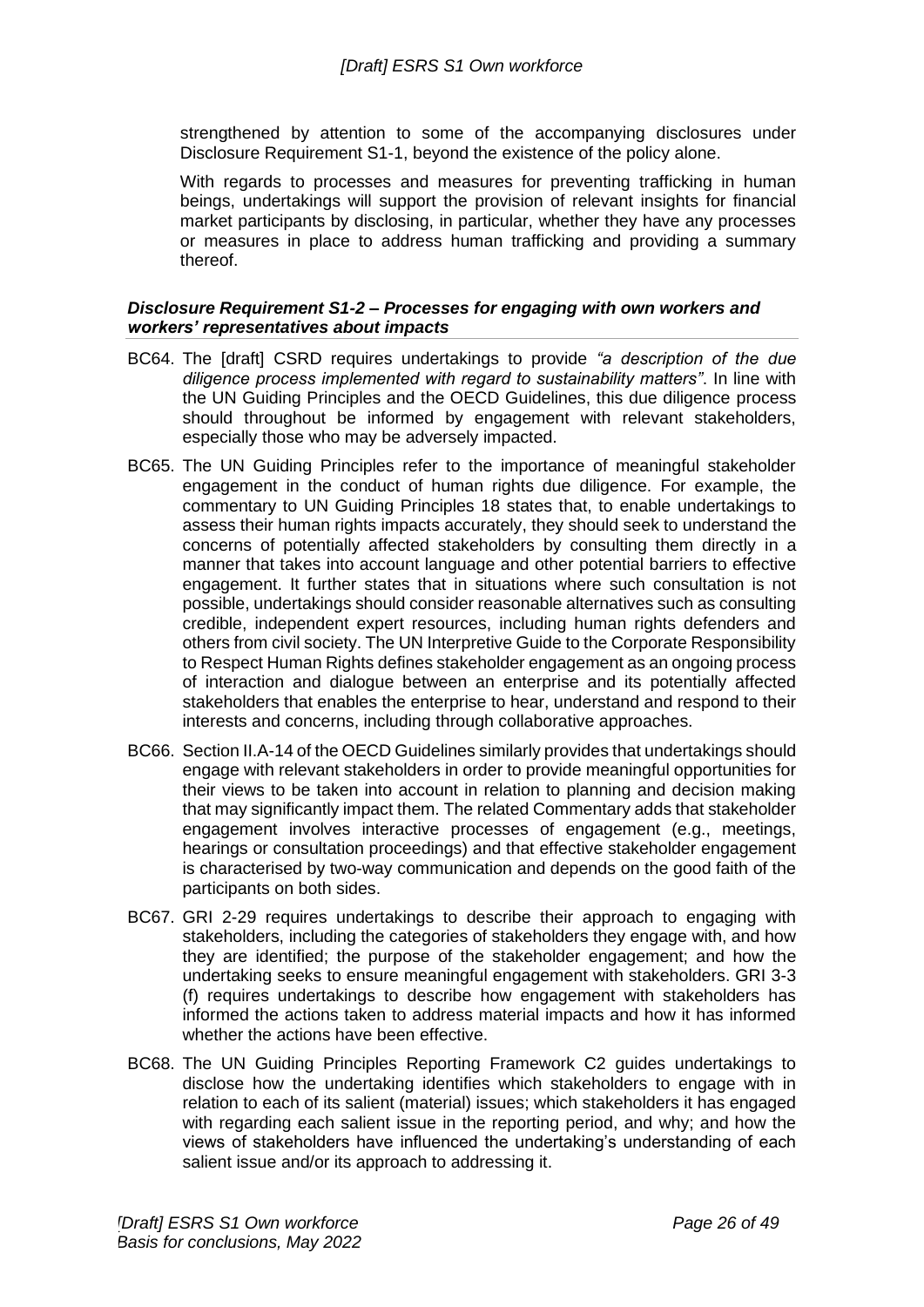BC69. Requirement 2 of CDSB's Reporting Framework states that information about environmental and social policies and strategies should include confirmation of whether and to what extent policies and strategies take account of the undertaking's key stakeholder relationships and perspectives including details about engagement with key stakeholder relationships and perspectives along the value chain. Requirement 3 states that information related to the identification, assessment and prioritisation of risks and opportunities is useful where it explains whether and how the processes include engagement with affected stakeholders, their legitimate representatives or subject matter experts, and the types of stakeholders engaged and the engagement methods used.

#### <span id="page-26-0"></span>*Disclosure Requirement S1-3 – Channels for own workers and workers' representatives to raise concerns*

- BC70. UN Guiding Principle 29 states that, to make it possible for grievances to be addressed early and remediated directly, undertakings should establish or participate in effective operational-level grievance mechanisms for individuals as well as communities who may be adversely impacted. The commentary explains that operational-level grievance mechanisms are accessible directly to individuals and communities who may be adversely impacted by an undertaking; are typically administered by enterprises, alone or in collaboration with others, including relevant stakeholders; may also be provided through recourse to a mutually acceptable external expert or body; do not require that those bringing a complaint first access other means of recourse; engage the undertaking directly in assessing the issues and seeking remediation of any harm. It states that such mechanisms need not require that a complaint or grievance amount to an alleged human rights abuse before it can be raised, but specifically aim to identify any legitimate concerns of those who may be adversely impacted.
- BC71. In addition, UN Guiding Principle 30 addresses the importance of industry, multistakeholder and other collaborative initiatives that are based on respect for human rights-related standards ensuring the availability of grievance mechanisms.
- BC72. The OECD Guidelines IV-6 also recommend that when undertakings identify through their human rights due diligence process or other means that they have caused or contributed to an adverse impact, they should have processes in place to enable remediation. The Guidelines note that some situations require cooperation with judicial or State-based non-judicial mechanisms.
- BC73. Both UN Guiding Principle 29 and the OECD Guidelines IV-6 underline that operational-level grievance mechanisms should not be used to undermine the role of trade unions in addressing labour-related disputes, and should not preclude access to judicial or non-judicial grievance mechanisms.
- BC74. GRI 2-25 specifically requires disclosing the grievance mechanisms that the undertaking has established or participates in, as well as a description of how the stakeholders who are intended users of the grievance mechanisms are involved in the design, review, operation, and improvement of these mechanisms.
- BC75. This disclosure requires undertakings to explain whether and how they know that their own workers are aware of and trust these structures or processes as a way to raise their concerns or needs and have them addressed. This aligns with UN Guiding Principle 31, which states that grievance mechanisms should be legitimate, accessible, predictable, equitable, transparent, rights-compatible, a source of continuous learning and based on engagement and dialogue. The OECD Guidelines similarly state that operational-level grievance mechanisms can be an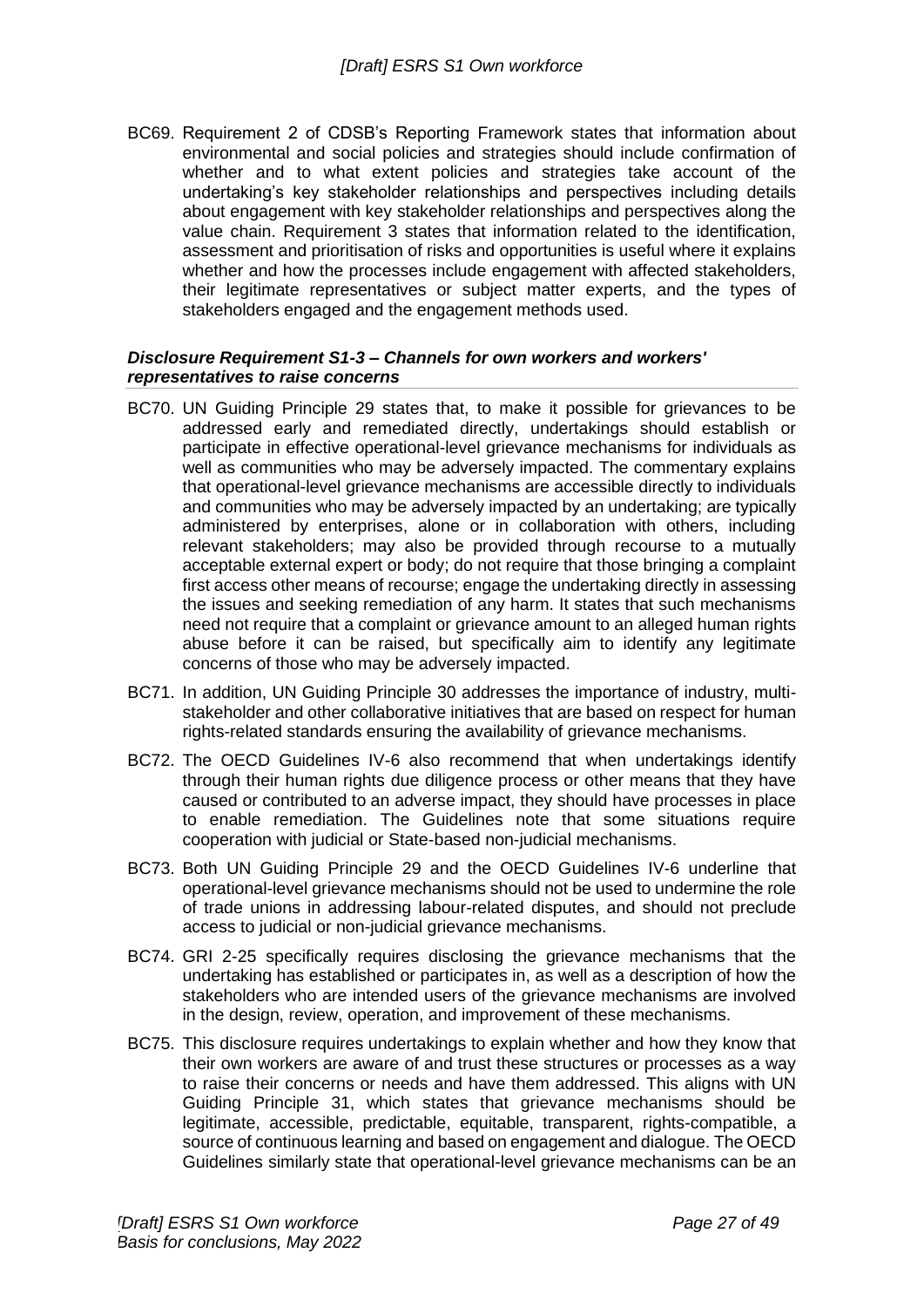effective means of providing for remediation when they meet the core criteria of: legitimacy, accessibility, predictability, equitability, compatibility with the Guidelines and transparency, and are based on dialogue and engagement with a view to seeking agreed solutions.

BC76. The UN Guiding Principles Reporting Framework (C6.2) specifically guides undertakings to disclose how they know if people feel able and empowered to raise complaints or concerns, with relevant information including evidence that they are used by the intended individual or groups and feedback from those who have and have not used the channels regarding their confidence in them.

#### <span id="page-27-0"></span>*Disclosure Requirement S1-4 – Targets related to managing material negative impacts, advancing positive impacts, and managing material risks and opportunities*

- BC77. Art.19a 2 (b) of the [draft] CSRD mandates undertakings to provide a description of sustainability targets and the progress made towards achieving those targets. It contains specific disclosure requirements on targets related to sustainability matters, which include rights relevant to own workers.
- BC78. The setting of targets provides a goal against which progress can be tracked. The Commentary to UN Guiding Principle 20 states that undertakings should make particular efforts to track the effectiveness of their responses to impacts on individuals from groups or populations that may be at heightened risk of vulnerability or marginalisation. The OECD Guidelines VI-1 also recommend that undertakings regularly monitor and verify progress toward environmental, health, and safety objectives or targets.
- BC79. With regard to tracking the effectiveness of actions taken, GRI 3-3 (e) requires undertakings to report the processes used to track the effectiveness of the actions; any goals, targets, and indicators used to evaluate progress; the effectiveness of the actions, including progress toward the goals and targets; lessons learned and how these have been incorporated into the undertaking's operational policies and procedures. Its guidance further states that reporting on goals and targets should include how the targets are set. GRI 3-3 (f) also requires undertakings to describe how engagement with stakeholders has informed the actions taken [to address impacts] and how it has informed whether the actions have been effective.
- BC80. Requirement 2 of the CDSB Reporting Framework states that disclosures shall report management's environmental and social policies, strategies, and targets, including the indicators, plans and timelines used to assess performance. It further specifies that to meet this requirement undertakings will need to describe their targets, timelines, and key performance indicators against which delivery of environmental and social strategies and policies is measured and resourced. Information on a social target should include whether it is a direct measure of outcomes for people or a measure of systemic changes aimed at improving outcomes for people. Information on targets should further include whether and how they are informed by engagement with affected stakeholders, their legitimate representatives and/or subject matter experts; and key performance indicators used to assess progress against targets.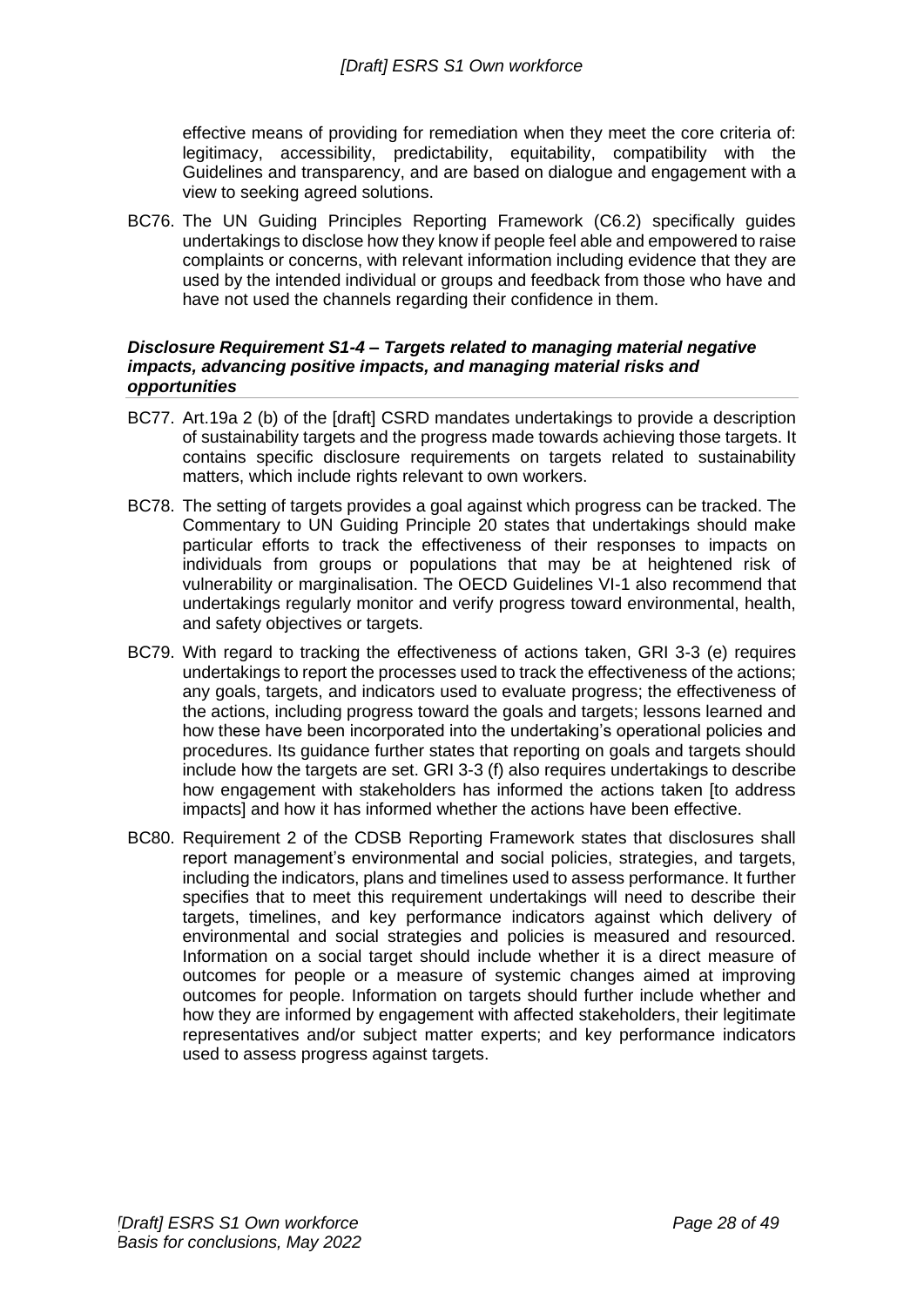#### <span id="page-28-0"></span>*Disclosure Requirement S1-5 – Taking action on material impacts on own workforce and effectiveness of those actions*

- BC81. Addressing the identified material impacts, as required by DR S1-5, is part of the human rights due diligence process and in line with Art 19a 2 (e) (iii) of the [draft] CSRD which calls for a description of *"any actions taken, and the result of such actions, to prevent, mitigate or remediate actual or potential adverse impacts"*.
- BC82. UN Guiding Principle 19 states that undertakings should take appropriate action in order to prevent and mitigate negative human rights impacts and that, to facilitate this, responsibility for addressing such impacts should be assigned to the appropriate level and function within the business enterprise; and Internal decision-making, budget allocations and oversight processes should enable effective responses. The commentary to UN Guiding Principle 19 elaborates that an undertaking should take the necessary steps to cease or prevent any impacts it causes, may cause or to which it contributes, and should use its leverage to mitigate, to the greatest extent possible, impacts it has not contributed to, but where that impact is nevertheless directly linked to its operations, products or services by its business relationship with another undertaking. It states that if an undertaking lacks leverage there may be ways for it to increase it, for example, offering capacity-building or other incentives to the related undertaking, or collaborating with other actors.
- BC83. The OECD Guidelines II.A and IV) similarly set out the different steps on how to address actual and potential adverse impacts. The UN's Interpretive Guide on the Corporate Responsibility to Respect Human Rights (III B) and the OECD's related Due Diligence Guidance for Responsible Business Conduct (II, 3.1) set out in more detail what this entails.
- BC84. The UN Guiding Principles and the OECD Guidelines also address the need for action in response to actual impacts to include steps to provide remedy. This is more general than the requirement to provide an effective grievance mechanism, while such mechanisms can provide one means through which action may be taken. UN Guiding Principle 22 states that where business enterprises identify that they have caused or contributed to adverse impacts, they should provide for or cooperate in their remediation through legitimate processes. The commentary notes that operational-level grievance mechanisms can be one effective means of enabling remediation when they meet effectiveness criteria.
- BC85. GRI3-3 (d) requires undertakings to disclose information on actions taken to manage material topics and related impacts, including actions to prevent or mitigate potential negative impacts; actions to address actual negative impacts, including actions to provide for or cooperate in their remediation; and actions to manage actual and potential positive impacts. GRI 2-25 requires undertakings to describe the processes for remediation of negative impacts and how the effectiveness of these processes is tracked.
- BC86. The CDSB Reporting Framework states that information on the undertaking's environmental and social policies and strategies should include information about whether the undertaking's environmental and social policies and strategies involve working with entities in the value chain (upstream and downstream) and other third parties (e.g., joint venture partners, franchisees) to facilitate their management of environmental and social impacts; and information relating to actions to mitigate or remediate environmental and social impacts.
- BC87. The UN Guiding Principles Reporting Framework (C4.3) guides undertakings to report what action they have taken in the reporting period to prevent or mitigate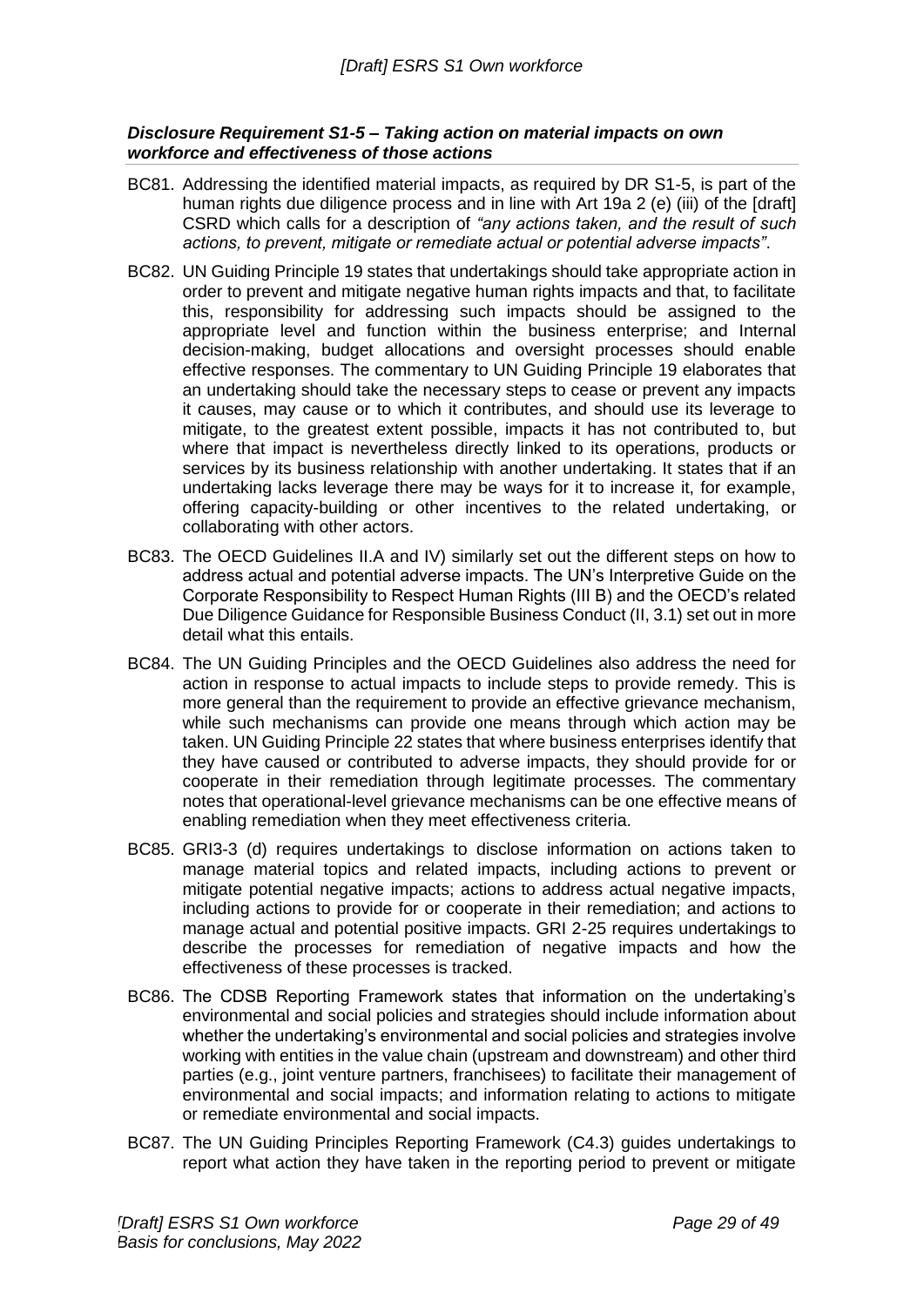potential impacts related to each salient (material) issue and (C6.5) whether the undertaking provided or enabled remedy for any actual impacts related to a salient (material) issue.

- BC88. UN Guiding Principle 20 states that tracking is necessary in order for undertakings to know whether their policies are being implemented optimally, whether they responded effectively to the identified impacts, and to drive continuous improvement. It further requires that tracking should be based on appropriate qualitative and quantitative indicators and draw on feedback from both internal and external sources, including affected stakeholders. Section VI 1 (c) of the OECD Guidelines also recommends that undertakings regularly monitor and verify progress toward environmental, health, and safety objectives or targets.
- BC89. GRI 3-3 (e) requires undertakings to report the processes used to track the effectiveness of the actions; goals, targets, and indicators used to evaluate progress; the effectiveness of the actions, including progress toward the goals and targets; and lessons learned and how these have been incorporated into the undertaking's operational policies and procedures.
- BC90. The UN Guiding Principles Reporting Framework (C5) guides undertakings to disclose how they know if their efforts to address salient (material) issues are effective in practice. It indicates that relevant information would include internal review processes, internal audit, supplier audits, surveys of employees or other workers, surveys of external stakeholders, other processes for affected stakeholders to provide feedback, including stakeholder engagement processes and grievance mechanisms, databases that track outcomes when actual impacts or complaints arise). Relevant information is also indicated as including qualitative and/or quantitative indicators used to assess how effectively each salient issue is being managed (e.g., indicators developed by the reporting undertaking or by a relevant industry association, multi-stakeholder initiative or in a more general reporting framework).
- BC91. The non-binding guidelines of the NFRD state in their key principles that the impact of an undertaking's activity is a relevant consideration when making non-financial disclosures and that impacts may be positive or adverse (3.1).
- BC92. The OECD Guidelines II.A-1 state that enterprises should contribute to economic, environmental and social progress with a view to achieving sustainable development.
- BC93. The explanatory memorandum of the [draft] CSRD puts the UN Sustainable Development Goals (SDGs) at the centre of the [draft] CSRD's objective as an EU policy. The preamble to the [draft] CSRD also highlights that the Commission has linked the SDGs to the Union policy framework to ensure that all Union actions and policy initiatives, both in and beyond the Union, take those SDGs on board at the outset.
- BC94. Step 3.1 of the UN Global Compact/GRI Practical Guide to Integrating the SDGs into Corporate Reporting guides undertakings to report on their strategy, including objectives (goals) and measurement (indicators) for contributing to their priority SDG targets, recognising that positive contributions can result from both tackling risks and providing beneficial products or services. It states that this may include providing a description of relevant company policies, systems and processes, including their engagement with stakeholders; and data that demonstrate how the undertaking is progressing towards its objectives for contributing to its priority SDG targets and any setbacks it has encountered.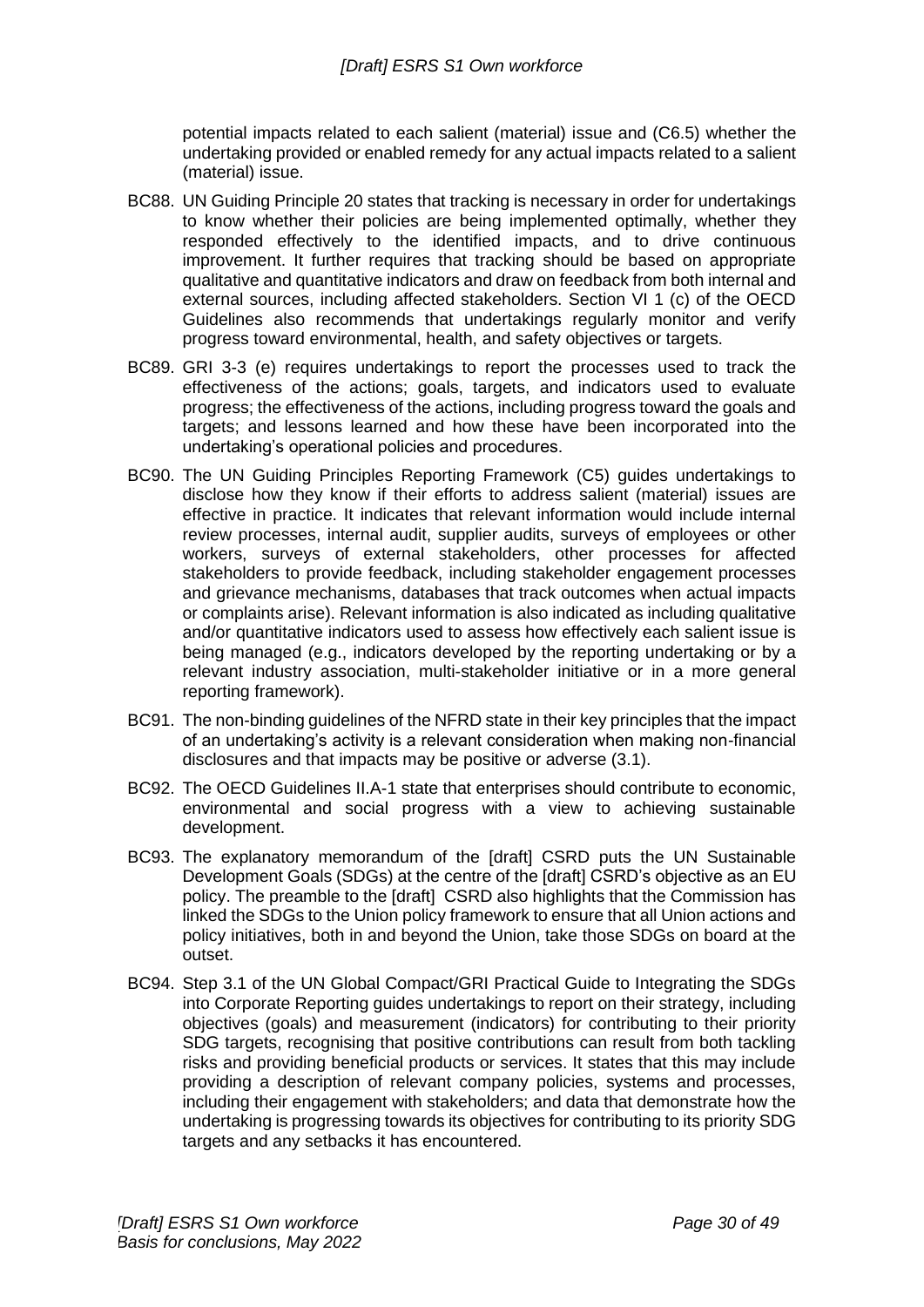BC95. GRI 3-3 (a) guidance indicates in relation to reporting on positive impacts, that an undertaking may describe whether the positive impacts are actual or potential, the timeframe of the positive impacts (i.e. whether the positive effects are short-term or long-term and when they are likely to arise); the activities that result in the positive impact; and the stakeholders (without identifying specific individuals) that are positively affected or could be positively affected, including their geographic location.

#### <span id="page-30-0"></span>*Disclosure Requirement S1-6 – Approaches to mitigating material risks and pursuing material opportunities related to own workforce*

- BC96. Article 19a 2 (f) of the [draft] CSRD requires a description of the principal risks to the undertaking related to sustainability matters, including the undertaking's principal dependencies on such matters, and how the undertaking manages those risks.
- BC97. According to the OECD Guidelines III-1 and III-2 undertakings should ensure the disclosure of timely and accurate information on all material matters regarding their activities, structure, financial situation, performance, ownership and governance.
- BC98. Requirement 2 of the CDSB Reporting Framework states that information about undertakings' environmental and social policies and strategies should include the rationale for and nature of those policies and strategies, for example, to respond to the particular business risks and opportunities identified, or to contribute to national or international environmental and social ambitions (e.g., the Paris Agreement or SDGs). Under this requirement, information should also include details of social policies and strategies, for example, whether they involve investing resources in the prevention, mitigation, and remediation of particular negative human rights impacts, the advancement of human capital, the development of beneficial products and services, etc.; information relating to actions to mitigate or remediate environmental and social impacts. The requirement also calls for a description of the resources that are allocated to managing and delivering the policies, strategies, and targets, including investment and capital expenditure plans.

#### <span id="page-30-1"></span>*Performance measures*

#### <span id="page-30-2"></span>*Disclosure Requirement S1-7 – Characteristics of the Undertaking's Employees*

- BC99. Disclosure Requirement S1-7, along with Disclosure Requirement S1-8, requires the disclosure of information which is key for understanding the size and characteristics of the workforce and for providing the basis for calculating ratios and other information required by other disclosure requirements in ESRS S1.
- BC100. Disclosure Requirement S1-7 is based on GRI disclosure 2-7, which is part of the GRI Universal Standards and thus is mandatory for all reporting undertakings. This requires a breakdown of employees by type of employment relationship, namely whether the employee has a permanent or temporary contract, and on whether the contract is full-time, part-time, or non-guaranteed hours. This disclosure provides stakeholders with insight into the undertaking's alignment with the EPSR's Principle 5a on Secure and Adaptable Employment. A further breakdown of these categories by gender provides stakeholders with insight into the undertaking's alignment with EPSR's Principle 2 on Gender Equality and Principle 3 on Equal Opportunities.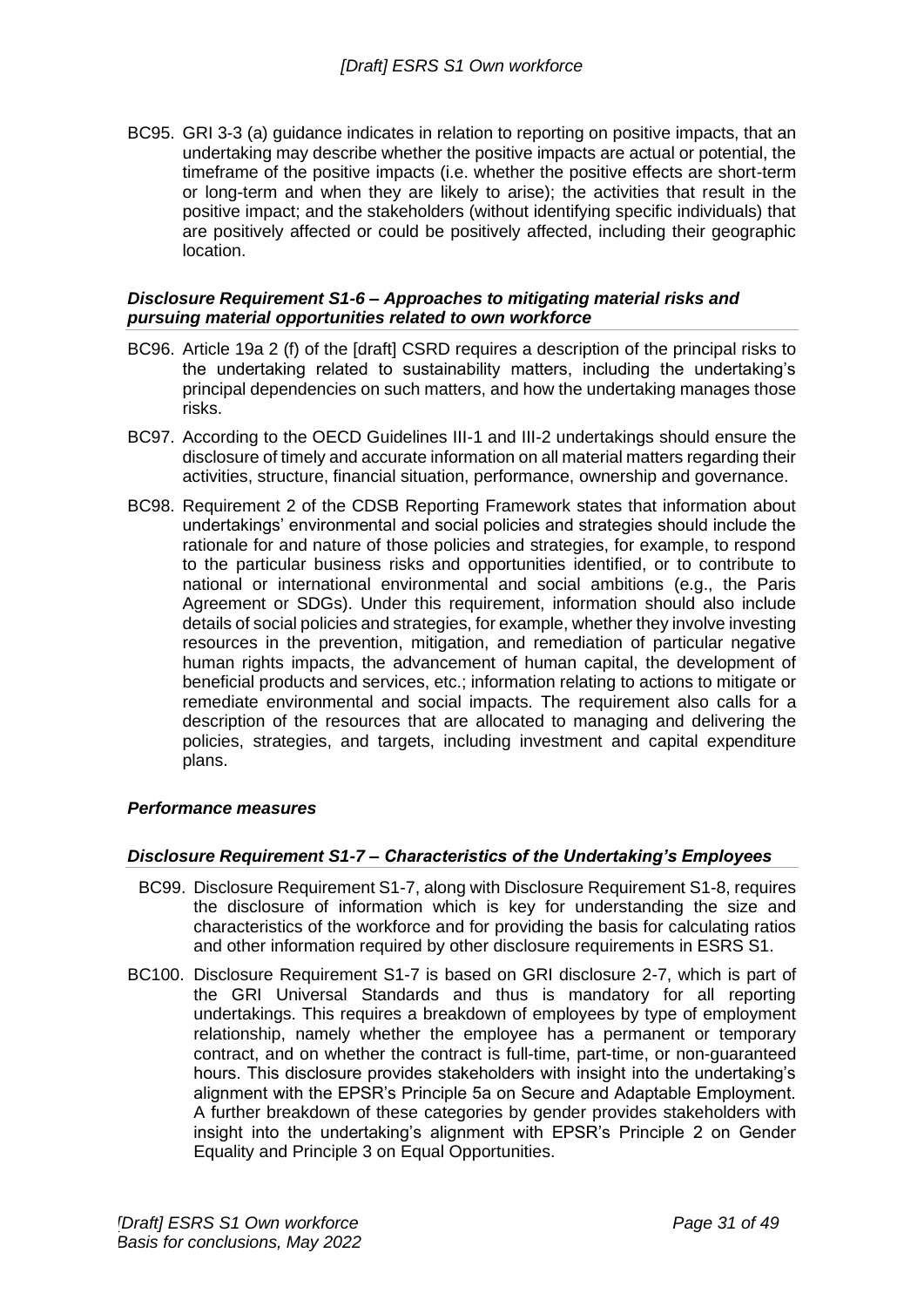BC101. GRI's disclosure 2-7 also requires a geographical breakdown (e.g. country, city or a world region) by employee type, as the characteristics of employees in the workforce can vary significantly across geographical units. Disclosure Requirement S1-7 specifies that the geographical unit for this breakdown is the country. This level of granularity is needed by stakeholders to understand key issues such as whether employment thresholds are reached for the exercise of information and consultation rights, e.g. for the formation of a European Works Council or the application of the Information and Consultation Directive. This breakdown for total employees is to be provided for each the country in which it has 50 or more employees. This threshold is chosen because it is a significant threshold for application of the EU Information and Consultation Directive. With regards to the employee characteristic breakdowns the country reporting threshold is 10% or more of total employment; such threshold is aimed at providing the information of those countries where a significant portion of its employees work.

#### <span id="page-31-0"></span>*Disclosure Requirement S1-8 – Characteristics of non-employee workers in the undertaking's own workforce*

- BC102. As non-employee workers play a significant role in many undertakings' own workforce, GRI disclosure 2-8 requires undertakings to report the number of nonemployee workers, defined as workers who have a contract with the undertaking as individuals to provide labour services ("self-employed contractors") and workers who are provided by undertakings primarily engaged in "employment activities" (NACE Code N78). The work of both categories of workers will be directed by the undertaking, and in many cases the workplace as well, thus this definition of "non-employee workers in own workforce" captures part but not all of GRI's definition of "workers who are not employees whose work or workplace are controlled by the [undertaking]." For example, workers for sub-contracting companies working on one of the undertaking's sites (e.g. in construction) are not included in this category and thus not covered by S1 disclosure requirements (exception: health and safety disclosure requirements which apply to all persons working on the undertaking's sites). The principle underlying the development of disclosure requirements in S1 which include "non-employee workers in own workforce" is that the undertaking should have directaccess to the necessary data. In the case of self-employed workers, the undertaking is a contracting party to working conditions and should be able to calculate whether a fair wage is being paid, what working hours are, etc. In the case of contracting with firms engaged in employment activities, the reporting undertaking can be expected to require the necessary data from the employment activity firm providing the labour services (e.g. whether a fair wage is being paid).
- BC103. Disclosure Requirement S1-8 is based on GRI's disclosure 2-8, however, it has been modified in line with the workforce definition used in the ESRS for "nonemployee workers in own workforce". This approach is aligned with the definition of workforce used in the S2 Standard on Value Chain Workers. Disclosure Requirement S1-8 provides an understanding of the overall importance of this type of worker in the undertaking's operations, and assists understanding other issues such as understanding the undertaking's alignment with the EPSR Principle 5 on Secure and Adaptable Employment.
- BC104. Disclosure Requirement S1-8 also requires a description of the most common type of non-employee worker in their own workforce and their relationship with the undertaking, as well as the provision of information on fluctuation in the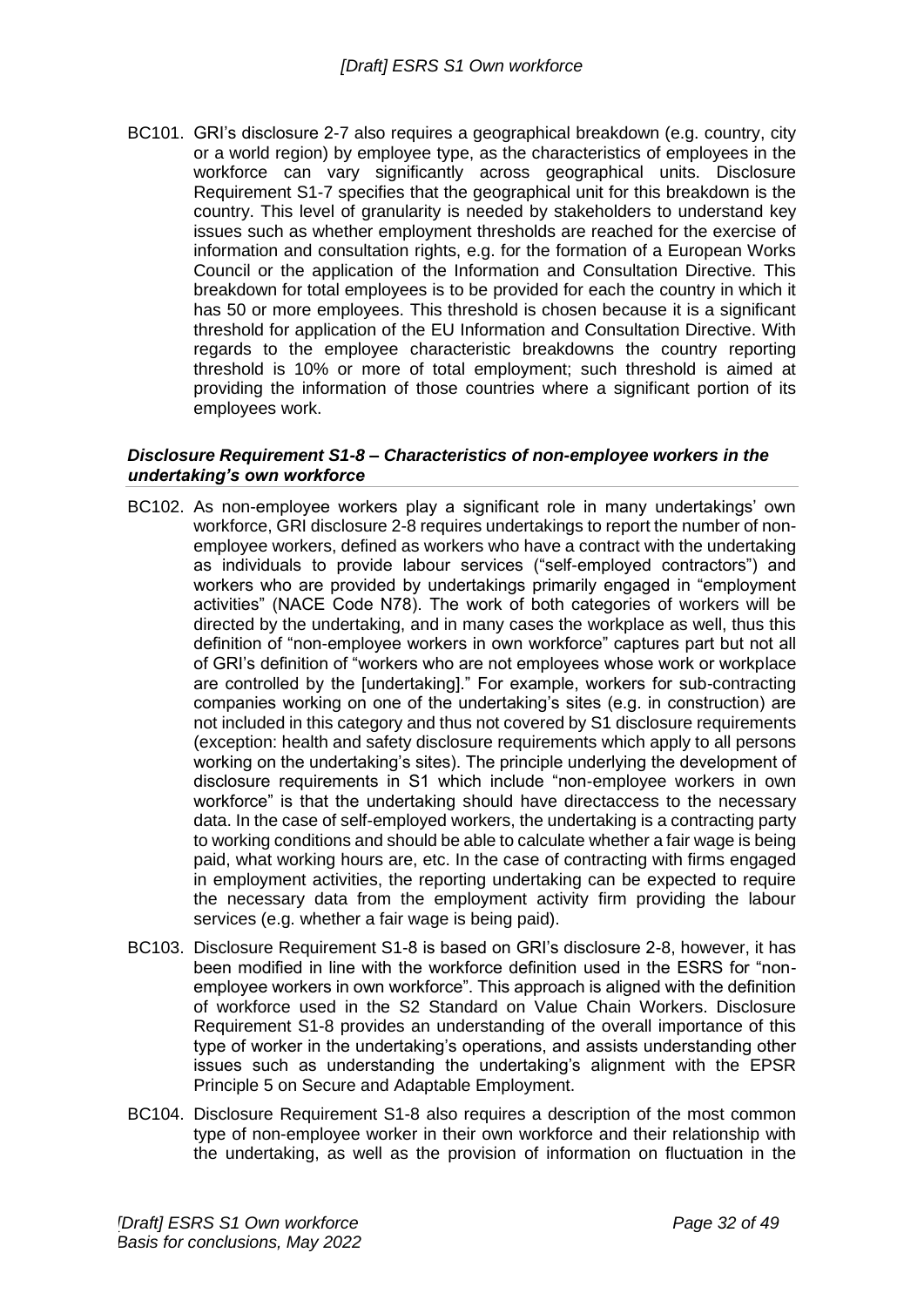number of non-employee workers in own workforce. This information further assists an understanding of the undertaking's alignment with EPSR Principle 5 on Secure and Adaptable Employment. In order to provide flexibility, the preparer may disclose the information in headcount, full time equivalent or using another methodology where the expectation is that it is consistent with the basis used for the related financial statements disclosures, in line with GRI 2-8.

#### <span id="page-32-0"></span>*Working conditions*

#### <span id="page-32-1"></span>*Working conditions specific Basis for Conclusion on ESRS 2 Disclosure Requirements GOV 2 AG 105-107 on information of administrative, management and supervisory bodies about sustainability matters*

BC105. This disclosure supports Article 19b 2 b) ii and it relates to the governance and communication of the management of health and safety matters with the administrative, management and supervisory bodies. It is partly inspired by GRI 403-1, 403-2 and 403-4, as well as IS 45001 given that the requirement pursues to describe the management approach to health an safety, on the one hand. And, on the other hand, on a voluntarily basis, to explain the internal reporting (ie targets, monitoring and performance measures).

#### <span id="page-32-2"></span>*Disclosure Requirement S1-9 – Training and Skills Development indicators*

- BC106. Article 19b 2 b) i of the [draft] CSRD requires that disclosures on social factors of the undertaking are to include training and skills development. Education, training and life-long training is defined in Principle 1 of the European Pillar of Social Rights. In addition, these disclosures provide insight into the human capital of the undertaking.
- BC107. The disclosure required by paragraph 57 (a) is based on GRI's disclosure 404-3 and aligned with WICI KPI on 'Number of training hours per employee'. However, the level of granularity has been modified with respect to GRI, and Disclosure Requirement S1-9 requires the breakdown by employee category and not by gender for employees. For non-employees, it requires the total number of workers but no breakdown by either employee category or gender is required.
- BC108. The disclosure required by paragraph 57 (c) is derived from the EFFAS Key Performance Indicators for Environmental, Social and Governance Issues S02- 023 and WICI's 'Human Resource Development expenditure per employee'. This indicator complements those data points required by Disclosure Requirement S1-9 to the extent that it provides a monetary amount that can be easily compared to other undertakings and benchmarked against its sector. The ambition for this disclosure is to obtain the external costs of training and development from the undertakings rather than proposing a methodology that would assimilate and consider internal costs devoted to training at par level with external costs. To the extent that contextual information and further descriptions of training choices made by the undertaking are considered relevant for the users of the sustainability statements, the recommendation is to include such information.

<sup>3</sup> EFFAS The European Federation of Financial Analysts Societies: KPIs for ESG, A Guideline for the Integration of ESG into Financial Analysis and Corporate Valaution. Version 1.2 , 8 April 2009.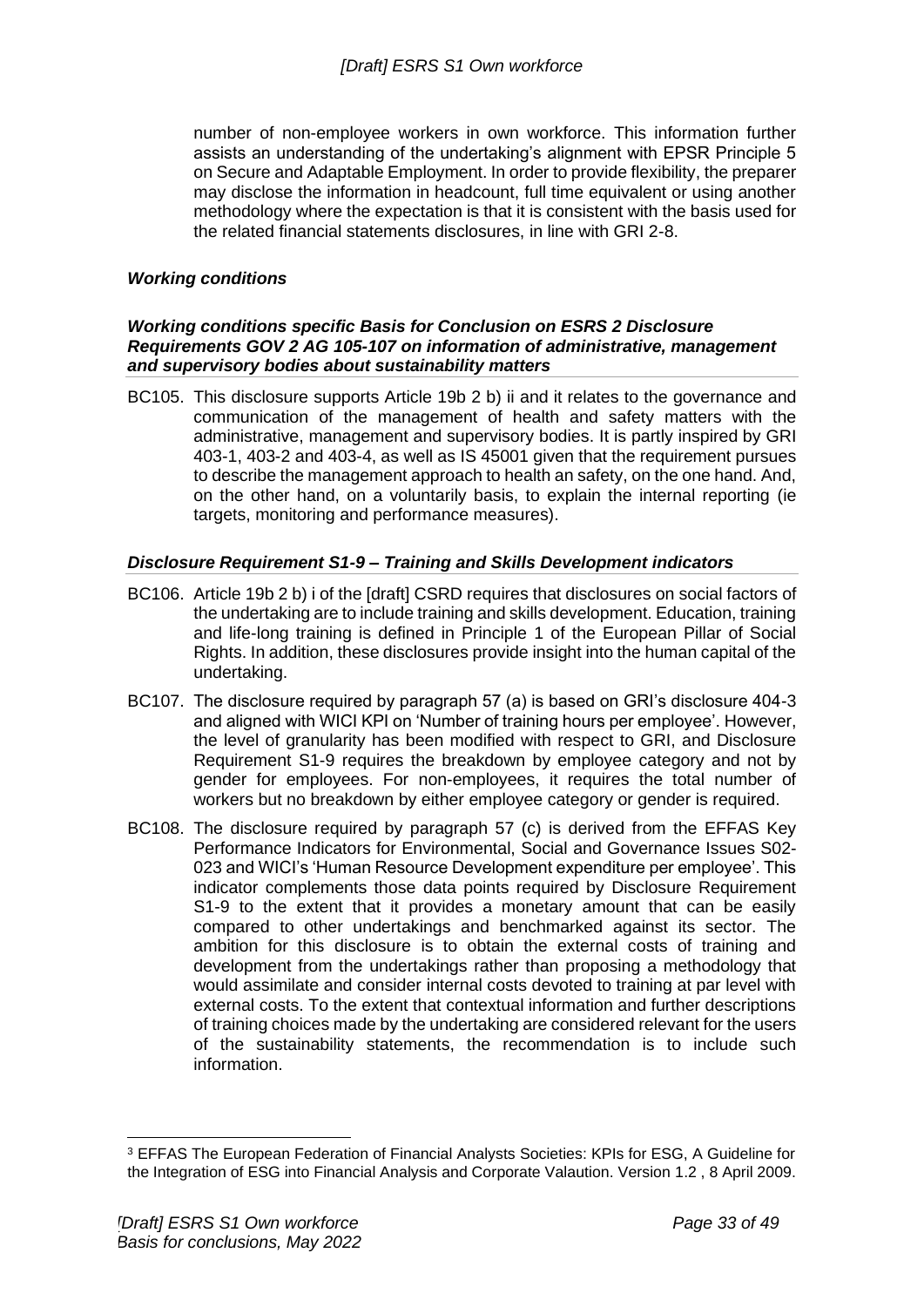#### <span id="page-33-0"></span>*Disclosure Requirement S1-10 – Coverage of the health and safety management system*

- BC109. The Disclosure Requirement S1-10 is based on the requirements set forth in Article 19a b) ii of the [draft] CSRD and GRI 403, together with the the ILO Convention and OECD GL. Healthy, safe and well-adapted work environment and data protection is Principle 20 of the European Pillar of Social Rights. These reporting sources require that an undertaking discloses policies on health and safety and also how it has embedded a health and safety management system in its operations.
- BC110. There is extensive guidance on occupational health and safety reporting. The requirements in this [draft] Standard have been carefully selected with the purpose of providing useful insights into:
	- (a) the importance that the reporting undertaking attributes to the topic of health and safety;
	- (b) how this topic is managed; which includes hazard assessment, specific preventive and protective measures, training and engagement of workers;
	- (c) how the undertaking performs relative to health and safety by providing commonly accepted health and safety metrics which are largely comparable among undertakings of different sizes and from different sectors and to effectively influence the undertaking's behaviour and steering in a way that supports workers' health and safety at the workplace and contributes to improving the overall working conditions.

#### <span id="page-33-1"></span>*Disclosure Requirement S1-11 – Performance of the health and safety management system*

- BC111. Due consideration has been given to differences between workers employed by the undertaking and freelancers, those employed by suppliers, service providers or otherwise only work temporarily under the control and supervision of the undertaking. While both groups generally enjoy the same privileges as far as their health and well-being are concerned, certain aspects of this topic are outside of the undertaking's influence and therefore entail different disclosure requirements. Examples of such differences include:
	- (a) the degree of engagement and participation of employee vs. non-employee workers in the undertaking's health and safety management and respective policies, including assessment of risks and hazards, remediation plans and overall design of the workplace
	- (b) the degree of participation in health and safety trainings other than those trainings specifically required to safely operate in the designated workplace
	- (c) the coverage by the undertaking's healthcare benefit plans
	- (d) the insurance coverage for death, injury or ill health resulting from work related incidents or occupational diseases
	- (e) the data available to the reporting undertaking relative to non-employee workers which would be required in the computation of certain performance metrics
- BC112. The performance disclosures selected are commonly used today by a number of undertakings and aligned with the principal adverse indicators derived from the SFDR; in particular those related to "rate of accidents" (indicator two in Table 3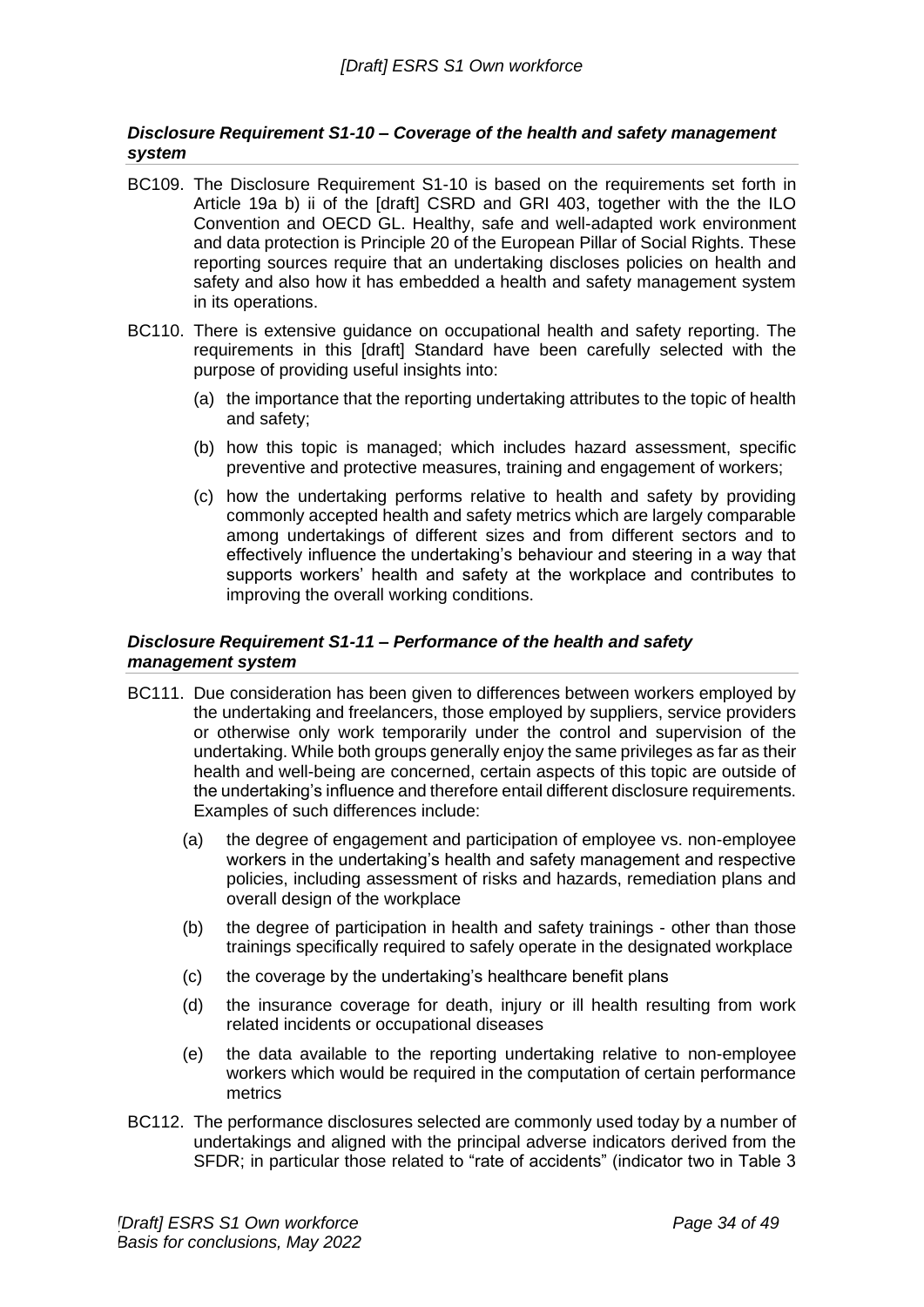of Annex 1) and "number of days lost to injuries, accidents, fatalities or illness" (indicator three in Table 3 of Annex 1).

BC113. In relation to those disclosure requirements that have been excluded for the first set of Standards, an example is the cost of operational health and safety measures. While such disclosures were found to be generally relevant and support the connectivity of this ESRS with financial reporting, in the light of the strength of a public mandate for such disclosures, materiality considerations, the usefulness of such information to stakeholders and degree of discretion involved in defining the scope of the disclosure, it has been concluded that the requirements would not surpass the necessary threshold for inclusion in the first set of Standards.

#### <span id="page-34-0"></span>*Optional Disclosure - Disclosure Requirement S1-12 – Working Hours*

- BC114. This Disclosure Requirement supports the [draft] CSRD Art. 19b, 2 b) ii and it relates to the threshold established by European and international standards of maximum 48 hours per week over a reference period which supports the worklife balance of own workforce and has been set to protect own workers' physical and mental health, together with their safety at work.
- BC115. The right of workers to a limitation of maximum working hours is enshrined in key European and international human rights instruments - article 31 of the EU Charter of Fundamental Rights, article 2 of the EU Social Charter (Revised), article 24 of the UDHR<sup>4</sup> and article 7 of the UN ICESC  $5$ - in connection with the right of every worker to working conditions which respect his or her health, safety, dignity, daily and weekly rest periods.
- BC116. At a European level, principle 10 of the EPSR (Healthy, safe, and well-adapted work environment and data protection) acknowledges workers' right to a high level of protection of their health and safety at work, which requires the establishment of a maximum limit of working hours per week. A general standard limiting working hours to 48 hours per week, including overtime, is set by the EU Working Time Directive – which aims at guaranteeing minimum standards on the organisation of working time for all workers throughout the EU – and also by different ILO conventions such as the ILO Hours of Work (Industry) Convention n. º 1 (1919), and the ILO Hours of Work (Commerce and Offices) Convention n.  $\degree$  30 (1930) $\degree$  which recognize that working excessive hours poses a danger to workers' health. For its part, SDG 8 (Promote sustained, inclusive, and sustainable economic growth, full and productive employment, and decent work for all) relates to European and international standards on working hours, particularly through target 8.8 "Protect labour rights and promote safe and secure working environments of all workers, including migrant workers, particularly women migrants, and those in precarious employment".
- BC117. This Disclosure Requirement has been designed following considerations and to allow comparability at a European and international level, as the 48-hour

<sup>4</sup> Article 24 of the Universal Declaration of Human Rights states that "Everyone has the right to rest and leisure, including reasonable limitation of working hours and periodic holidays with pay".

 $5$  Article 7 of the United Nations' International Covenant of Economic and Social Rights recognizes the right of everyone to the enjoyment of just and favourable conditions of work which ensure, among others, "(d) Rest, leisure and reasonable limitation of working hours and periodic holidays with pay, as well as remuneration for public holidays".

<sup>&</sup>lt;sup>6</sup> These two conventions set the general standard of working hours at 48 regular hours of work per week, with a maximum of eight hours per day.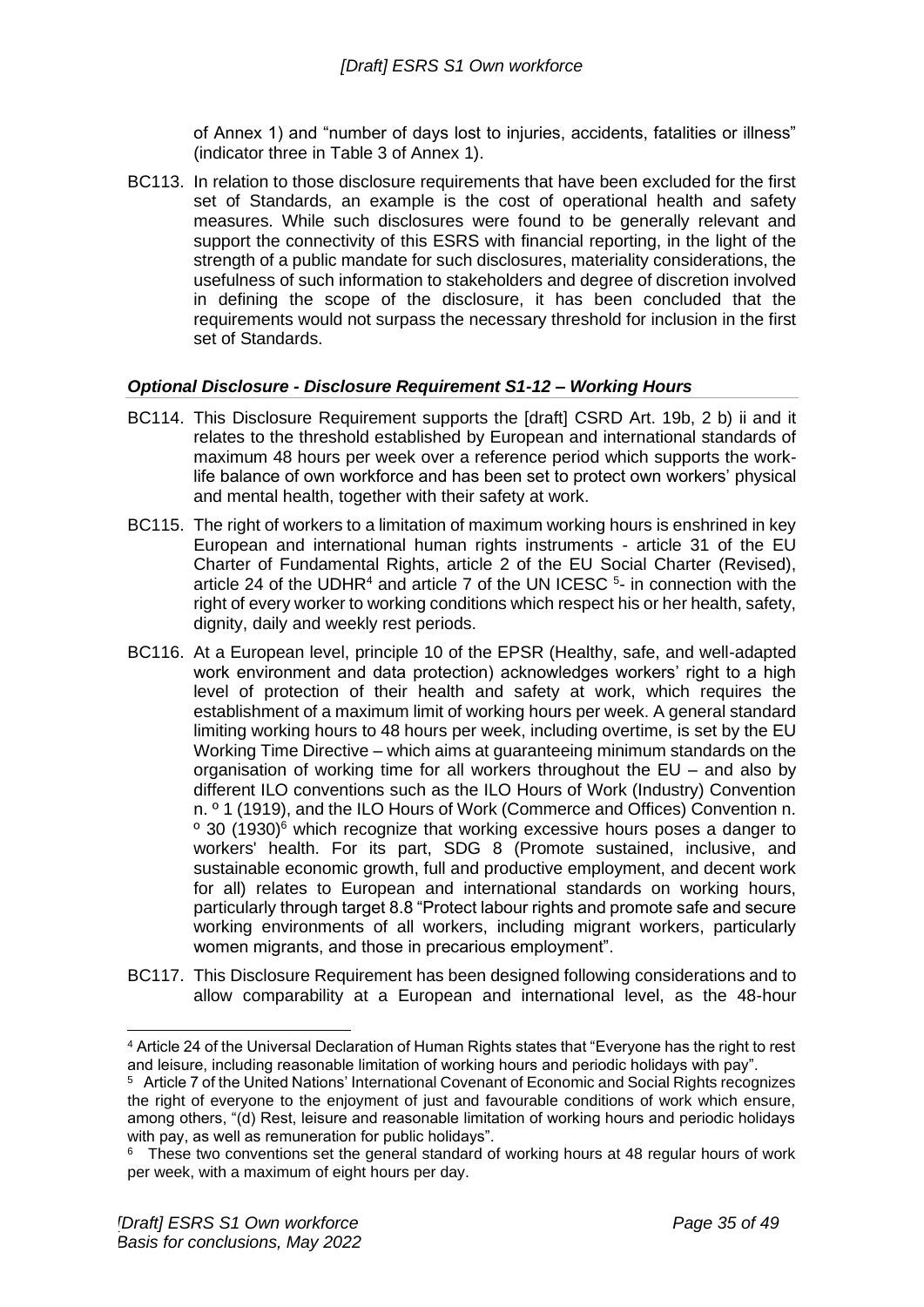threshold has been adopted both by the EU Working Time Directive <sup>7</sup>and by the ILO Conventions.

- BC118. A lack of established indicators related to this social matter has been noted in other sustainability frameworks such as GRI and SASB where equivalent disclosures are not observed. A reporting framework that includes disclosure requirements regarding working hours performance measures is the UN Global Compact-Oxfam Poverty Footprint PF (3.2: "Average working hours per week (m/w), including overtime"). Nonetheless, statistical frameworks have been developed with the aim of measuring the quality of life and employment and use indicators designed considering work as a key factor associated to individuals' social and economic progress but also to risks to their health and wellness, being the quality of work of great importance as it relates to personal dignity. They foresee the following performance measures:
	- (a) Eurostat Quality-of-life indicators statistical framework<sup>8</sup>:
		- (i) average number of usual weekly hours of work
		- (ii) the percentage of employees usually working more than 48 hours a week
	- (b) UN Handbook on Measuring Quality of Employment statistical framework:<sup>9</sup>
		- (i) mean weekly hours usually worked per employed person
		- (ii) percentage of employed persons usually working 49 hours or more per week
- BC119. This Disclosure Requirement is the result of a number of debates which reflected initial different opinions. Some opinions questioned its value as a sustainability indicator as it was considered a mere compliance indicator where its application differed across national jurisdictions, specially outside the European Union, leading to complexities on its calculation. Other opinions acknowledged the relevance of including a Disclosure Requirement for a social matter core to the European Union legislation and leading the way on this aspect of sustainability reporting. Notwithstanding, it was addressed that the criticism received did not suggest that this was a sector specific indicator and, hence, it has been classified as sector agnostic.

<sup>7</sup> Directive 2003/88/EC of the European Parliament and of the Council of 4 November 2003 concerning certain aspects of the organisation of working time recognises the need for workers to have adequate rest periods and lays down provisions for a maximum 48-hour working week (including overtime), rest periods and breaks, and a minimum of four weeks' paid leave per year to protect workers from adverse health and safety risks.

<sup>&</sup>lt;sup>8</sup> The Eurostat Quality-of-life indicators statistical framework includes a comprehensive framework of quality-of-life indicators encompassing, among other dimensions, the dimension of productive or other main activity. This dimension covers quality of employment and proposes indicators on working hours:<br>https://ec.europa.eu/eurostat/statisticshours: hours: https://ec.europa.eu/eurostat/statistics-

explained/index.php?title=Quality\_of\_life\_indicators\_-

\_productive\_or\_main\_activity#Quality\_of\_employment

<sup>&</sup>lt;sup>9</sup> The UN Economic Commission for Europe Handbook on Measuring Quality of Employment (https://unece.org/DAM/stats/publications/2015/ECE\_CES\_40.pdf) (as amended in January 2019 - https://unece.org/DAM/stats/publications/2015/MQoE\_addendum1.pdf), prepared by the Expert Group on Measuring Quality of Employment, introduces a statistical framework and a list of recommended indicators for measuring quality of employment. Dimension 3 of this framework covers aspects related to working time.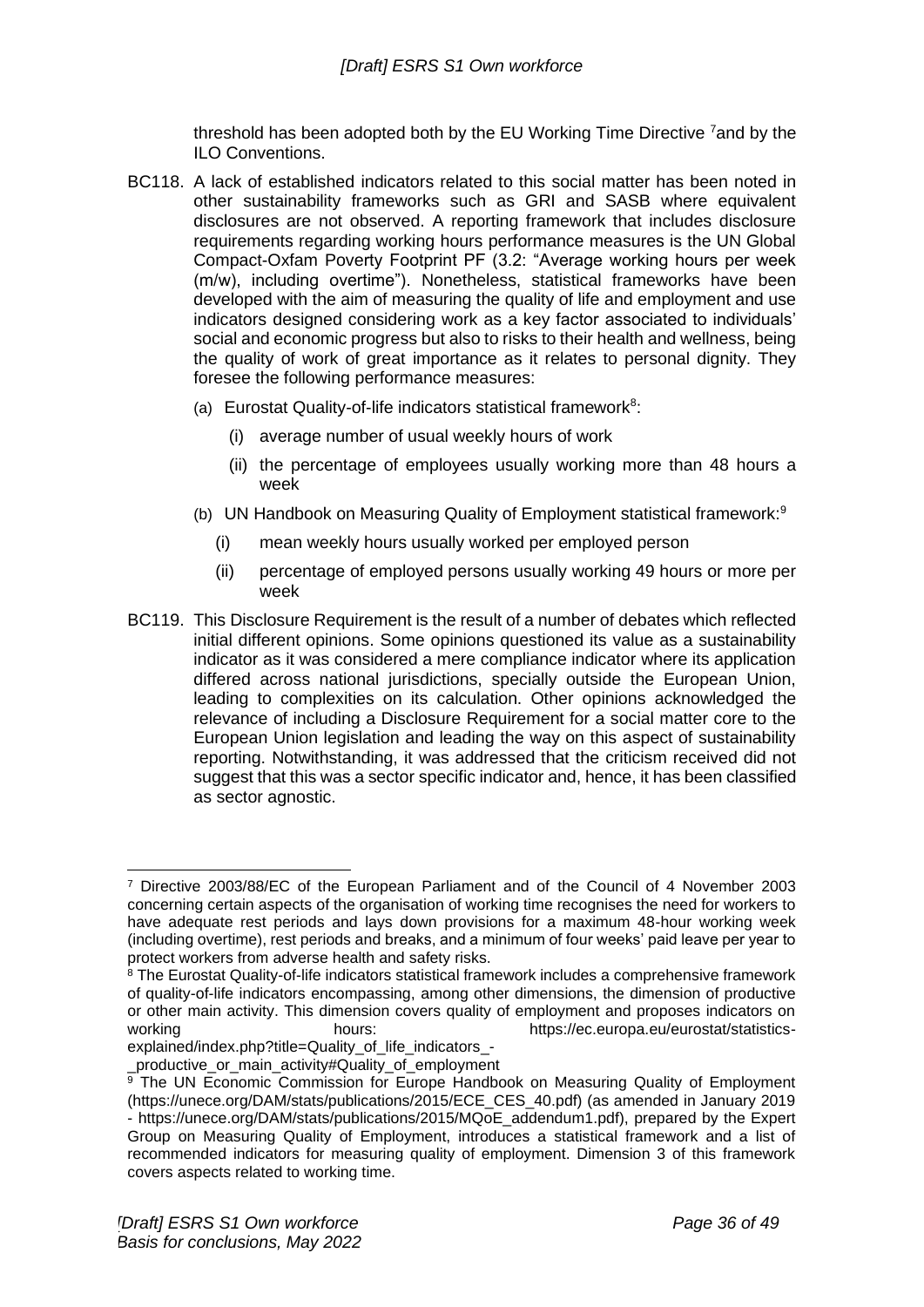BC120. Therefore, the conclusion reached was to provide optionality to undertakings for reporting this disclosure. It was noted that, following the outcome of the consultation, such a decision could be reconsidered.

#### <span id="page-36-0"></span>*Disclosure Requirement S1-13 – Work-Life Balance indicators*

- BC121. This Disclosure Requirement is derived from the [draft] CSRD Art. 19b, 2 b) ii. The equal uptake of family-related leave is considered by the European Union legislation as an essential axis to support work-life balance, address women's underrepresentation in the labour market and the challenges that arise from demographic changes including the effects of an ageing population.
- BC122. The right to work-life balance and the equal uptake of family-related leave is enshrined in article 23 and 33 of the EU Charter of Fundamental Rights and article 8 of the EU Social Charter (Revised) in connection with the right to paid maternity leave and to parental leave following the birth or adoption of a child, to reconcile family and professional life, the right to protection from dismissal for a reason connected with maternity and the right to equality between men and women in all areas, including employment, work and pay. It is also endorsed by core human right instruments such as the UDHR (article 24)  $10$  and the UN ICESCR (article 7).<sup>11</sup>
- BC123. At an European level, achieving a better work-life balance for workers has become a priority policy area for the EU in recent years and crucial to the realisation of many principles of the EPSR, particularly gender equality, adaptable employment, and work-life balance. Principle 9 of the EPSR reaffirms the principle of work-life balance and specific rights for workers in relation with it, including the right of parents and carers to suitable leave and the right of women and men to have equal access to special leaves of absence in order to fulfil their caring responsibilities in a balanced way.
- BC124. The right to take family-related leaves is established in Directive 92/85, which addresses maternity leave, and the EU Work-Life balance Directive. This right is also included within the EPSR, which lays down minimum requirements to facilitate the reconciliation of work and family life designed to achieve equality between men and women with regard to labour market opportunities and treatment at work (addresses paternity, parental and carers' leave). Work-life balance also appears as a key factor to address challenges that arise from the current demographic slowdown in Europe in the European Commission's Gender Equality Strategy 2020-2025. At an international level, the ILO has recognized the challenges faced by workers to reconcile their personal and work lives and their right to work-life balance. Currently, , the most relevant ILO conventions on the field of work-life balance are the ILO Workers with Family Responsibilities Convention n. º 156 (1981) and the ILO Maternity Protection Convention n. º 183

<sup>&</sup>lt;sup>10</sup> Article 24 of the Universal Declaration of Human Rights states that motherhood and childhood are entitled to special care and assistance.

<sup>11</sup> Article 10 of the United Nations' International Covenant of Economic and Social Rights recognizes that special protection should be accorded to mothers during a reasonable period before and after childbirth. During such period working mothers should be accorded paid leave or leave with adequate social security benefits.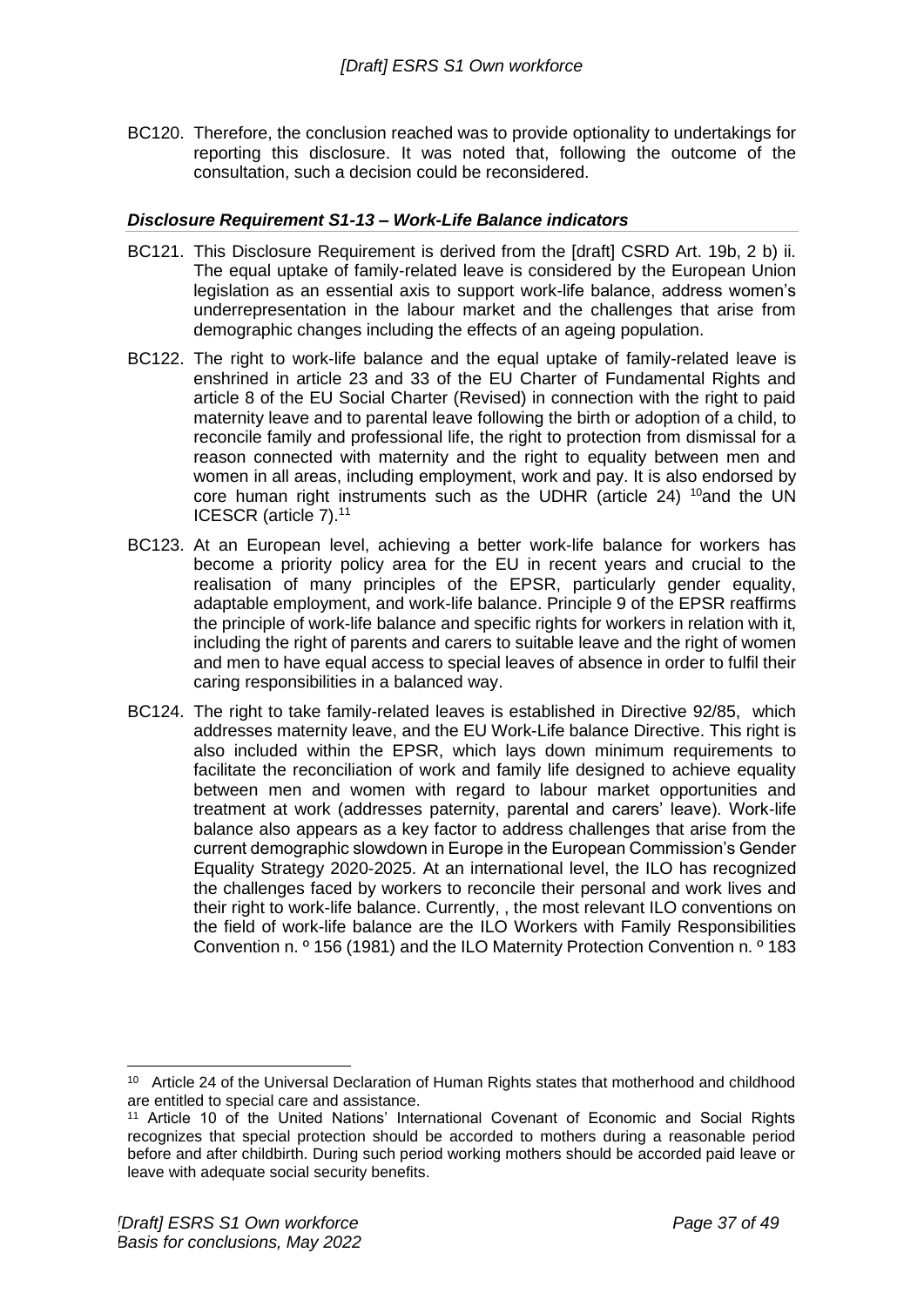(2000). <sup>12</sup>Work-life balance also relates to SDG 5 - in particular, helping achieve target 5.4 and 5.5 – and SDG 8 - helping achieve target 8.5.

- BC125. Disclosure Requirement S1-12 is based on GRI's disclosure 401-3. Notwithstanding, it has been modified to adapt its scope to the priorities set out by the EU Charter of Fundamental Rights and the European Pillar of Social Rights where focus is set on family-related rather than parental leave, a subset within family-related. In addition, it's been considered that percentage type information could enhance comparability and provide a more direct indication of the uptake of such leaves rather than the number of employees which has been the approach undertaken with GRI; the differences between these two units of measurement are not significant in terms of outcome. There are no specific SASB disclosures as regards performance measures in the area of work-life balance.
- BC126. Other existing reporting frameworks require disclosures regarding the return-towork and retention rate of employees after parental leave such as the WEP Reporting on Progress Principle 2, this is aligned with GRI G4 Principle 2<sup>13</sup>; the GAP analysis tool, 6, 7, 9 (measurement); and the WBA Gender Benchmark, Workplace, 20A - Q38, 20B – Q41)<sup>14</sup>.

#### <span id="page-37-0"></span>*Disclosure Requirement S1-14 – Fair remuneration*

- BC127. This Disclosure Requirement is derived from the [draft] CSRD Art. 19b 2 b) ii and it requires that undertakings disclose whether they are aligned with the human rights specified in key human rights instruments to a minimum 'fair' level of remuneration. UDHR Article 23(3) states that "[...] *everyone who works has the right to just and favourable remuneration ensuring for himself and his family an*  existence worthy of human dignity, and supplemented, if necessary, by other *means of social protection*." Article 4 of the European Social Charter (revised) specifies that "[...] all workers have the right to a fair remuneration sufficient for a decent standard of living for themselves and their families.
- BC128. On the EU level, EPSR principle 6 states that "[...] *workers have the right to fair wages that provide for a decent standard of living…in-work poverty shall be prevented*". A key action taken to implement this right is the proposed Directive on Adequate Minimum Wages in the European Union<sup>15</sup>, which references the national-level norms of 60% of the gross median wage and 50% of the gross average wage as benchmarks for adequate remuneration.

<sup>&</sup>lt;sup>12</sup> These conventions cover some of the issues faced by workers to be able to successfully reconcile the conflicting demands of paid work and their personal lives. Nevertheless, ILO mentions in its webpage that the organisation is extending its research and policy work to cover a broader range of work-life balance issues, in order to develop research-based policy advice and practical information that addresses modern realities and meets the needs of 21st Century families.

<sup>13</sup> The Women's Empowerment Principles (WEP) "Reporting on progress", provides guidance on measuring and reporting on progress in implementing the UN Women/UN Global Compact Women's Empowerment Principles (WEPs) making the link with the GRI: Women's Empowerment Principles (WEPs) making the link with the GRI: https://d306pr3pise04h.cloudfront.net/docs/publications%2FReporting-on-Progress-%28alignedwith-GRI-G3.1%29.pdf

<sup>&</sup>lt;sup>14</sup> The WBA Gender Benchmark, assesses and ranks 35 key apparel companies on their contribution to Sustainable Development Goal 5: gender equality and women's empowerment: https://assets.worldbenchmarkingalliance.org/app/uploads/2020/09/Gender-

Benchmark\_Questionnaire.pdf?subject=I%20would%20like%20to%20register%20for%20the%20 11:00%20CET%20webinar%20on%2012th%20May

<sup>15</sup> https://eur-lex.europa.eu/legal-content/EN/TXT/PDF/?uri=CELEX:52020PC0682&from=EN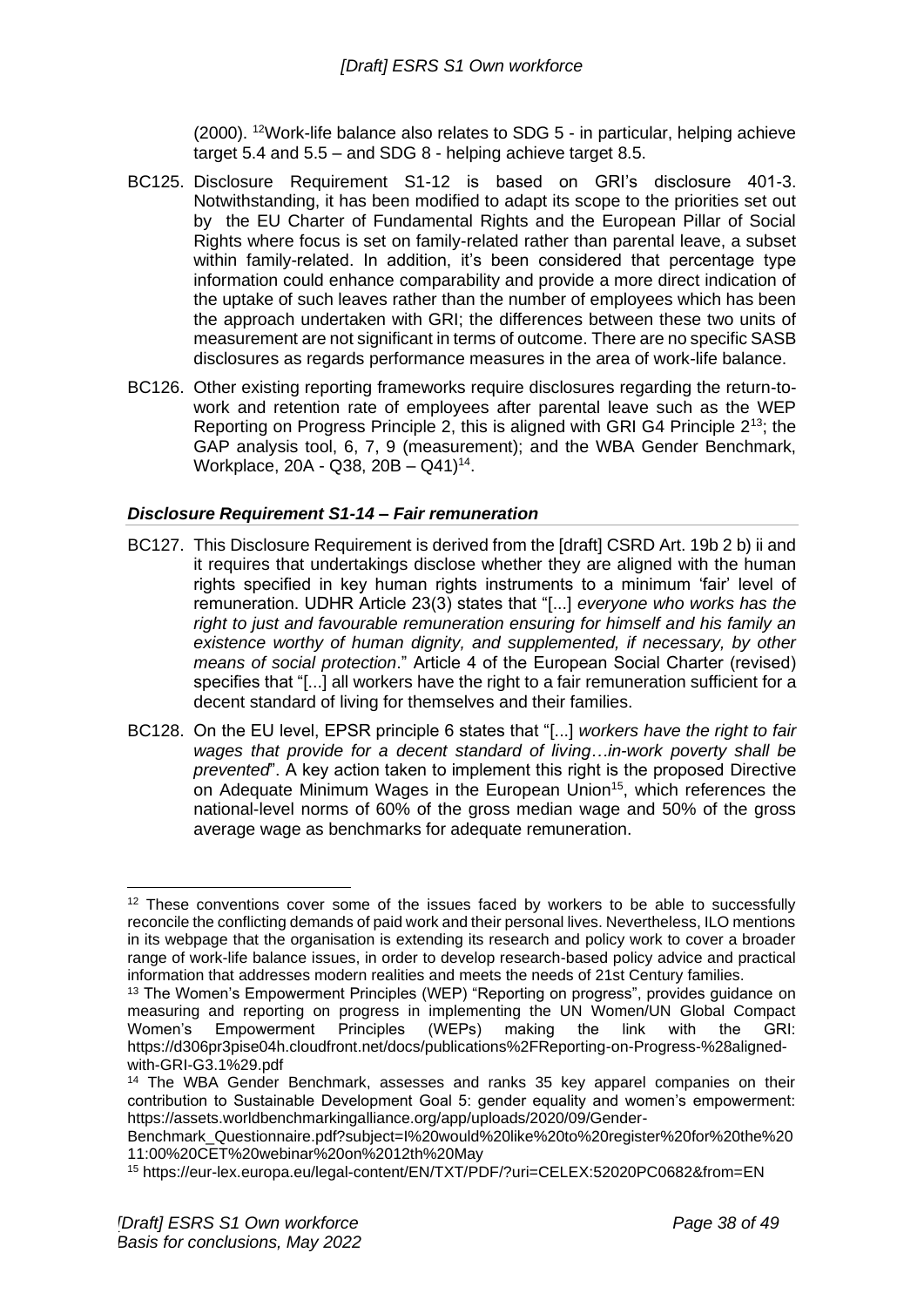- BC129. GRI disclosure 202-1 requires undertakings to report the ratio of the standard entry level wage to the local minimum wage by gender. However, it has been noted that minimum wages do not exist in some countries; and, in other cases, in some countries where they do exist, these are significantly below the benchmarks of 60% of median and 50% of average gross wages. Within the context of the observations described, the decision taken has been to replace the minimum wages with a reference to these benchmarks. While it is noted that an undertaking may use other fair wage measures provided, e.g. the Anker living wage methodology, as reported by the Global Living Wage Coalition<sup>16</sup> or by the Fair Wage Network<sup>17</sup>, the fair wages calculated should not lie below the lower of the 60% of median and 50% of average gross wage benchmark.
- BC130. An undertaking is expected to provide information on its alignment with the fair remuneration principles , including both its employees and non-employee workers in its own workforce. If all of an undertaking's own workers earn at least the fair wage, the Disclosure Requirement is fulfilled by simply reporting this fact. If it is not, the Disclosure Requirement is designed to indicate the percentage of own workers earning less than the fair wage. In order to provide an understanding of the location of this gap, the undertaking is required to identify the countries in which the lowest wage is less than the fair wage .Given that the fair wage benchmarks are performed at country level and that this [draft] Standard uses country level information for disaggregation, it has been considered that the level of granularity shall be the country as it will lead to comparability between undertakings.

#### <span id="page-38-0"></span>*Disclosure Requirement S1-15 – Social security eligibility coverage*

- BC131. Social security is a human right which responds to the universal need for protection against certain life risks and social needs. It is contained in key human rights instruments, including the UN UDHR (Article 22) and the EU Charter of Fundamental Rights (Article 34) and the European Social Charter (revised) (Articles 12-14). ILO Convention 102 defines nine specific branches of social security (medical care, sickness, unemployment, old age, employment injury, family, maternity, invalidity and survivors' benefits). Additional ILO Conventions cover general aspects (Conventions 118, 157 and 202) as well as specific branches of social security.
- BC132. European initiatives and legislation affirm the right to social security for all. EPSR principle 12 states that "*...regardless of the type and duration of their employment relationship, workers, and, under comparable conditions, the self-employed, have the right to adequate social protection.*" Based on a proposal by the European Commission, the Council of the European Union adopted a recommendation on 8 November 2019 on access to social protection for workers and the self-employed (2019/C 387/01).
- BC133. This Disclosure Requirement draws in part on GRI 401-2 which requires information on the provision of benefits. However, GRI 401-2 addresses differences in access to benefits between types of workers, whereas Disclosure Requirement S1-15 focuses on access to basic social security for all own workers.

<sup>16</sup> https://globallivingwage.org/anker-living-wage-and-living-income-reference-values/

<sup>17</sup> https://fair-wage.com/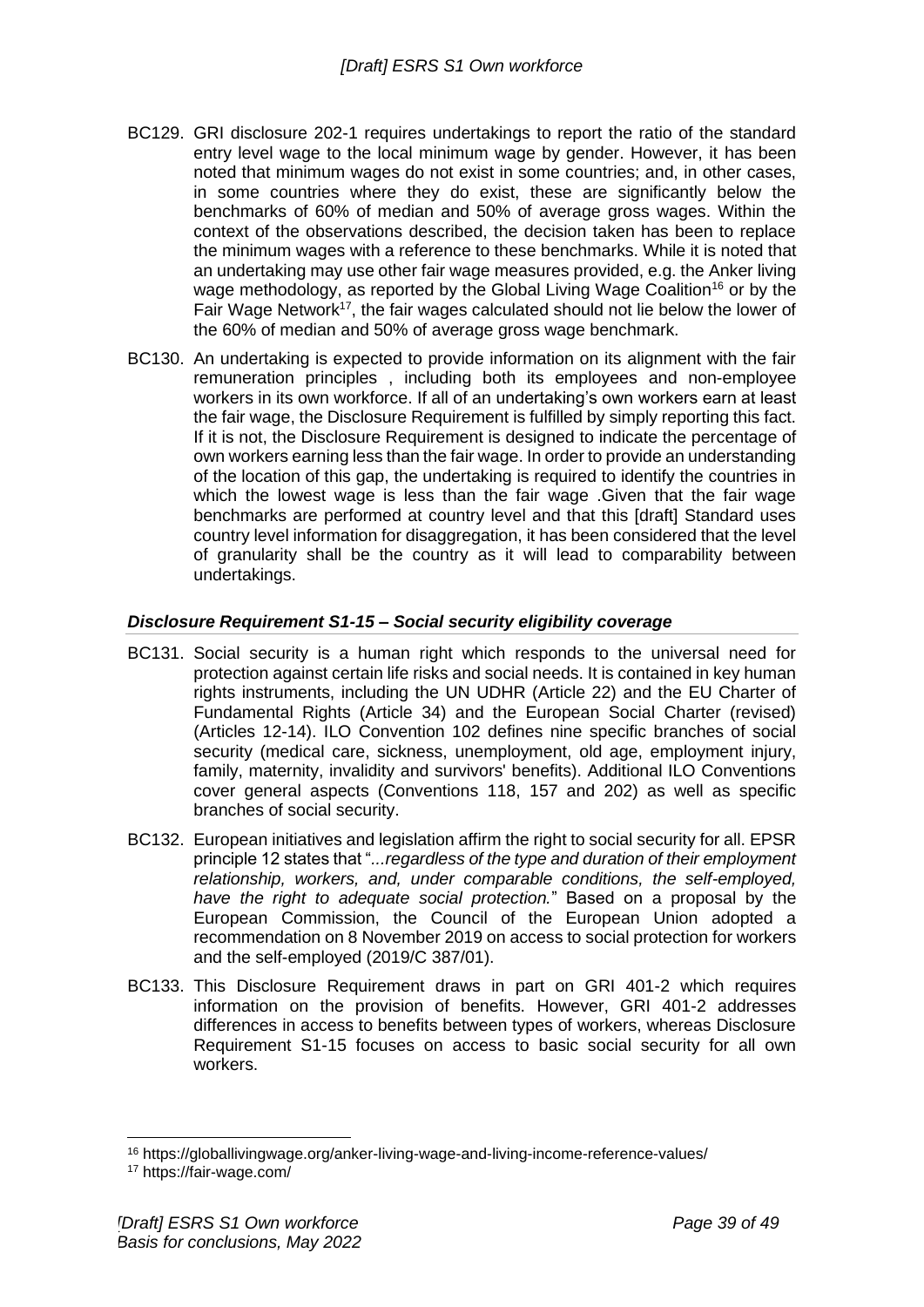### <span id="page-39-0"></span>*Equal opportunities*

#### <span id="page-39-1"></span>*Disclosure Requirement S1-16 – Pay gap between women and men*

- BC134. This Disclosure Requirement is derived from the [draft] CSRD Art. 19b, 2 b) ii, Principle 2 Gender Equality of the European Pillar of Social Rights and the SFDR in its mandatory indicator 12 in Table 1 of Appendix 1 "Unadjusted gender pay gap". It requires undertakings to disclose the size of any gap in pay received by its female and male employees. As this gap may be caused by factors correlated with gender (e.g. type of employment contract, occupation, etc.), it also requires undertakings to provide contextual information and the methodology used to calculate the gap, which can help understand the size of the gap. Finally, DR S1- 16 requires undertakings to disclose any actions they may be taking to address this gap.
- BC135. The rights to gender equality and equal pay for equal work or work of equal value are included in key international and European human rights instruments. In addition to general anti-discrimination rights included in the UN UDHR, EU Charter of Fundamental Rights, European Convention on Human Rights, and ILO Convention 111, there are articles specifically related to remuneration. Article 23 (2) of the UN UDHR states that "[...] *everyone, without any discrimination, has the right to equal pay for equal work."* ILO Convention 100 contains the "[...] principle of equal remuneration for men and women workers for work of equal value."
- BC136. The European Pillar of Social Rights Principal 2 states that "[...] *women and men have the right to equal pay for work of equal value*." The draft EU Pay Transparency Directive is designed to "[...] strengthen the application of the principle of equal pay for equal work or work of equal value between men and women through pay transparency and enforcement mechanisms." .
- BC137. Disclosure Requirement S1-16 is based in part on GRI 405-2, which requires information on the male-female wage gap. However, it has been modified to align with the requirements of the SFDR (Indicator #12 in Table 1 of Annex 1) , the draft EU Pay Transparency and the positions of the EU legislators on this issue. Nevertheless, the differences between the GRI equivalent indicator and DR S1- 16 are not considered significant for this mature Disclosure Requirement.
- BC138. The level of granularity of the information to be disclosed was a point of discussion during the drafting of the first set of exposure drafts. Whilst further granularity at employee category level would provide further insight as to where such pay gaps were present, it was noted that employee category was only one of the multiple factors that could lead to pay differences, along with factors such as education, years of experience, part time versus full time status, among other factors. Complex statistical analysis is thus needed to identify the degree to which different factors contribute to pay differences. Furthermore, it was noted that the draft EU Pay Transparency Directive requires an analysis of the pay gap to be discussed between the social partners but does not require the publication of such an analysis. Therefore, the decision taken was to require the information at an overall undertaking level.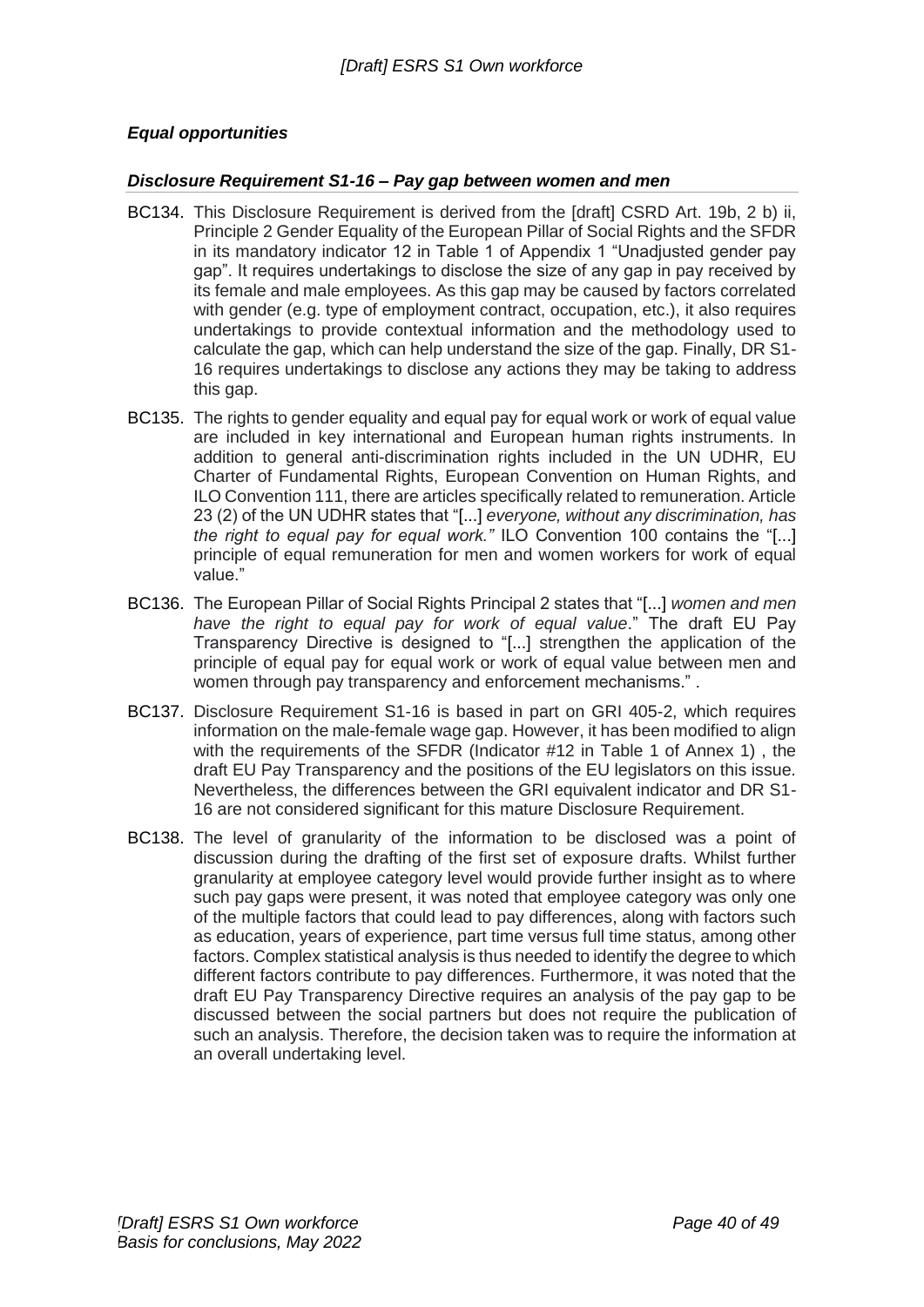#### <span id="page-40-0"></span>*Disclosure Requirement S1-17 – Annual total compensation ratio*

- BC139. This Disclosure Requirement is derived from the [draft] CSRD Art. 19b, 2 b) ii and the SFDR in its additional indicator 8 in Table 3 of Appendix 1 "Excessive CEO pay".
- BC140. DR S1-17 provides an understanding of the level of compensation inequality inside the undertaking by comparing the compensation of the highest-paid individual with the median compensation of its employees. This is widely considered to be a key indicator of the undertaking's approach to equitable remuneration. It also helps understand development over time by requiring the undertaking to disclose information on the change since the previous reporting period as well as any contextual information that would help understand the disclosure (e.g. reasons for a significant change in the compensation of the highest-paid individual). The increase in the income and wealth of a small percentage of persons at the top of the earnings distribution has become a widespread policy concern.
- BC141. At the international level, UDHR 23 (2) contains the "[...] right to just and favourable remuneration" and the goal of UN SDG 10 is to "[...] reduce inequality within and among countries". At the EU level, the Shareholder Rights Directive II (EU Directive on the encouragement of long-term shareholder engagement)<sup>18</sup> requires disclosure of information on the remuneration of directors and the average remuneration of employees in a manner which allows comparison.
- BC142. Disclosure Requirement S1-17 is partially based on GRI 2-21 which has been modified in its design to fulfil the requirements of the SFDR (Indicator #8 in Table 3 of Annex 1).

#### <span id="page-40-1"></span>*Disclosure Requirement S1-18 – Discrimination incidents related to equal opportunities*

- BC143. This Disclosure Requirement is derived from the [draft] CSRD Art. 19b, 2 b) i, Principle 3 of the European Pillar of Social Rights and the SFDR's additional indicators 5 and 7 in Table 3 of Appendix 1, "Lack of grievance/complaints handling mechanism related to employee matters" and "Incidents of discrimination" respectively.
- BC144. DR S1-18 is designed to provide an understanding of the number and status of discrimination incidents, including sexual and non-sexual harassment, including remediation. It also requires the undertaking to report any financially material impacts of these incidents.
- BC145. Rights to equal treatment, equal opportunities and freedom from discrimination are defined in key international and European human rights instruments, including in Articles 2 and 7 of the UN UDHR and Chapter 3 of the Charter of Fundamental Rights of the EU. Specifically with respect to gender discrimination, the goal of UN SDG 5 is to "[...] [a]chieve gender equality and empower all women and girls."
- BC146. European Pillar of Social Rights Principle 3 specifies the "[...] *right to equal treatment and opportunities regarding employment, social protection, education, and access to goods and services available to the public. Equal opportunities of under-represented groups shall be fostered*." Numerous EU Directives address non-discrimination; particularly relevant for own workforce is Directive

<sup>18</sup> https://eur-lex.europa.eu/legal-content/EN/TXT/?uri=CELEX%3A32017L0828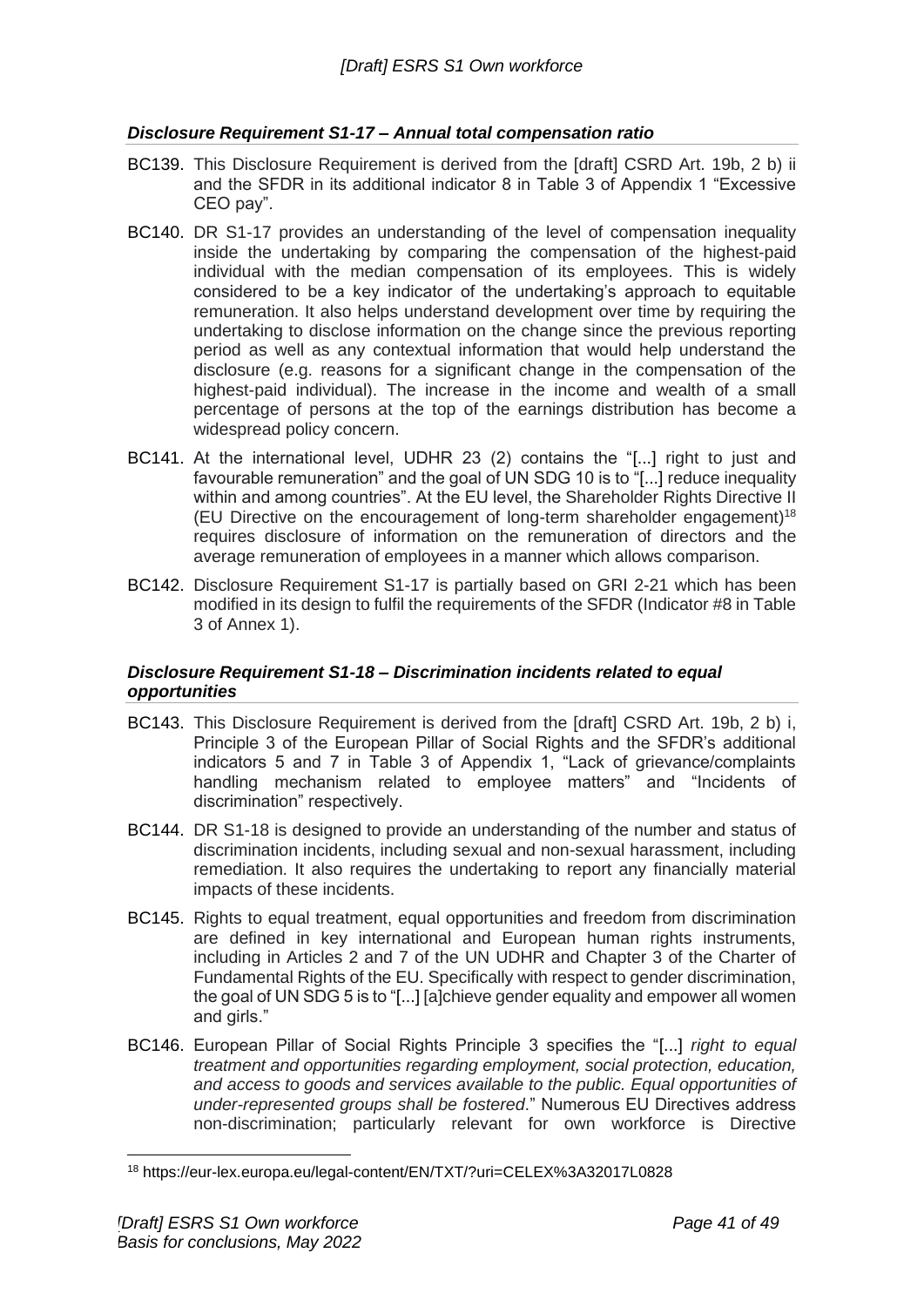2000/78/EC against discrimination at work on grounds of religion or belief, disability, age or sexual orientation and Directive 2006/54/EC equal treatment for men and women in matters of employment and occupation.

#### <span id="page-41-0"></span>*Disclosure Requirement S1-19 – Employment of persons with disabilities*

- BC147. This Disclosure Requirement is derived from the [draft] CSRD Art. 19b, 2 b) i. It provides an understanding of the undertaking's efforts at inclusion of persons with disabilities in own workforce and the distribution by gender. It also requires reporting on the compilation of the data and any contextual information that would aid in understanding this information.
- BC148. Rights for persons with disabilities are specified in the UN Convention on the Rights of Persons with Disabilities (CRPD), with Article 27 addressing work and employment. One of the goals of UN SDG 8 is "[...] decent work for all." Principle 17 of the European Pillar of Social Rights focuses on the inclusion of persons with disabilities, including the rights to "[...] services that enable them to participate in the labour market and in society, and a work environment adapted to their needs.
- BC149. This Disclosure Requirement is derived from GRI 405 on diversity and equal opportunity as well as the GRI and Fundación ONCE publication "Disability in Sustainability Reporting<sup>19</sup>."

#### <span id="page-41-1"></span>*Disclosure Requirement S1-20 – Differences in the provision of benefits to employees with different employment contract types*

- BC150. DR S1-20 provides an understanding of the extent to which the employees with temporary, part-time or non-guaranteed hours contracts receive the same benefits as full-time, permanent employees. It also requires reporting on the countries in which these benefits are not the same, or alternatively, if these benefits are the same for all employees.
- BC151. General rights to non-discrimination as well as specific universal rights for social security are specified in key international and European human rights instruments (cf BC paragraphs for S1-14, S1-15 and S1-18). Principle 5 of the European Pillar of Social Rights states that "[...] *regardless of the type and duration of the employment relationship, workers have the right to fair and equal treatment regarding working conditions, access to social protection and training"*; Principle 12 specifies that "[...] regardless of the type and duration of their employment relationship, workers, and, under comparable conditions, the selfemployed, have the right to adequate social protection."
- BC152. DR S1-20 is derived from GRI 401-2, with the addition of the non-guaranteed hours contract type, and a specification that the geographical unit for breakdown shall be the country level . In relation to the level of granularity, and with the spirit of defining a threshold that is in alignment with breakdowns to be provided for other own workforce disclosures, the significant employment level of 50 employees in a country found in European legislation (the Information and Consultation Directive<sup>20</sup>) has been used.

<sup>19</sup> https://www.globalreporting.org/search/?query=disability+in+sustainability

<sup>20</sup> https://eur-lex.europa.eu/legal-content/EN/ALL/?uri=CELEX%3A32002L0014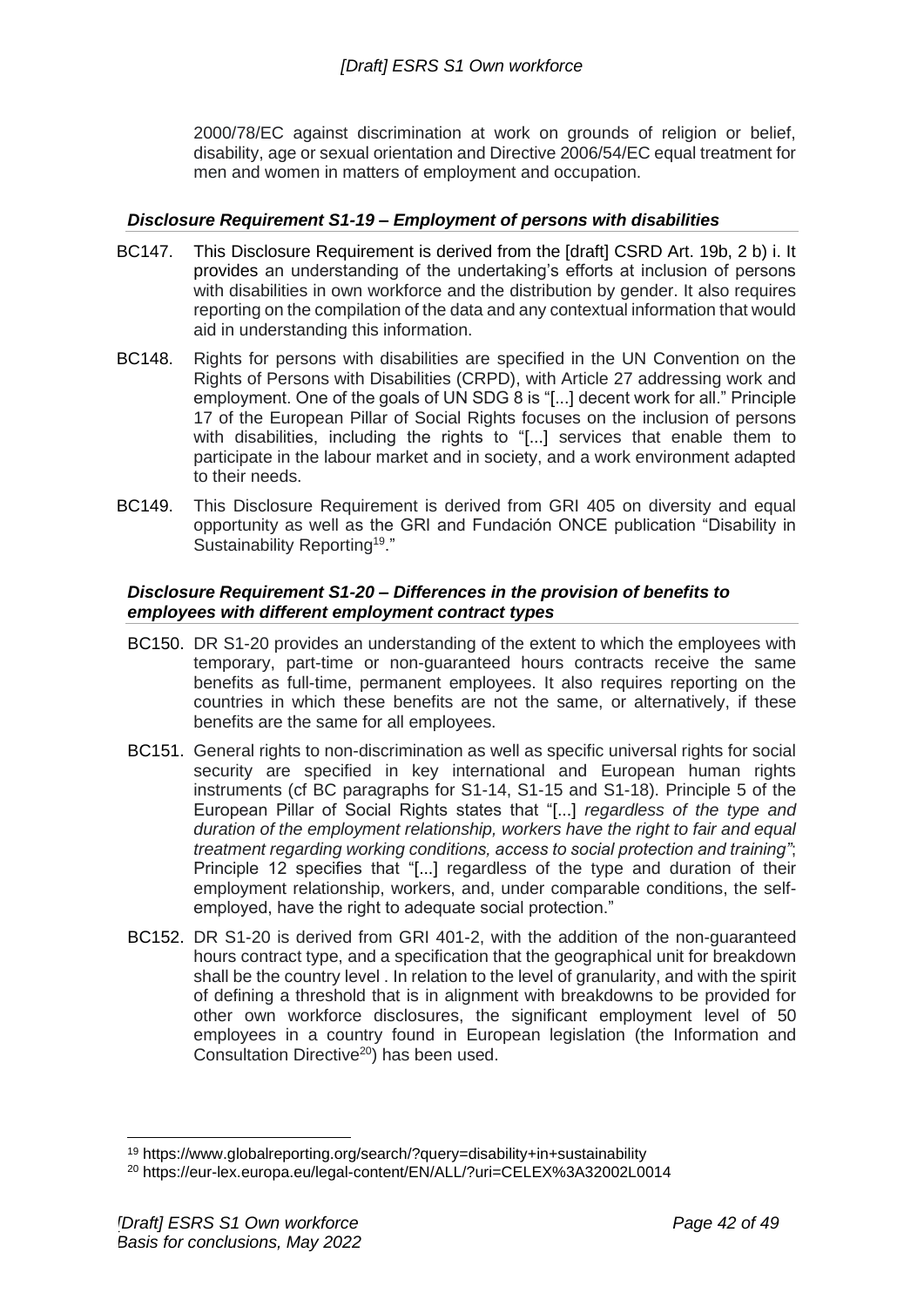#### <span id="page-42-0"></span>*Other work-related rights*

#### <span id="page-42-1"></span>*Disclosure Requirement S1-21 – Grievances and complaints related to other workrelated rights*

- BC153. The rationale of this Disclosure Requirement is to seek insight into the number of grievances and complaints concerning the undertaking with respect to these work-related rights and their status. The existence of effective grievance mechanisms is central to addressing and remediating negative impacts on these rights according to the UNGC principles and OECD Guidelines for MNEs as these are designed to address violations of human rights. DRS1 – 21 complements DR S1-1 which requires to describe the undertaking's policies, which in turn include the grievance mechanisms in line with the SFDR PAI indicator 11 in Table 1 of Annex 1 ("Lack of processes and compliance mechanisms to monitor compliance with UN Global Compact principles and OECD Guidelines for Multinational Enterprises").
- BC154. In addition to being enshrined in international and European human rights instruments, the rights listed in paragraph 1 of this Standard are also contained in a host of EU legislation, particularly in the EU labour law acquis and the General Data Protection Regulation (GDPR).
- BC155. The most relevant reporting frameworks for this Disclosure Requirement are GRI and ISO, with a basis for this disclosure being provided, in particular, by GRI disclosure 102-17 and ISO standard 30414 4.7.2.

#### <span id="page-42-2"></span>*Disclosure Requirement S1-22 – Collective bargaining coverage*

- BC156. DR S1-22 requires information on the extent to which collective bargaining is relevant for the determination of the working conditions and terms of employment of the undertaking's own workforce in line with the [draft] CSRD Art. 19b, 2 b) ii. The Disclosure Requirement differentiates between employees and nonemployee workers in an undertaking's core operations, as the situation of these two categories of persons may be and frequently is quite different. It also recognises that some undertakings may apply the contents of collective bargaining agreements to some employees, although a collective bargaining agreement may not be legally binding for them.
- BC157. The disclosure specifies that collective bargaining coverage should be reported on a country-by-country basis in countries in which the undertaking has significant employment (defined in this Standard as 50 or more employees), as the coverage rate may vary greatly between countries, in which case an undertaking-wide figure for a multinational undertaking would obscure significant differences across countries.
- BC158. Freedom of association and collective bargaining are fundamental rights enshrined in the international and European human rights instruments referenced in the [draft] CSRD, including in UN UDHR Article 23, EU Charter of Fundamental Rights Article 12 and ILO Convention 87. Information provided by this disclosure demonstrates the extent to which these rights have been exercised for the determination of the working conditions of an undertaking's own workforce.
- BC159. Freedom of association and collective bargaining are also rights specified and reinforced through European legislation. A particularly significant initiative is the Minimum Wage Directive, which specifies that Member States should have a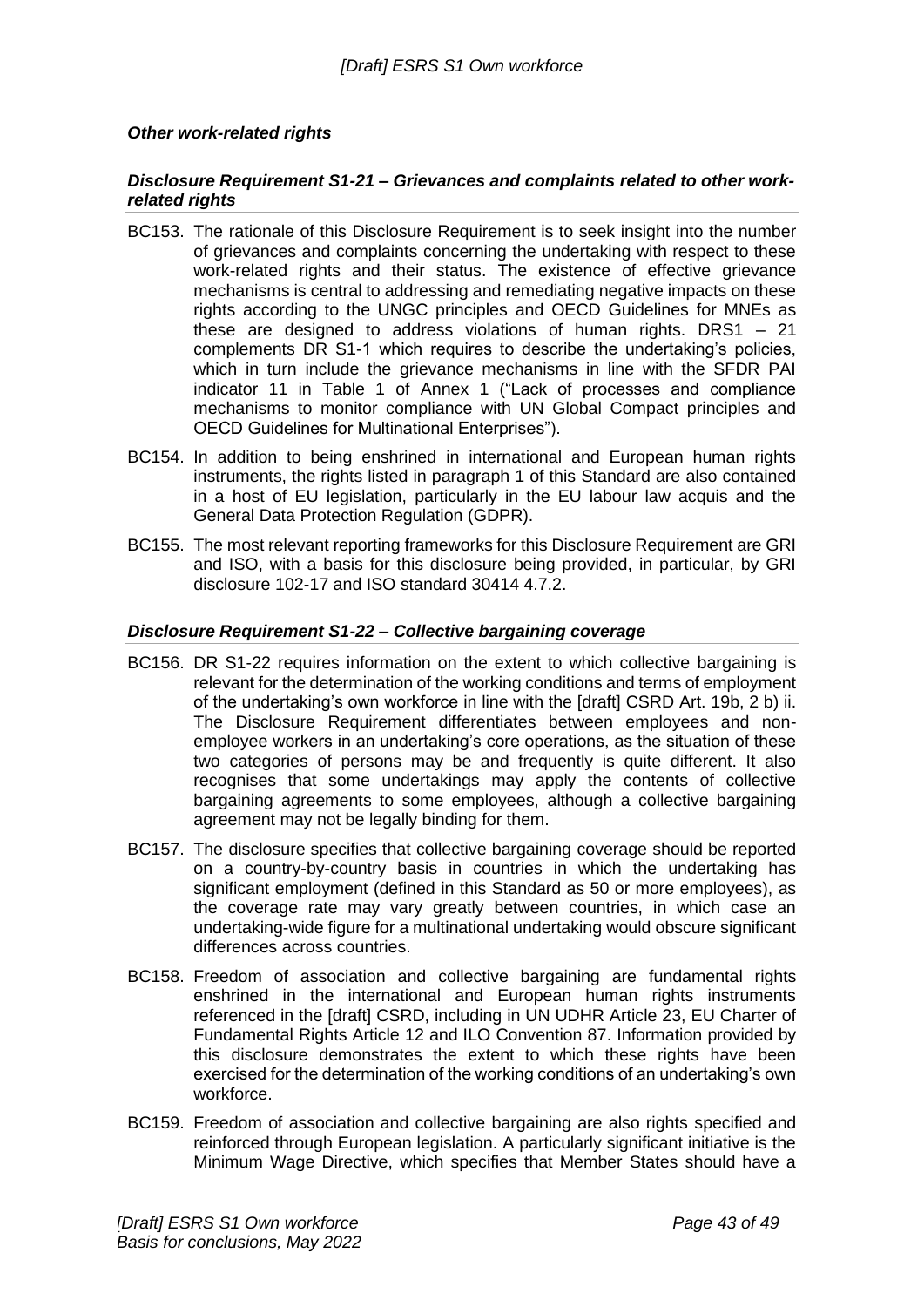collective bargaining coverage rate of at least 70% of workers. As this is a country-level norm, the country breakdown in this disclosure is designed to give users information on the degree to which undertakings are aligned with this norm.

BC160. Collective bargaining coverage is a disclosure included in a number of widelyused reporting frameworks. It is one of the disclosures included by GRI in its Universal Standards (disclosure 2-30), and it is also included in SASB sectorspecific disclosures e.g. TR-AU-310a.1.

#### <span id="page-43-0"></span>*Disclosure Requirement S1-23 – Work stoppages*

- BC161. DR S1-23 is aimed at obtaining information on the extent to which an undertaking's operations have been interrupted due to disputes between the undertaking and its own workforce. The disclosure includes interruptions due to strikes as well as lockouts. This disclosure provides insights into the nature of labour-management relations and possible negative impacts on working conditions leading to worker dissatisfaction, as well as on the extent to which an undertaking's operations have been affected.
- BC162. As outlined in the BC paragraphs for Disclosure S1-22, collective bargaining and freedom of association are rights enshrined in the international and European human rights instruments referenced in the [draft] CSRD, and in European and national legislation. The right to strike is an integral part of these rights. This disclosure is designed to inform users that this right has been exercised by workers; furthermore, to provide users with the information needed to understand the reasons for work stoppages and their severity.
- BC163. This disclosure is partially derived from SASB disclosure TR-AU-310a.2. However, the threshold for reporting a work stoppage was adjusted downward from 1000 to 100 employees, since the [draft] CSRD applies to undertakings that may have as few as 250 employees, The 1000-person threshold thus would not capture work stoppages that would be nevertheless be significant for undertakings with less than 1000 employees.

#### <span id="page-43-1"></span>*Disclosure Requirement S1-24 – Social dialogue*

- BC164. DR S1-24 requires information on the structure and functioning of social dialogue in an undertaking's operations in European Economic Area countries according to the [draft] CSRD Art. 19b, 2 b) ii. It first requires information on the extent of collective representation of own workforce through trade unions and works councils at the workplace, as such collective representation is a prerequisite for enabling social dialogue at the workplace to take place.
- BC165. The disclosure requires country-by-country reporting for countries in which the undertaking has substantial employment (defined in this Standard as 50 employees or more), as representation rates may vary greatly between countries, in which case an undertaking-wide figure for a multinational undertaking would obscure significant differences across countries. The disclosure also requires information on the functioning of social dialogue when reorganisation events occur which trigger information and consultation rights under the EU labour law acquis. For operations outside EEA countries, the disclosure requires information on any contractual agreements on minimum notice periods prior to operational changes.
- BC166. Social dialogue is a right enshrined in international and European human rights instruments referenced in the [draft] CSRD. Social dialogue rights are particularly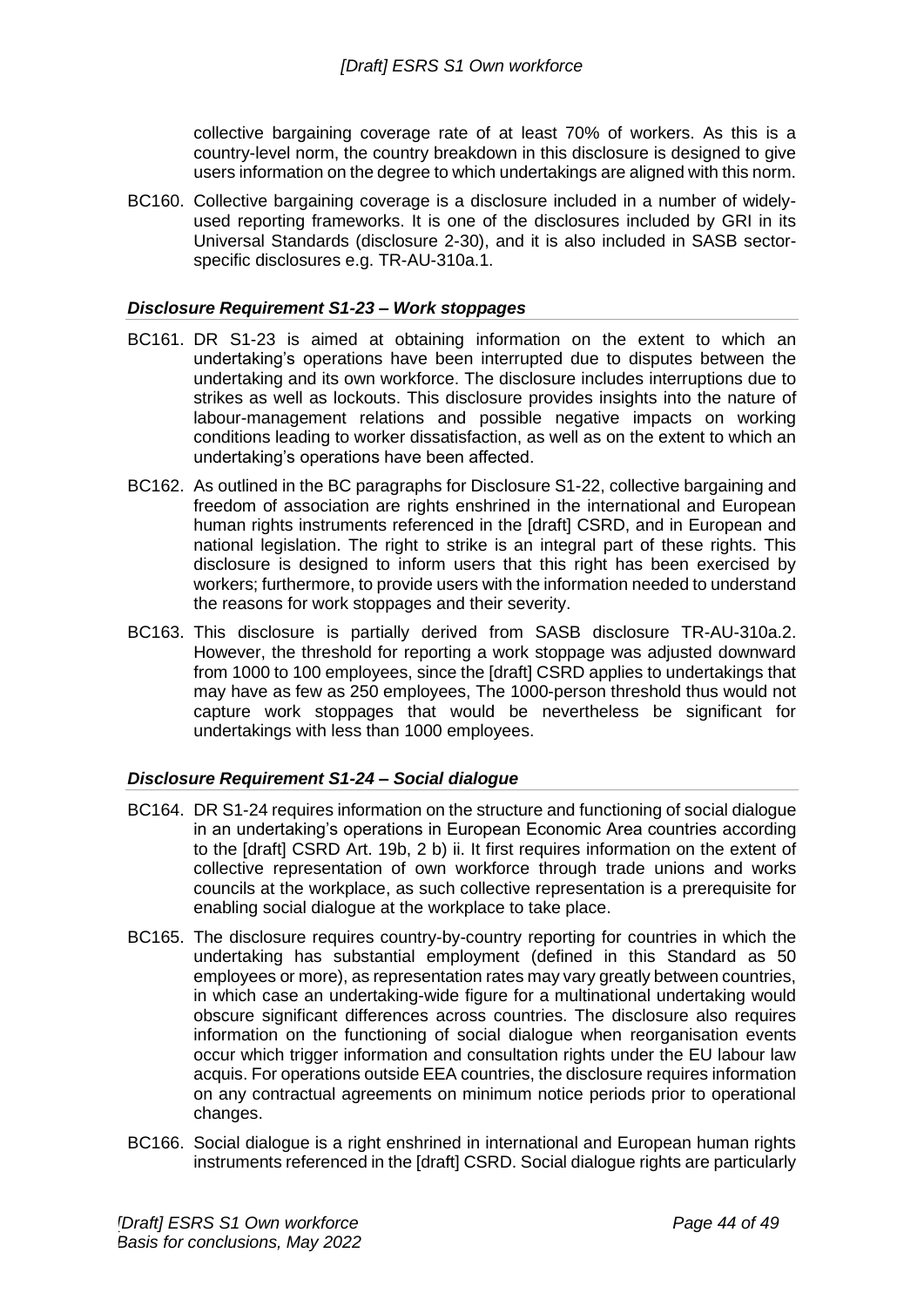well developed in many of the Member States and at the EU level in legislation and court decisions. Article 27 of the EU Charter of Fundamental Rights states that "[...] *workers or their representatives must, at the appropriate levels, be guaranteed information and consultation in good time in the cases and under the conditions provided for by Union law and national laws and practices."* Article 21 of the European Social Charter (revised) contains the commitment to encourage information and consultation between the social partners. And Article 151 of the Treaty on the Functioning of the European Union recognizes the promotion of dialogue between management and labour as a common objective of the EU and the Member States. The European Trade Union Institute has identified at least 33 EU Directives that contain information and/or consultation rights for workers and workers' representatives. The disclosure is designed to give stakeholders the information they need to understand if and how this right is exercised.

BC167. Established international reporting frameworks provide limited information on social dialogue. GRI disclosure 402-1 requires information on minimum notice periods in collective agreements prior to operational changes. However, social dialogue is an established right in Europe which goes beyond information and involves consultation with trade union and worker representatives prior to the final decision by management on key issues, including decisions on reorganisations. This disclosure thus draws upon GRI disclosure 402-1 for operations outside EEA countries; however, it requires additional information for operations in EEA countries. The French commercial code $2^1$  includes a disclosure requirement on social dialogue. However, innovation is required in order to fulfil the requirement of the [draft] CSRD on reporting on social dialogue.

#### <span id="page-44-0"></span>*Disclosure Requirement S1-25 – Identified cases of severe human rights issues and incidents*

- BC168. DR S1-25 is designed to obtain information on identified severe human rights issues and incidents, including issues and incidents related to forced labour, human trafficking and child labour, in the undertaking's 's own workforce. Furthermore, it requires information on cases where the undertaking has undertaken remedial actions and where these issues and incidents are financially material. Finally, in line with the SFDR, it requires information on both the number of these incidents that "violate UN Global Compact principles or the Organisation for Economic Cooperation and Development (OECD) Guidelines for Multinational Enterprises" (mandatory indicator 10 in Table 1 of Annex 1); and "the number of identified cases of severe human rights issues and incidents" (additional indicator in table 3 of Annex 1) .
- BC169. Forced labour is addressed in a number of international and European human rights instruments. Forced labour is prohibited in the Universal Declaration of Human Rights (article 4), the International Covenant on Civil and Political Rights (article 8), International Covenant on Economic, Social and Cultural Rights (article 6), International Convention on the Protection of the Rights of All Migrant Workers and Members of Their Families (article 11) Convention on the Rights of Persons with Disabilities (article 27), the Tripartite Declaration of Principles concerning Multinational Enterprises and Social Policy, the European Convention on Human Rights (article 4), and the Charter of Fundamental Rights of the European Union (article 5). The requirement to prohibit and actively tackle forced labour is also addressed in a number of International Labour

<sup>21</sup> https://www.legifrance.gouv.fr/codes/id/LEGITEXT000005634379/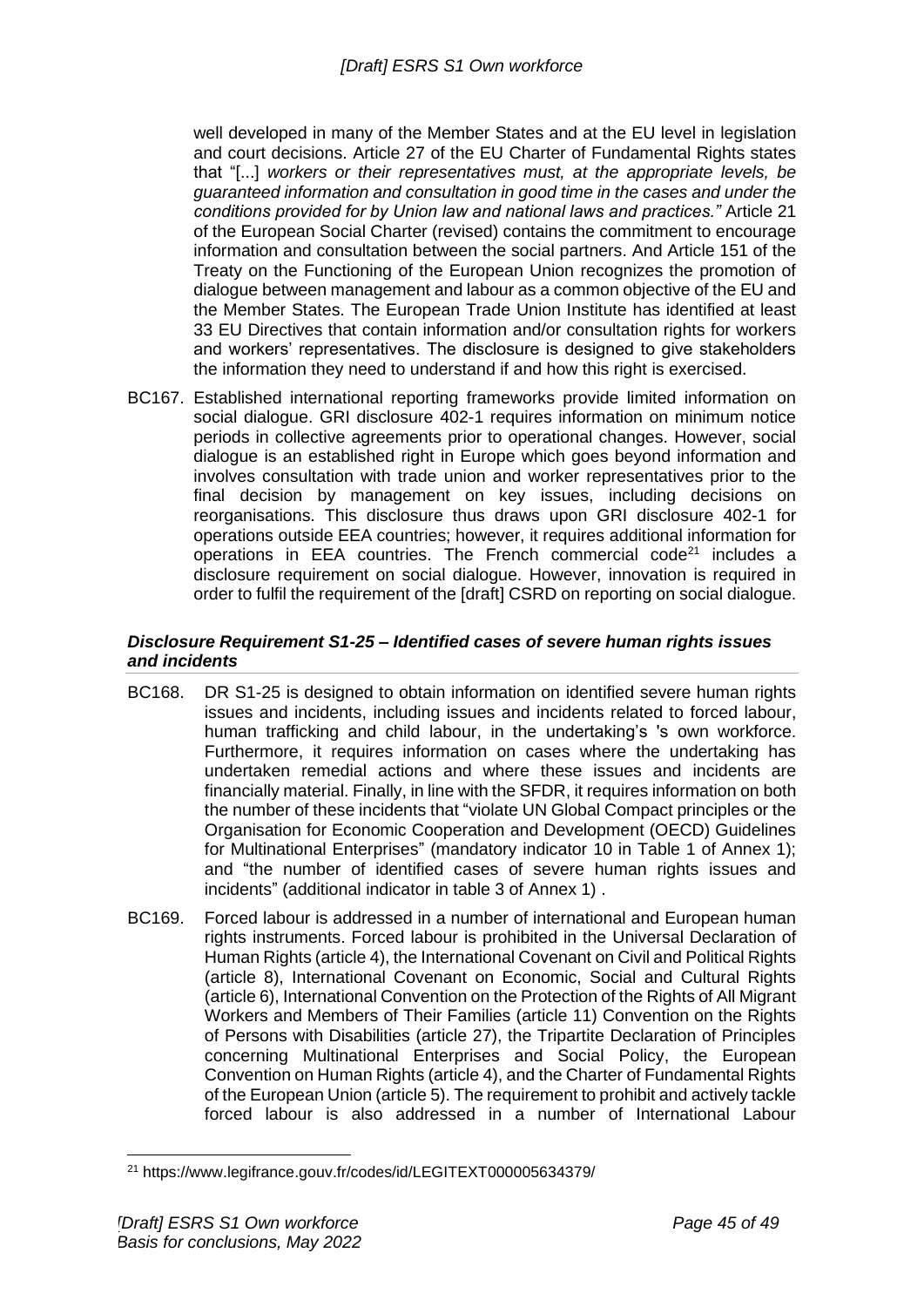Organisation (ILO) standards and conventions, including the Declaration on Fundamental Principles and Rights at Work (article 2b), the Forced Labour Convention, 1930 (No. 29); the Protocol of 2014 to the Forced Labour Convention, 1930, and the Abolition of Forced Labour Convention, 1957 (No. 105). The elimination of forced labour is also included within additional key normative frameworks and standards, including the Sustainable Development Goals (goal 8, target 8.7), the OECD Guidelines for Multinational Enterprises (V. Employment and Industrial Relations 1.d.) and the Ten Principles of the UN Global Compact (principle 4).

- BC170. In addition to the inclusion of forced labour in the Charter of Fundamental Rights of the European Union, on 15 September, during the 2021 State of the Union Address, EU Commission President Ursula von der Leyen announced the European Commission's intention to introduce a ban on the import of products made with forced labour into the EU market.
- BC171. The rights of the child, both in relation to work and as part of basic human rights, are addressed in a number of international legal instruments. The UN Convention on the Rights of the Child, which sets out the civil, political, economic, social and cultural rights that all children everywhere are entitled to, is the most widely ratified international human rights treaty. Article 3 states that 'The best interests of the child must be a top priority in all decisions and actions that affect children'. While Article 32 outlines the obligation of governments to protect children from economic exploitation and work that is dangerous or might harm their health, development or education. Article 27, of the ILO's 'Tripartite Declaration of Principles Concerning Multinational Enterprises and Social Policy', and the UNGC's Children's Rights and Business Principles elaborate on existing standards for business in terms of respecting and supporting children's rights throughout their activities and business relationships, and call on businesses to secure the elimination of child labour within their operations. Article 4 of the EU Convention on Human Rights and Fundamental Freedoms and Article 5 of the EU Charter for Fundamental Rights prohibit forced or compulsory labour, including that of children. Article 24, and 32 of the EU Charter for Fundamental Rights speak directly to the rights of, and protections afforded to the child and explicitly prohibit child labour and enshrine the protection of young people at work. The rights of children are also enshrined within EU Strategy on the Rights of the Child and the European Child Guarantee 2021.
- BC172. Not all work performed by children should be classified as child labour that is to be targeted for elimination. 'Child labour' refers to an abuse, which is not to be confused with 'children working' or with 'young persons working', which may not be abuses as stipulated in ILO Convention 138. The internationally-agreed understanding of the meaning of child labour is set out in the International Labour Organization (ILO) Convention 138 'Minimum Age Convention'. The Convention specifies a minimum age of 15 years or the age of completion of compulsory schooling (whichever is higher). Exceptions exist for certain countries where economies and educational facilities are insufficiently developed and a minimum age of 14 years might apply. These countries of exception are specified by the ILO in response to special applications by the country concerned, and in consultation with representative organisations of employers and workers. In line with the ILO minimum age convention 138, the EU Directive on the protection of young people at work (94/33/EC) insists that Member States must prohibit the employment of children (i.e., those under the age of 15 or still in full-time compulsory education).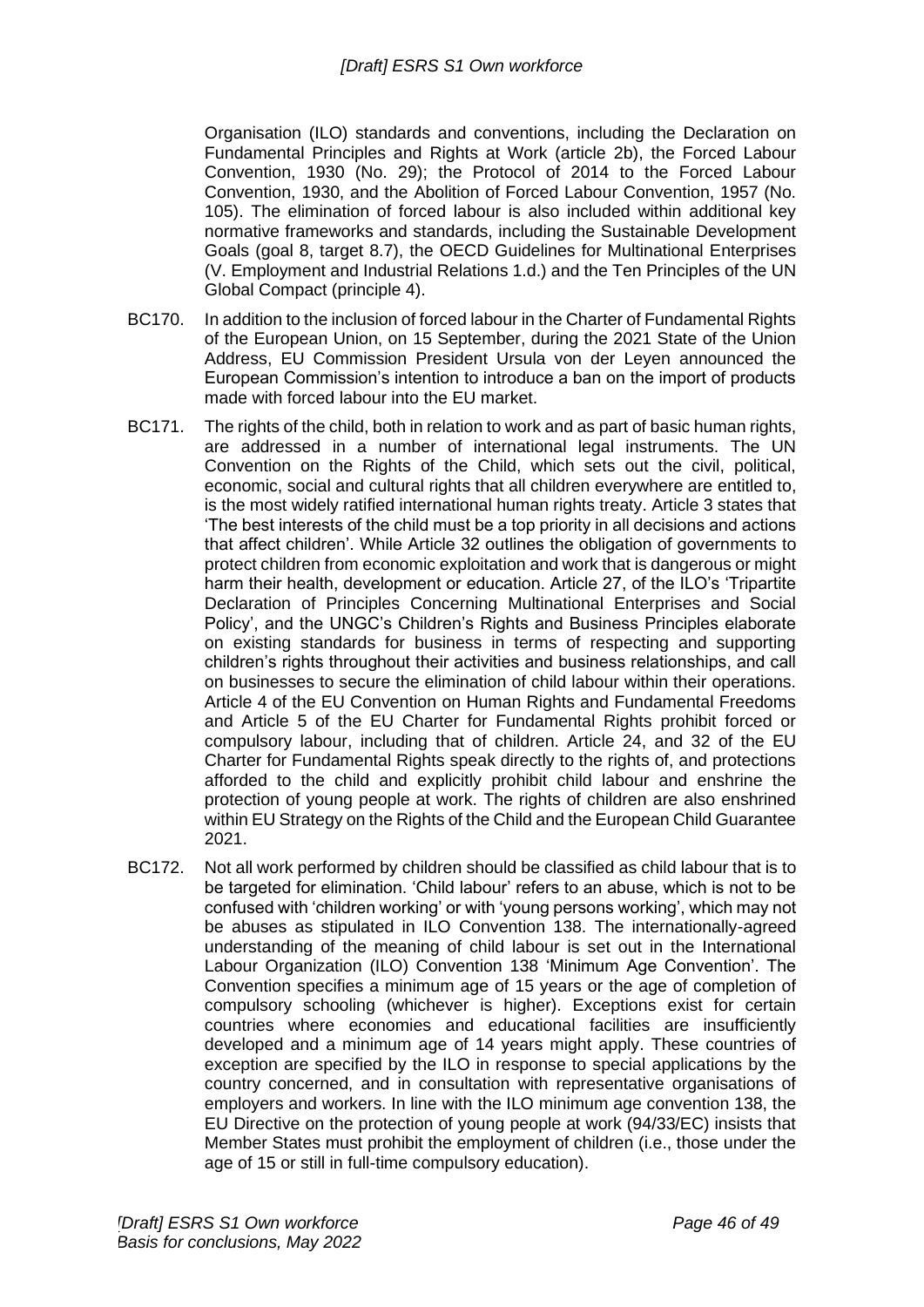- BC173. Existing reporting frameworks which were drawn upon to develop S1-25 include: GRI 409: Forced or compulsory labour. Similarly, where it has been deemed to be material for particular industries, the SASB standards also request information on the Suppliers' social and environmental responsibility audit (1) non-conformance rate and (2) associated corrective action rate for (a) major and (b) minor non-conformances, which covers forced labour incidents (see, for example, FB-PF-430a.2). SASB requests data on supplier's social and environmental responsibility audit conformance: (1) major nonconformance rate and associated corrective action rate and (2) minor non-conformance rate and associated corrective action rate TA08-11- 01. A number of other reporting initiatives also require similar disclosures on forced labour, including FIS FSR, the Workforce Disclosure Initiative (2.10) and the WEF Core Indicators (People: Dignity and Equality 4). A number of other reporting initiatives also require disclosures on instances of forced labour, including nFIS FSR, the Workforce Disclosure Initiative (13.4) and the WEF Core Indicators (People: Dignity and Equality 4). Disclosure on Child Labour is also aligned with major sustainability reporting initiatives, a number of which, including the WBA D.2.5, and IFC CL3- 5 focus on a company's adherence to existing (inter)national laws and principles including the OECD Guidelines and the UN Global Compact.
- BC174. Disclosure Requirement S1-25 is also designed to fulfil the requirements of the SFDR (Indicator #10 in Table 1 of Annex 1 and Indicator #14 in Table 3 of Annex 1). Therefore, whilst the objective this disclosure is shared amongst the aforementioned reporting frameworks described in BC174, the scope is larger as required by the SFDR.

#### <span id="page-46-0"></span>*Disclosure Requirement S1-26 – Privacy at work*

- BC175. DR S1-26 requires information on the Information Security System used with respect to protection of workers' personal data, the number of data breaches involving workers data, and the types of workforce surveillance used and the percentage of workers subject to each form of surveillance.
- BC176. The right to privacy, including for workers, is a fundamental human right and is addressed in a number of international legal instruments. Protection from interference with privacy is included in Article 12 of the Universal Declaration of Human Rights, Article 17 of the International Covenant on Civil and Political Rights, Article 16 of the Convention of the Rights of the Child, Article 14 of the International Convention on the Protection of the Rights of All Migrant Workers and Members of Their Families, and Article 7 of the Charter of Fundamental Rights of the European Union. The ILO Code of Practice on the Protection of Workers' Personal Data also sets out a number of principles reflected in Disclosure Requirement S1-26, including the need to process data lawfully and fairly and to integrate protection of workers' privacy in data collection and management.
- BC177. The EU has intervened through legislation to protect workers' right to privacy through Regulation (EU) 2016/679 (General Data Protection Regulation) (GDPR). The GDPR provides a number of stipulations surrounding the protection of personal data, covering areas including the rights of the data subject relating to information about data collected (article 13), access to personal data (article 15), and the rights to restrict (article 18) and object to processing of personal data (article 21). The GDPR also sets out a number of obligations for how personal data should be controlled and processed (chapter 4, section 1), and the security measures that should be in place (chapter 4, section 2) and the need for data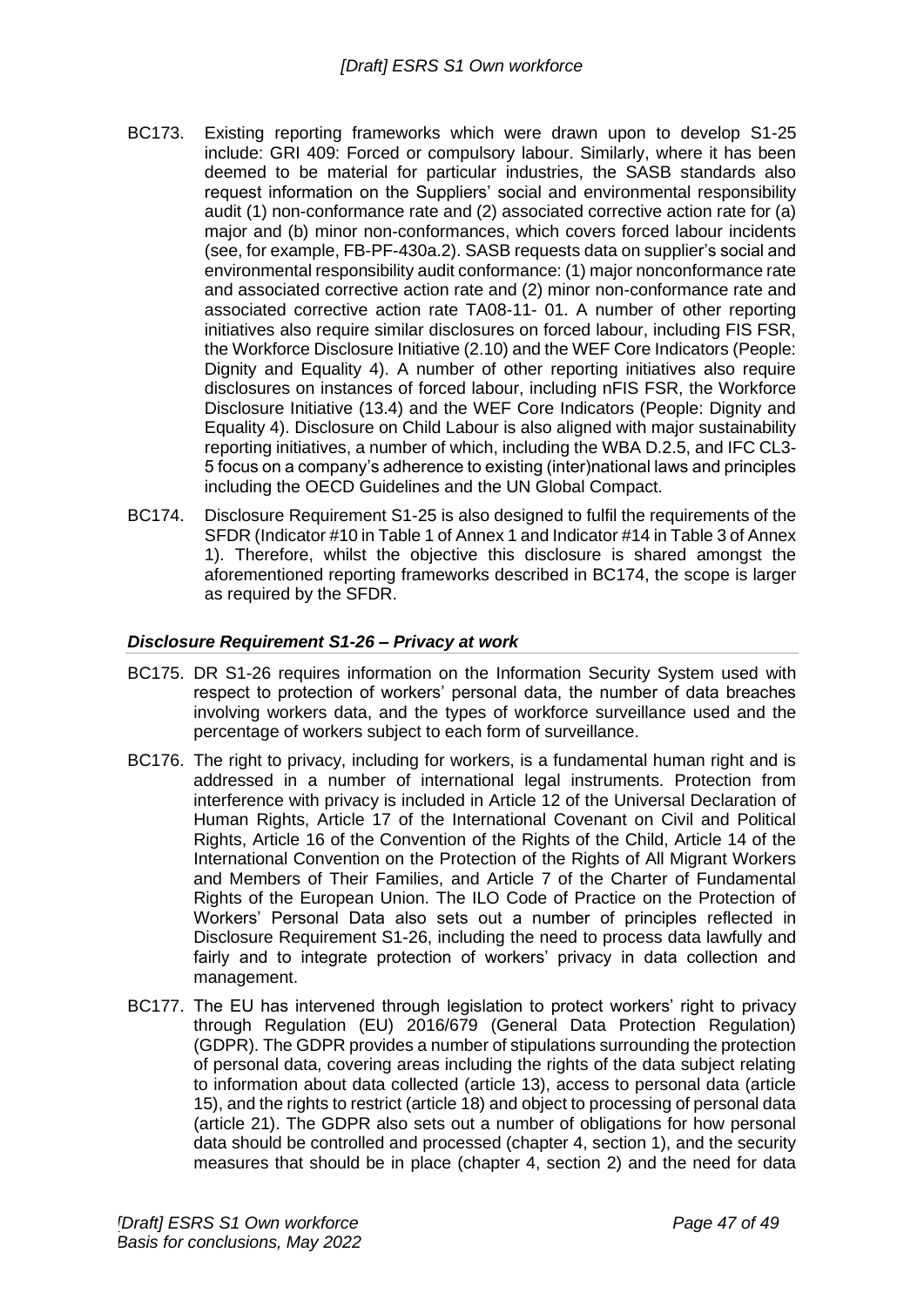protection impact assessments and prior consultation (chapter 4, section 3). Articles 4, 33 and 34 addresses data breaches in particular. All of these principles were integrated into Disclosure Requirement S1-26. These demonstrate how data protection and the right to privacy is likely to be a material topic for all or a large majority of undertakings, given the focus on these topics in EU sustainability policies, objectives, and legislation.

BC178. Both data breaches and workforce surveillance, as set out in Disclosure Requirement S1-26, are addressed in existing reporting standards. Where it has been deemed to be material for particular industries, the SASB standards require disclosures on the number of data breaches and the percentage that involve personally identifiable information (see, for example, FN-CF-230a.1). The Workforce Disclosure Initiative requires disclosures on the forms of workforce surveillance used and the percentage of workers subject to each form of surveillance. Data protection and the right to privacy is also addressed in other international standards, namely ISO/IEC 27001 Information security management and SO/IEC 27701:2019 Security techniques — Extension to ISO/IEC 27001 and ISO/IEC 27002 for privacy information management — Requirements and guidelines.